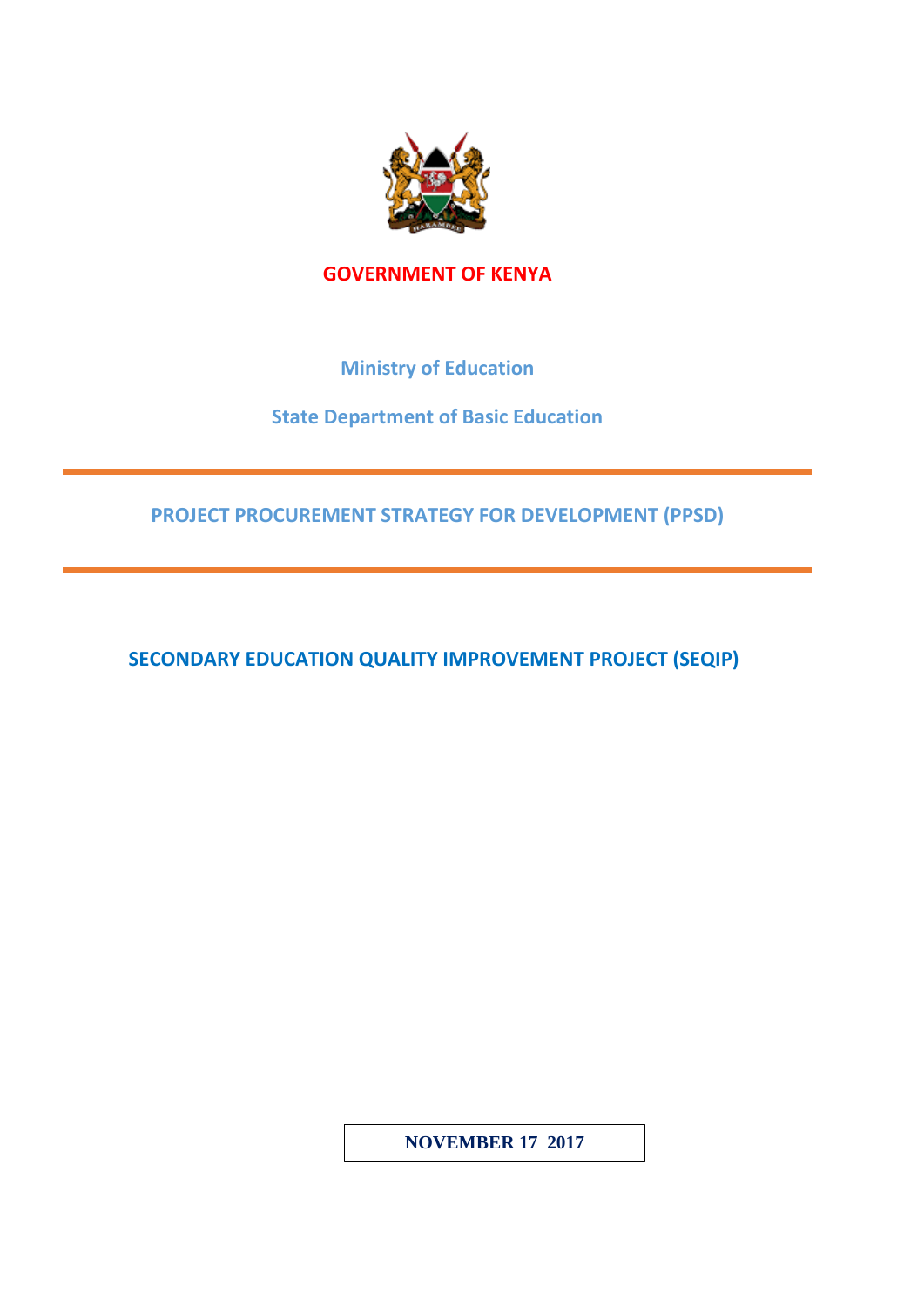# <span id="page-1-0"></span>**Table of Contents**

| 1.  |                                                                                                                                                                                                                                                                                                                                                                                                                                                                                                           |  |  |
|-----|-----------------------------------------------------------------------------------------------------------------------------------------------------------------------------------------------------------------------------------------------------------------------------------------------------------------------------------------------------------------------------------------------------------------------------------------------------------------------------------------------------------|--|--|
|     |                                                                                                                                                                                                                                                                                                                                                                                                                                                                                                           |  |  |
| 2.  |                                                                                                                                                                                                                                                                                                                                                                                                                                                                                                           |  |  |
|     | $\emph{Operational Context} \label{def:operational} \vspace{-0.5em} \vspace{-0.5em} \label{eq:operational} \vspace{-0.5em} \vspace{-0.5em} \vspace{-0.5em} \vspace{-0.5em} \vspace{-0.5em} \vspace{-0.5em} \vspace{-0.5em} \vspace{-0.5em} \vspace{-0.5em} \vspace{-0.5em} \vspace{-0.5em} \vspace{-0.5em} \vspace{-0.5em} \vspace{-0.5em} \vspace{-0.5em} \vspace{-0.5em} \vspace{-0.5em} \vspace{-0.5em} \vspace{-0.5em} \vspace{-0.5$<br>$\sqrt{2}$<br>7<br>$\overline{P}$<br>$\sqrt{2}$<br>$\sqrt{2}$ |  |  |
| З.  |                                                                                                                                                                                                                                                                                                                                                                                                                                                                                                           |  |  |
| 4.  |                                                                                                                                                                                                                                                                                                                                                                                                                                                                                                           |  |  |
| 5.  |                                                                                                                                                                                                                                                                                                                                                                                                                                                                                                           |  |  |
| 6.  |                                                                                                                                                                                                                                                                                                                                                                                                                                                                                                           |  |  |
| 7.  |                                                                                                                                                                                                                                                                                                                                                                                                                                                                                                           |  |  |
| 8.  |                                                                                                                                                                                                                                                                                                                                                                                                                                                                                                           |  |  |
|     | $\sqrt{2}$<br>2                                                                                                                                                                                                                                                                                                                                                                                                                                                                                           |  |  |
| 9.  |                                                                                                                                                                                                                                                                                                                                                                                                                                                                                                           |  |  |
| 10. |                                                                                                                                                                                                                                                                                                                                                                                                                                                                                                           |  |  |
| 11. | PREFERRED ARRANGEMENT FOR LOW VALUE, LOW RISK ACTIVITIES (IF APPLICABLE) 15                                                                                                                                                                                                                                                                                                                                                                                                                               |  |  |
| 12. |                                                                                                                                                                                                                                                                                                                                                                                                                                                                                                           |  |  |
|     |                                                                                                                                                                                                                                                                                                                                                                                                                                                                                                           |  |  |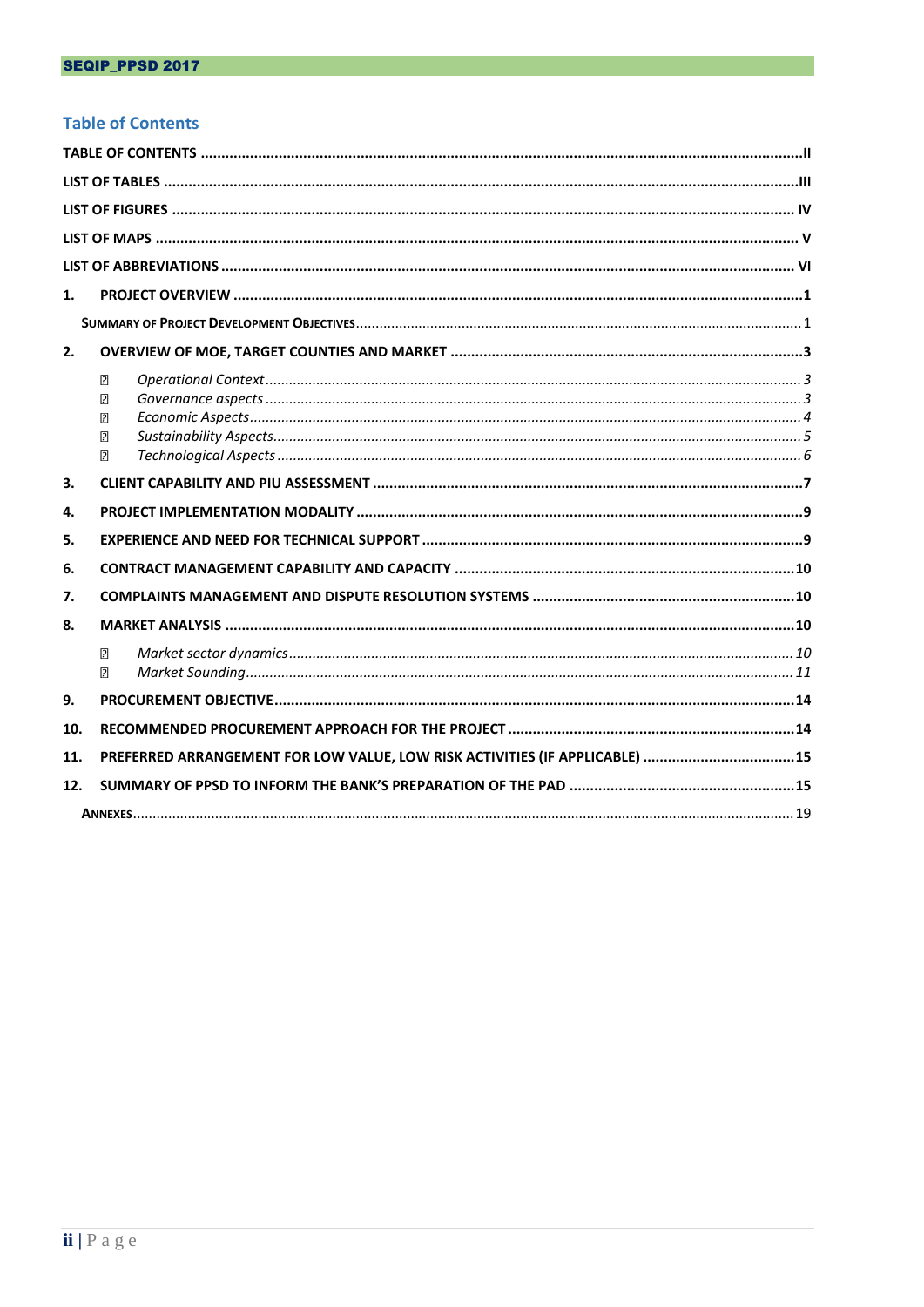# <span id="page-2-0"></span>**List of Tables**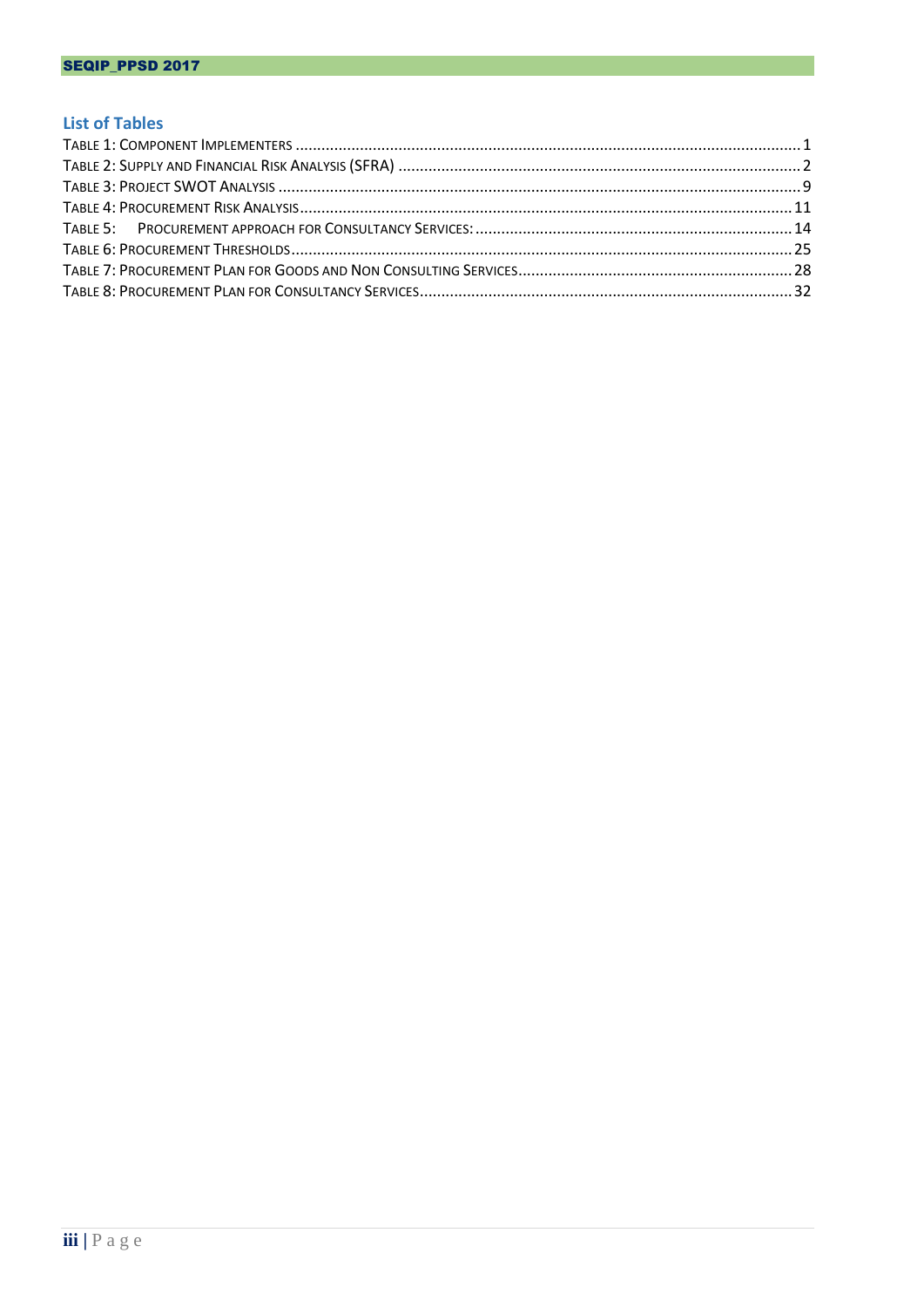# <span id="page-3-0"></span>**List of Figures**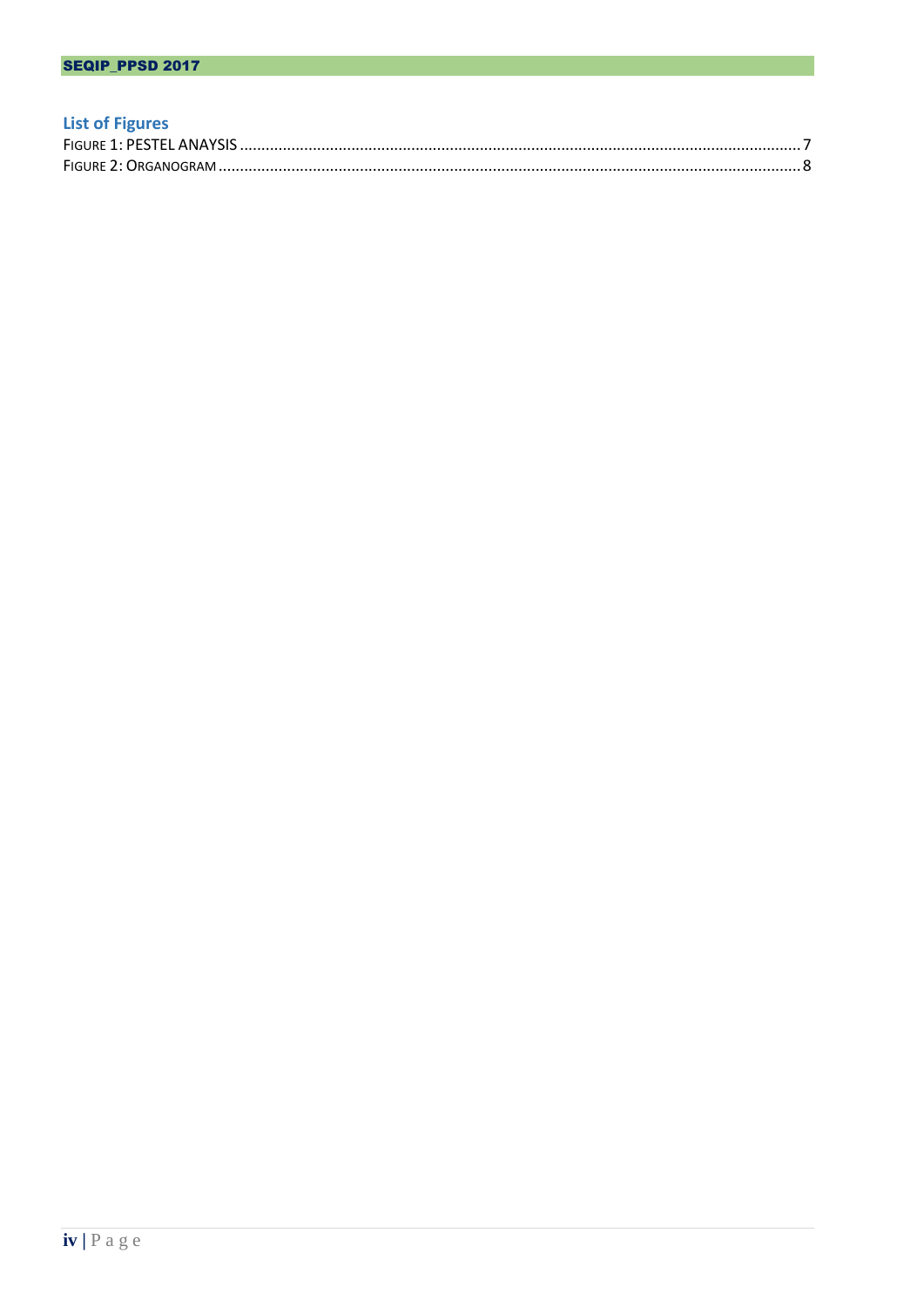# <span id="page-4-0"></span>**List of Maps**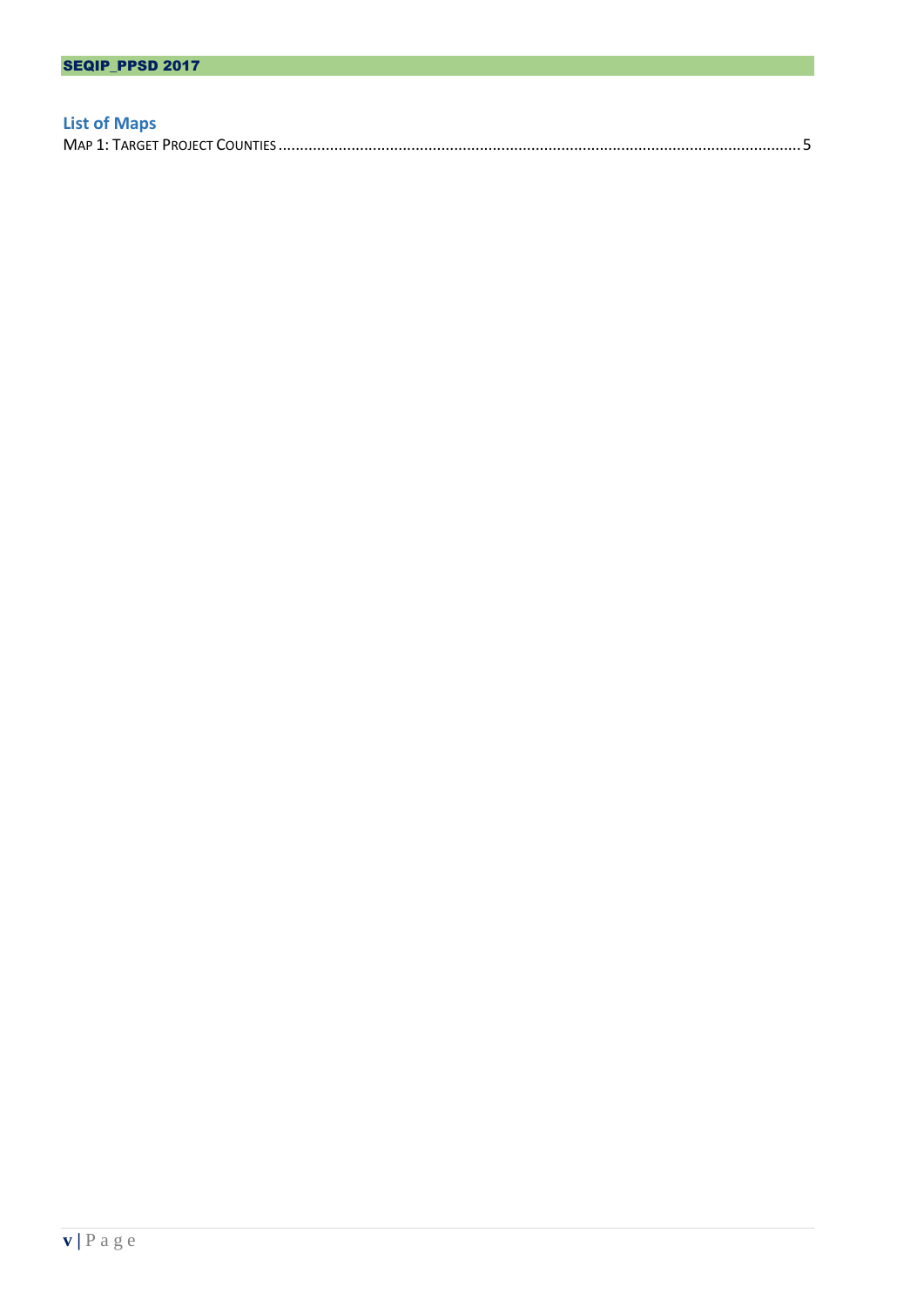# <span id="page-5-0"></span>**List of Abbreviations**

| AfDB:              | African Development Bank                                          |
|--------------------|-------------------------------------------------------------------|
| <b>BoMs:</b>       | <b>Boards of Management</b>                                       |
| BoQ:               | <b>Bills of Quantity</b>                                          |
| CBA:               | <b>Competency Based Assessment</b>                                |
| CBC:               | Competency-Based Curriculum                                       |
| CBO:               | <b>Community Based Organization</b>                               |
| CDE:               | <b>County Director of Education</b>                               |
| <b>CEMASTEA:</b>   | Centre for Mathematics Science and Technology Education in Africa |
| CPCU:              | <b>County Project Coordination Unit</b>                           |
| CQ:                | <b>Consultant's Qualification</b>                                 |
| <b>D&amp;CSCs:</b> | Design and Construction Supervision Consultants                   |
| DLR:               | Disbursement-Linked Result                                        |
| DPC&D:             | Directorate of Project Coordination and Delivery                  |
| <b>EARS:</b>       | East African Rift System                                          |
| <b>EMIS:</b>       | <b>Education Management Information System</b>                    |
| <b>ESMF:</b>       | <b>Environmental and Social Management Framework</b>              |
| FBS:               | <b>Fixed Budget Selection</b>                                     |
| GoK:               | Government of Kenya                                               |
| GPE:               | <b>Global Partnership for Education</b>                           |
| <b>HEIST:</b>      | Hands-on Extended Implementation Support                          |
| IC:                | <b>Individual Consultant</b>                                      |
| $ICT$ :            | Information and Communication Technology                          |
| JKF:               | Jomo Kenyatta Foundation                                          |
| <b>KEMI:</b>       | Kenya Education Management Institute                              |
| <b>KENET:</b>      | Kenya Education Network                                           |
| KICD:              | Kenya Institute of Curriculum Development                         |
| KISE:              | Kenya Institute of Special Education                              |
| KLB:               | Kenya Literature Bureau                                           |
| <b>KNBS:</b>       | Kenya National Bureau of Statistics                               |
| <b>KNEC:</b>       | Kenya National Examination Council                                |
| <b>KPA:</b>        | Kenya Publishers Association                                      |
| LCS:               | Low Cost Selection                                                |
| MLP:               | <b>Monitoring Learning Progress</b>                               |
| MoE:               | Ministry of Education                                             |
| NCA:               | <b>National Construction Authority</b>                            |
| <b>NESP:</b>       | <b>National Education Sector Plan</b>                             |
| NGO:               | Non-governmental Organization                                     |
| PDO:               | Project Development Objective                                     |
| <b>PMIS:</b>       | Project Management Information System                             |
| <b>PPADA:</b>      | Public Procurement and Assets Disposal Act 2015                   |
| <b>PPSD:</b>       | Project Procurement Strategy for Development                      |
| <b>PRIEDE:</b>     | Primary Education and Development Project                         |
| PSC:               | <b>Project Steering Committee</b>                                 |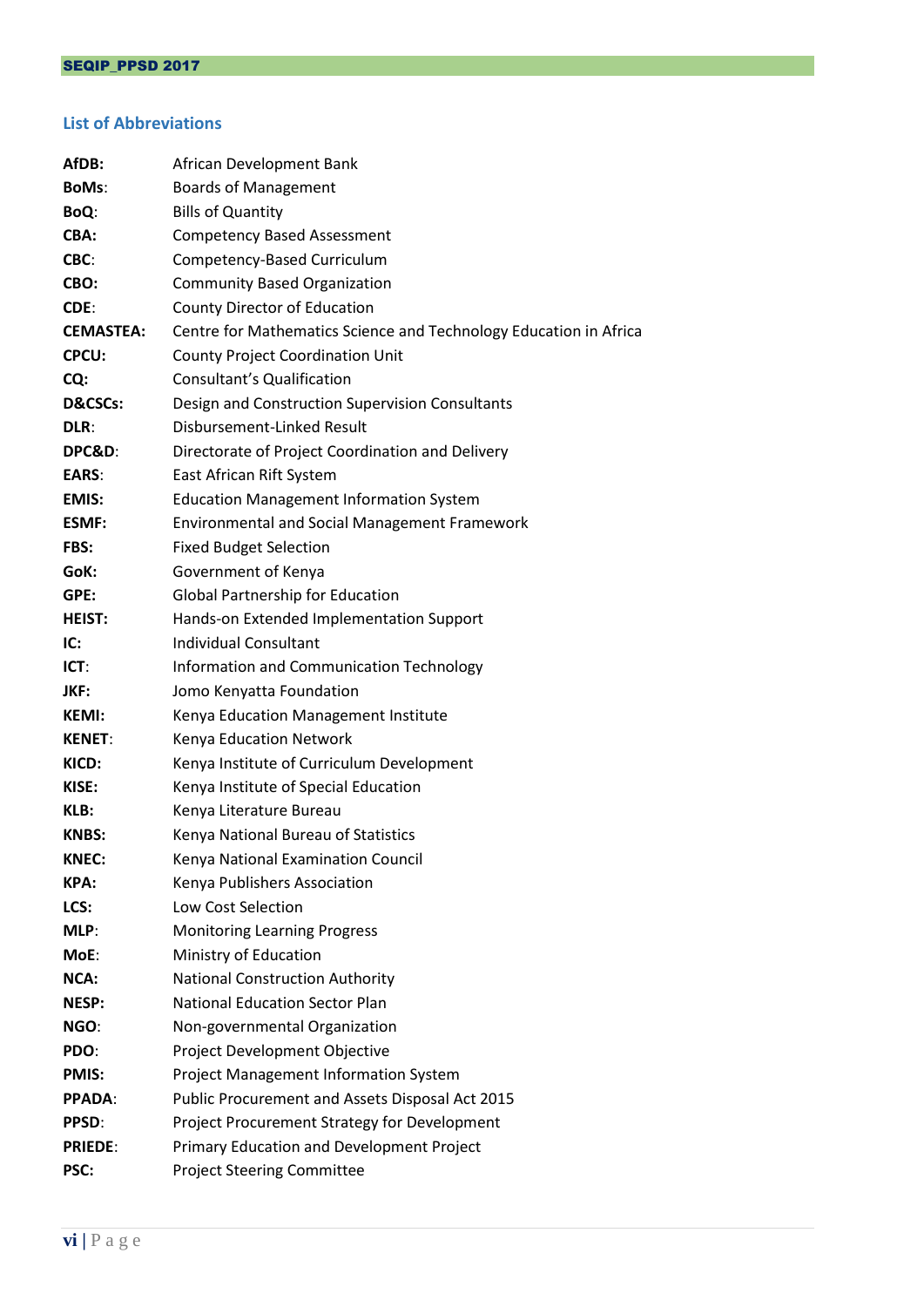| QASO:         | <b>Quality Assurance and Standards Officer</b>      |
|---------------|-----------------------------------------------------|
| QBS:          | <b>Quality Based Selection</b>                      |
| QCBS:         | Quality and Cost Based Section                      |
| RFP:          | <b>Request for Proposal</b>                         |
| <b>SEQIP:</b> | Secondary Quality Improvement Project               |
| <b>SFRA:</b>  | Supply and Financial Risk Analysis                  |
| SIEM:         | Security Information and Event Management           |
| SME:          | Science, Mathematics and English                    |
| SoE:          | <b>Statement of Expenditure</b>                     |
| <b>SPMA:</b>  | <b>Supplies Practitioners Management Act</b>        |
| TLM:          | <b>Teaching and Learning Material</b>               |
| TNA:          | <b>Training Needs Analysis</b>                      |
| ToR:          | <b>Terms of References</b>                          |
| TPAD:         | Teacher Performance Appraisal and Development       |
| TPD:          | <b>Teacher Professional Development</b>             |
| TSC:          | <b>Teachers Service Commission</b>                  |
| VMG:          | <b>Vulnerable and Marginalized Group</b>            |
| <b>VMGF:</b>  | <b>Vulnerable and Marginalized Groups Framework</b> |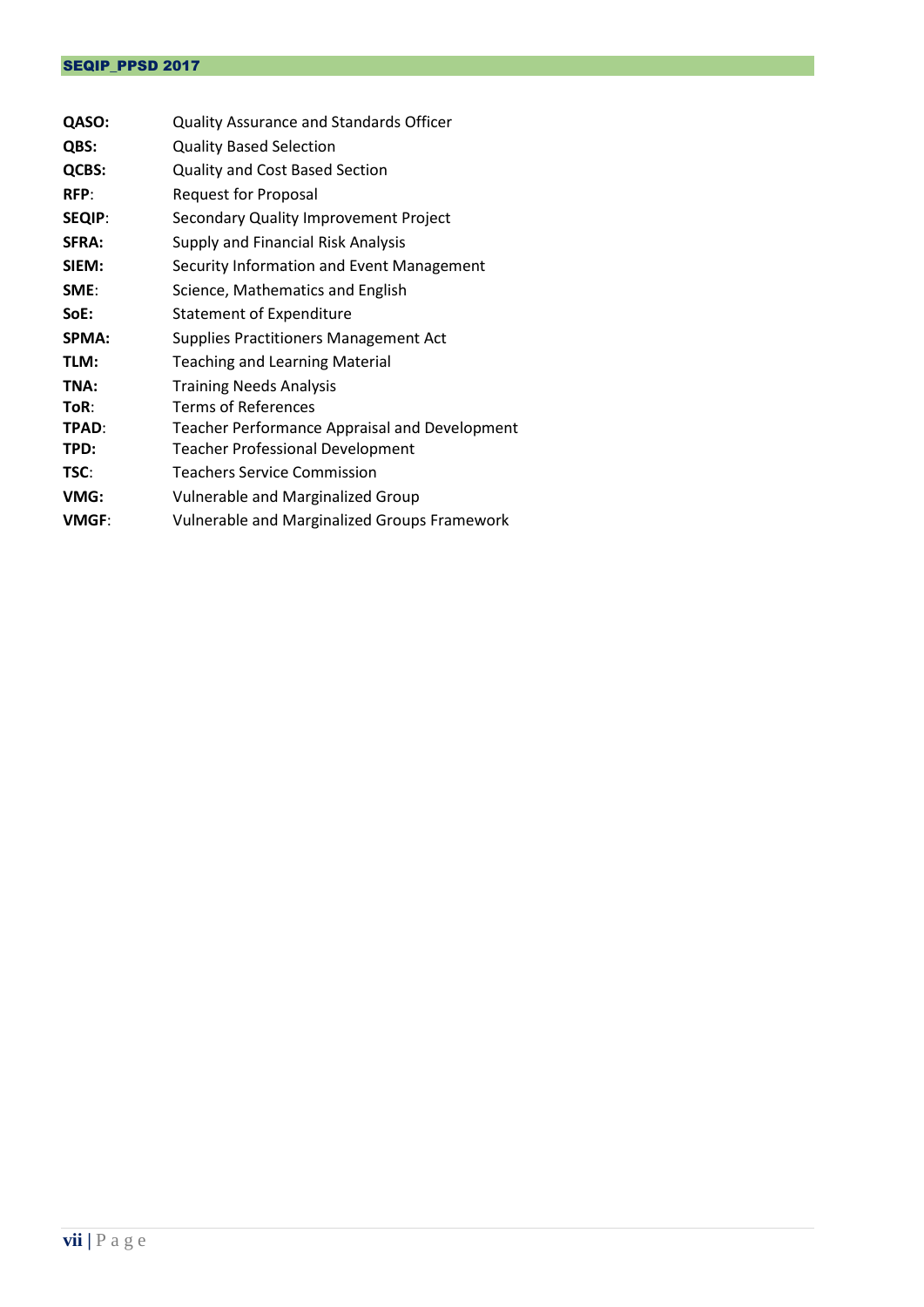# <span id="page-7-0"></span>**1. Project Overview**

| Country:                  | Kenya                                                             |
|---------------------------|-------------------------------------------------------------------|
| <b>Full Project Name:</b> | Kenya Secondary Education Quality Improvement Project<br>(SEQIP). |
| Total Finance (\$):       | USD 200 million                                                   |
| Project Number:           | P160083                                                           |

## <span id="page-7-1"></span>**Summary of Project Development Objectives**

The Secondary Education Quality Improvement Project is projected to change the fortunes of the country in grade 7, 8 and secondary schools (form 1-4). The proposed Program Development Objective (PDO) is to improve student learning in secondary education and transition from primary to secondary education, in targeted areas.

The ultimate vision of Kenya is to develop a globally competitive education sector that will not only sustain Kenya's domestic growth but also fulfil the global demand for qualified human capacity. This vision is aligned to the global vision of achieving inclusive education and lifelong learning by 2030 as adopted by the United Nation member states under the sustainable development Goal 4.

The Vision 2030 has guided the development of strategic interventions in Kenya's education sector key among them is the drive towards universal basic education. Kenya is one of the countries that has partially met the target of Universal Primary education considering that access to class one reached 100% in 2009, 108% in 2011 and increased by 1.4% between 2014 and 2015 with a net additional of about 140,000 pupils and retention from grade 1 to 6 stood at 91% in 2011 and 98% in 2014, while that of grade 1 to 8 stood at 77% 2011 and in 78% in 2014. Beyond class six, the system has had significant loss of pupils who complete class 8. There is a significant number that does not transit to secondary school. This is demonstrated by the low transition rates from primary to secondary where the system inefficiencies have resulted to wastage to the level of 20% of students enrolled in Primary schools. In addition close to 190,000 an equivalent of 14% were unable to get placement in Form One places in 2017. These constitute some of the outstanding issues in the development of education in the country.

Keeping achievements of the PDO as a principal focus, targeting is inevitable. Spreading the limited resources to all schools may imply very little return on the results framework. The overheads attributed to operations may also be unwarranted. The targeting therefore has been conducted to ensure the investment can account for results and that there is an efficient implementation of the project activities. Total of 7,852 primary schools and 2,147 secondary schools in 110 Sub counties spread in 30 counties shall be targeted. The counties and sub counties are shown in Annex 1.

| <b>Component</b>  | Implementation                                     |
|-------------------|----------------------------------------------------|
| Sub-Component 1.1 | <b>Teachers Service Commission (TSC)</b>           |
| Sub-Component 1.2 | Teachers Service Commission (TSC) through CEMASTEA |
| Sub-Component 1.3 | Ministry of Education (MoE)                        |
| Sub-Component 2.1 | MoF                                                |
| Sub-Component 2.2 | MoF                                                |

### <span id="page-7-2"></span>**Table 1: Component Implementers**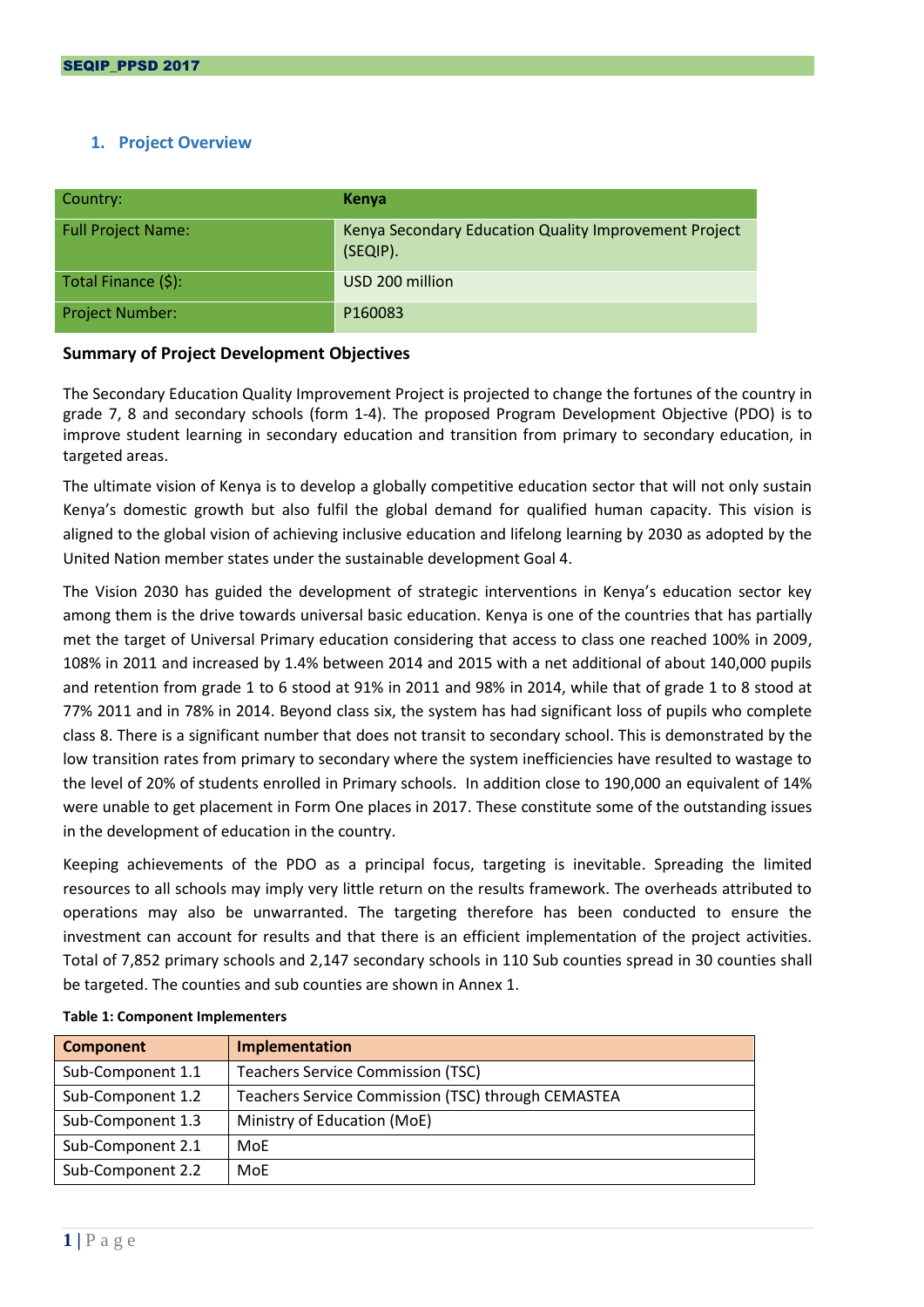| Sub-Component 3.1 | KICD        |
|-------------------|-------------|
| Sub-Component 3.2 | <b>KNEC</b> |
| Sub-Component 4.1 | MoE         |
| Sub Component 4.2 | MoF         |

## <span id="page-8-0"></span>**Table 2: Supply and Financial Risk Analysis (SFRA)**

| High                         |                                                                                                                                                                                                                                                                                                                                                                                                                                                                                                                                                                                                                                                                                           |                                                                                                                                                                                                                                                                                                                                                                                                                                                                                                    | High |
|------------------------------|-------------------------------------------------------------------------------------------------------------------------------------------------------------------------------------------------------------------------------------------------------------------------------------------------------------------------------------------------------------------------------------------------------------------------------------------------------------------------------------------------------------------------------------------------------------------------------------------------------------------------------------------------------------------------------------------|----------------------------------------------------------------------------------------------------------------------------------------------------------------------------------------------------------------------------------------------------------------------------------------------------------------------------------------------------------------------------------------------------------------------------------------------------------------------------------------------------|------|
|                              | <b>Strategic Critical</b>                                                                                                                                                                                                                                                                                                                                                                                                                                                                                                                                                                                                                                                                 | <b>Strategic Core</b>                                                                                                                                                                                                                                                                                                                                                                                                                                                                              |      |
|                              | Bandwidth Increase (3 years)<br><b>Storage Area Network</b><br>٠<br><b>KENET</b> for laying of<br>٠<br>infrastructure at the sub<br>counties<br><b>Independent Third party</b><br>÷<br>consultant f Baseline, Mid-term<br>and End term evaluation for the<br><b>Project activities</b><br>Consultancy for third party<br>۰<br>verification of disbursement<br>linked indicators<br><b>Monitoring and Evaluation</b><br>services; baseline, mid-term and<br>end term reviews                                                                                                                                                                                                               | 4 Design and Construction<br><b>Supervision Consultants</b><br><b>Supply of Textbooks</b><br>÷,<br>School Kits for 37500 primary<br>school pupils and 18000 secondary<br>school pupils<br>Scholarship agency<br>÷<br><b>Independent Third Party agencies</b>                                                                                                                                                                                                                                       |      |
| <b>Risk or Vulnerability</b> | <b>Tactical Acquisition</b><br>Infrastructure construction<br>at<br>Karen KSE (Labs, classrooms).<br>Supply and installation of school<br>$\overline{a}$<br>based support ICT equipment<br>(printers, laptops, projectors)<br><b>Printing services</b><br>-<br><b>Conferencing facilities</b><br>$\overline{\phantom{m}}$<br><b>Acquisition of Encryption tools</b><br>$\overline{\phantom{a}}$<br>On line system for uploading<br>$\overline{a}$<br>data<br>Training for<br>head teachers,<br>$\overline{a}$<br><b>Deputy</b><br>Head<br>teachers<br>and<br>gender champion teachers<br>Sensitization of the stakeholders:<br>principals<br>head<br>&<br>teachers<br>Unions, BOMs, (500) | <b>Tactical Advantage</b><br>Infrastructure for 4000 schools<br>(1000 secondary schools and 3,000<br>primary schools)<br>Furniture for new and<br>rehabilitated facilities<br>Security Information and Event<br><b>Management (SIEM) Solution</b><br><b>Assessment System for</b><br><b>Competency Based assessment</b><br>(CBA)<br>Operationalization of the Item<br>writing Portal and Item banking<br>Development of eight(8)on-line<br>modules<br>Communication strategy and<br>media campaign |      |
| Low                          |                                                                                                                                                                                                                                                                                                                                                                                                                                                                                                                                                                                                                                                                                           | <b>Estimated to Cost / Value</b>                                                                                                                                                                                                                                                                                                                                                                                                                                                                   | High |
|                              |                                                                                                                                                                                                                                                                                                                                                                                                                                                                                                                                                                                                                                                                                           |                                                                                                                                                                                                                                                                                                                                                                                                                                                                                                    |      |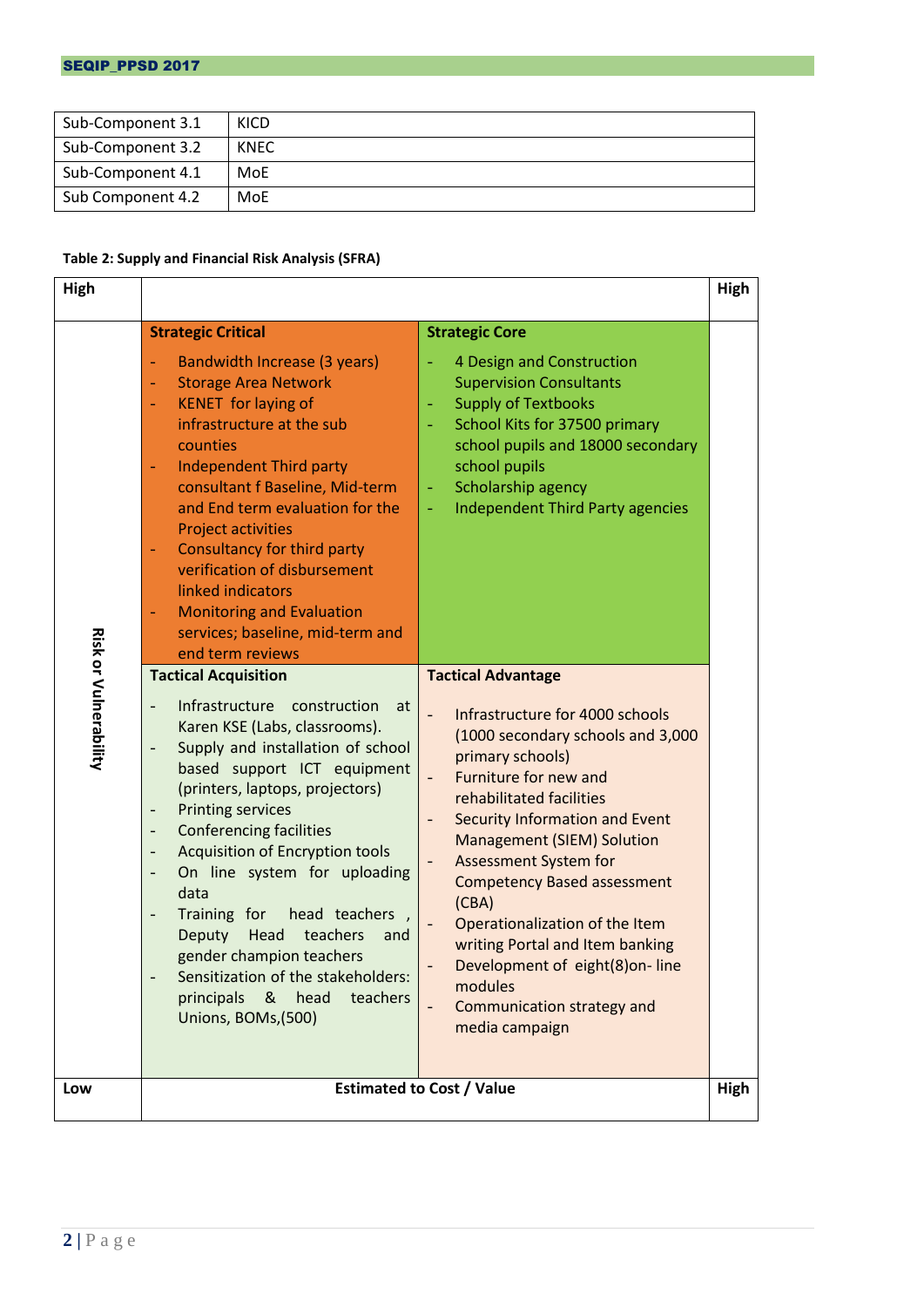### <span id="page-9-1"></span><span id="page-9-0"></span>**2. Overview of MoE, target counties and Market**

### **Operational Context**

The Ministry of Education is responsible for national policies and programmes that help Kenyans access quality and affordable, school education, post-school, higher education and academic research. The Ministry derives its mandate from the Constitution of Kenya, Chapter 4 Articles 43, 53, 54, 55, 56, 57, and 59 which have provisions on children's right to free and compulsory basic education, including quality services and to access education institutions and facilities for persons with disabilities that are integrated into society, to the extent compatible with the interests of the person. The Ministry thus seeks to increase completion of a full cycle of policy of quality education focusing on Upper Primary and Secondary education for children living in vulnerable areas, girls, and children with special needs through the Secondary Education Quality Improvement project (SEQIP). The Project Development Objective (PDO) is to support NESP's objective of increasing completion of a full cycle of quality basic education for all Kenyan children. Basic education includes primary education (Standard 1-8) and secondary education (From 1-4). The PDO is to improve student learning in secondary education and transition from primary to secondary education, in targeted areas.

### **Governance aspects**

<span id="page-9-2"></span>SEQIP will contribute to the Government's goal of producing skilled manpower necessary to transform Kenya into a newly industrializing, middle income country by the year 2030. The Vision 2030 is currently being implemented through the second medium term plan (2013-2017). NESP aligns education planning with the Medium Term Plan 2013-2017, Kenya Vision 2030, and the Public Financial Management Act of 2012. The Constitution of Kenya 2010 introduced a county system of government. The project shall thus entail close coordination between the CPCUs at county level and the PIUs at national level. SEQIP project design highlights four (4) components where funds have been allocated for utilization. Public Procurement in Kenya is governed by two legal frameworks: the Public Procurement and Asset Disposal Act, 2015 (PPADA) for executing procurements by and for public entities; and the Supplies Practitioners Management Act 2007 (SPMA), a framework guiding the practice and conduct of all of procurement and supply chain practitioners in Kenya. The project procurement shall also be guided by WB Regulations for IPF Borrowers. The project inception shall be conducted as the country enters to election and this may pose a risk to the supply of the various components due to political climate as well as the coming into force of a new administration. A two-pronged strategy that combines decentralized selection of science, mathematics and English (SME) textbook titles for grades 7 and 8 and Forms 1 to 4 by schools, with a centralized managed procurement by MoE will be used to achieve these objectives. Currently schools decide what books to buy based on a catalogue1 of approved textbooks prepared by KICD on behalf of MoE. The current catalogue lists between 4 to 6 titles for each subject matter, and the unit price variation between the lowest and the highest price ranges from 26 percent to 318 percent. Each school buys directly from local distributors using funds allocated to them through a specific teaching and learning materials (TLM) earmarked in school capitation grant. While this modality of textbook provision gives schools control over which books to use, price of textbook purchased by schools in Kenya is quite high when compared to other SSA countries such as Benin, Cote d'Ivoire, Madagascar, Namibia and Rwanda.

 $\overline{1}$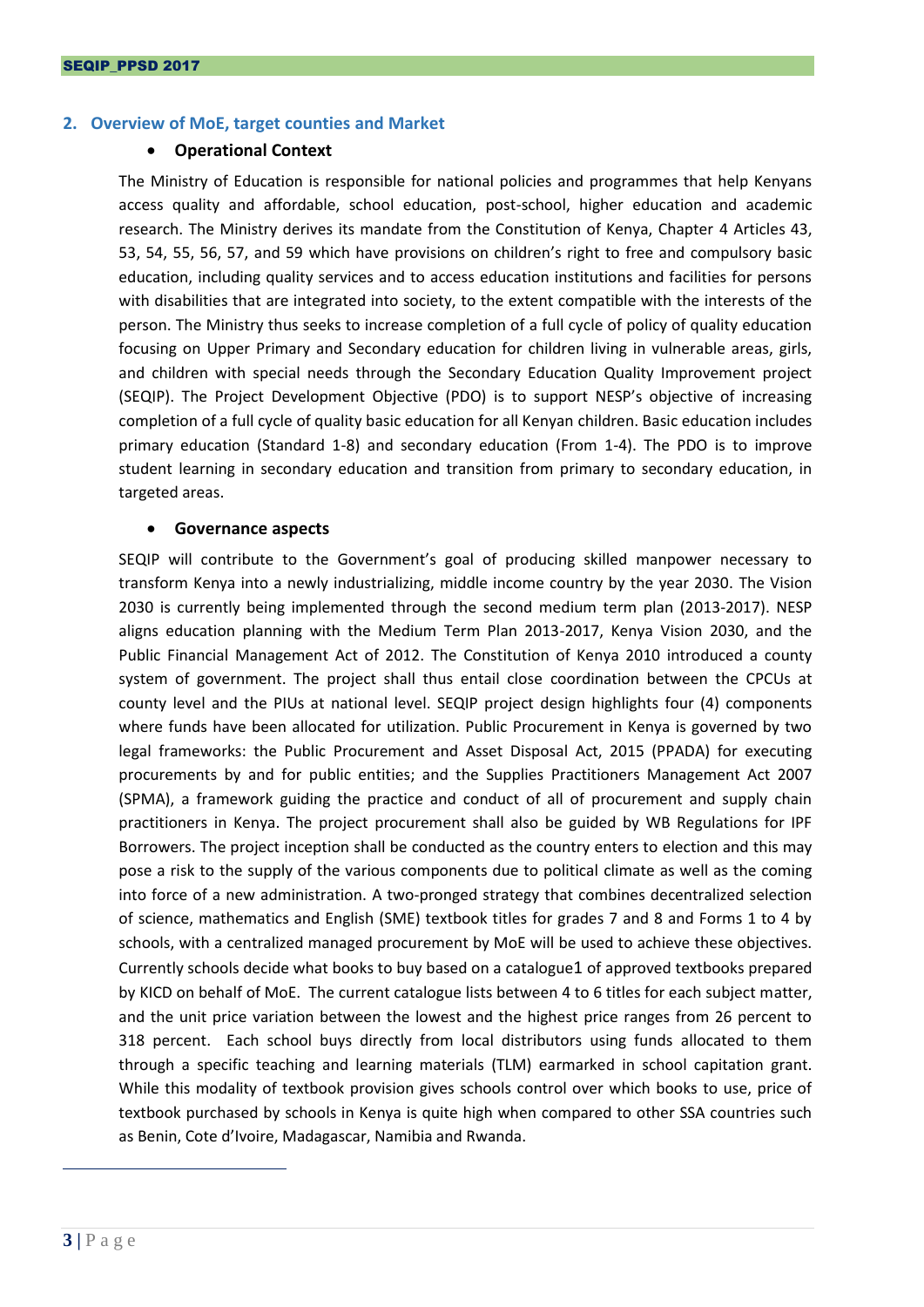The country is preparing for the general election in early August 2017. In this context, there is anxiety in the general population and the business community on the outcome of the said elections. However, the private sector is optimistic and has been lobbying the political actors to ensure peaceful election for the development of the country's economy. So far, the campaigns have been largely peaceful.

In the business community however, there is a "wait and see" attitude as the business community is taking precautionary measures in terms of investments till the elections are done. To this end there may be not much trade activities particularly until after the elections. Coincidentally, the government FY ends in the next one week and therefore supply chain activities will be slow in the next quarter of the new FY.

### **Economic Aspects**

<span id="page-10-0"></span>Kenya is the economic and transport hub of East Africa. Kenya's real GDP growth has averaged over 5% for the last seven years. Since 2014 Kenya has been ranked as a lower middle income country because its per capita GDP crossed a World Bank threshold. According to the latest Kenya National Bureau of Statistics (KNBS) quarterly report, Kenya's economy expanded by 5.7% in the third quarter of 2016 compared to 5.8% in the same period in 2015. The quarterly report indicates that the economic growth was well spread although most of the sectors of the economy recorded slowed growth. The tourism and hotel industry, information and communications and public administration are among the sectors that registered improved growth during the quarter. Inflation was contained within the Central Bank's target to average at 6.3% compared to an average of 6.14% during the same quarter in 2015. The slight increase in inflation was primarily due to increases in the prices of food and beverages during the period under review.

Figure 1 below shows the map of Kenya with project sites marked green.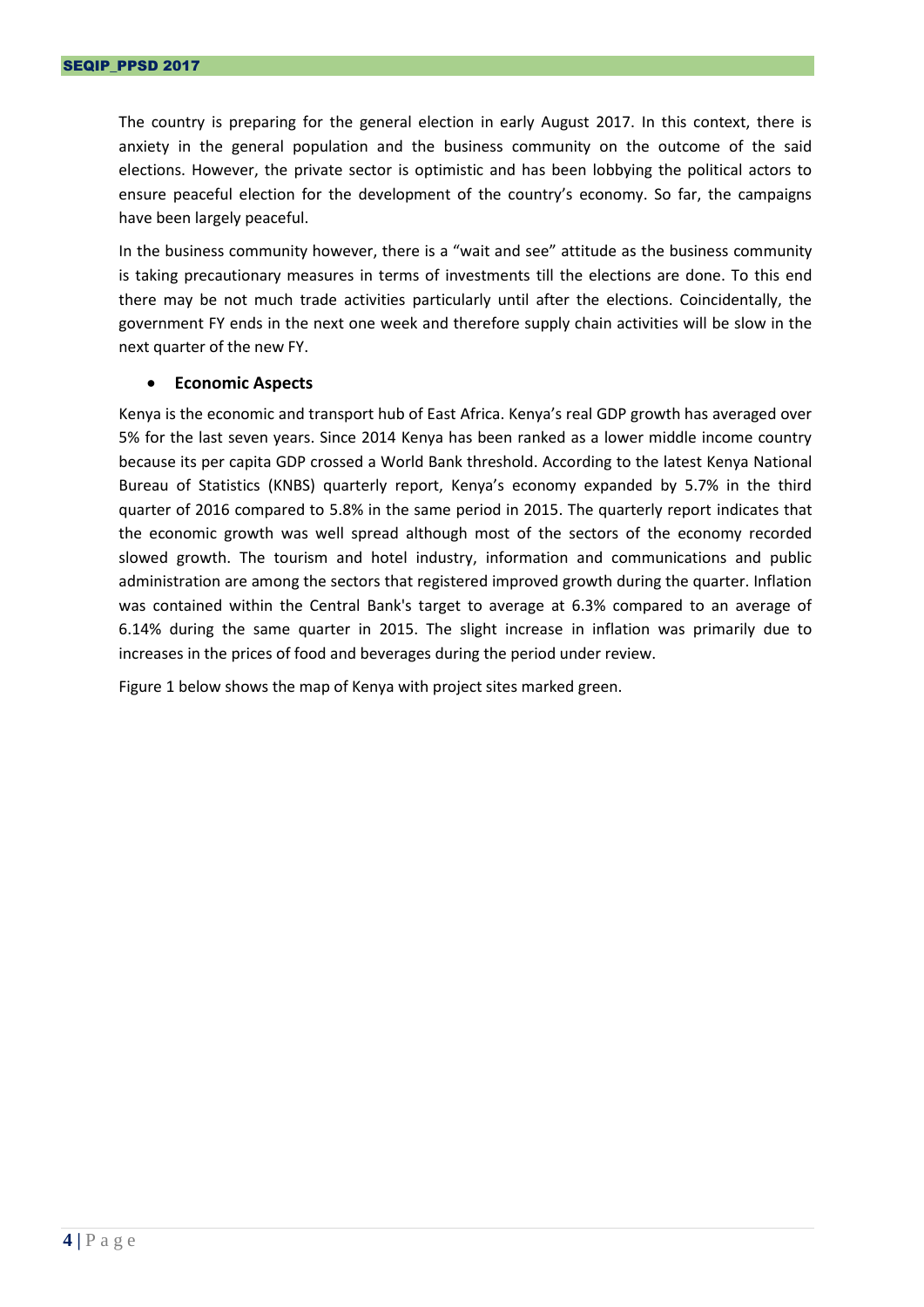**Map 1: Target Project Counties**

<span id="page-11-1"></span>

## **•** Sustainability Aspects

<span id="page-11-0"></span>The likelihood of sustained implementation of SEQIP by GoK beyond the project period is promoted by five factors. First, the Office of the President, the National Treasury, and MoE have communicated (i) that education is a high priority, and (ii) their strong, steadfast commitment to addressing the acute and chronic deficiencies in school participation at the upper primary and secondary levels, as well as in the quality of service delivery. Second, GoK has led the design of SEQIP, ensuring that the design process is participatory with consultations with a range of internal and external stakeholders. Third, during implementation of SEQIP, GoK plans to continue its engagement with internal and external stakeholders, with proactive engagement on program status and performance as well as feedback gathering and redressal. This continuous engagement is likely to help build wide and deep ownership and consensus. Partnership with the private sector in relevant activities, such as the scholarship program, where the private sector has the advantage of experience and an established management system, adds to implementation sustainability. Fourth, substantial system reform support and evaluative work to continually improve processes and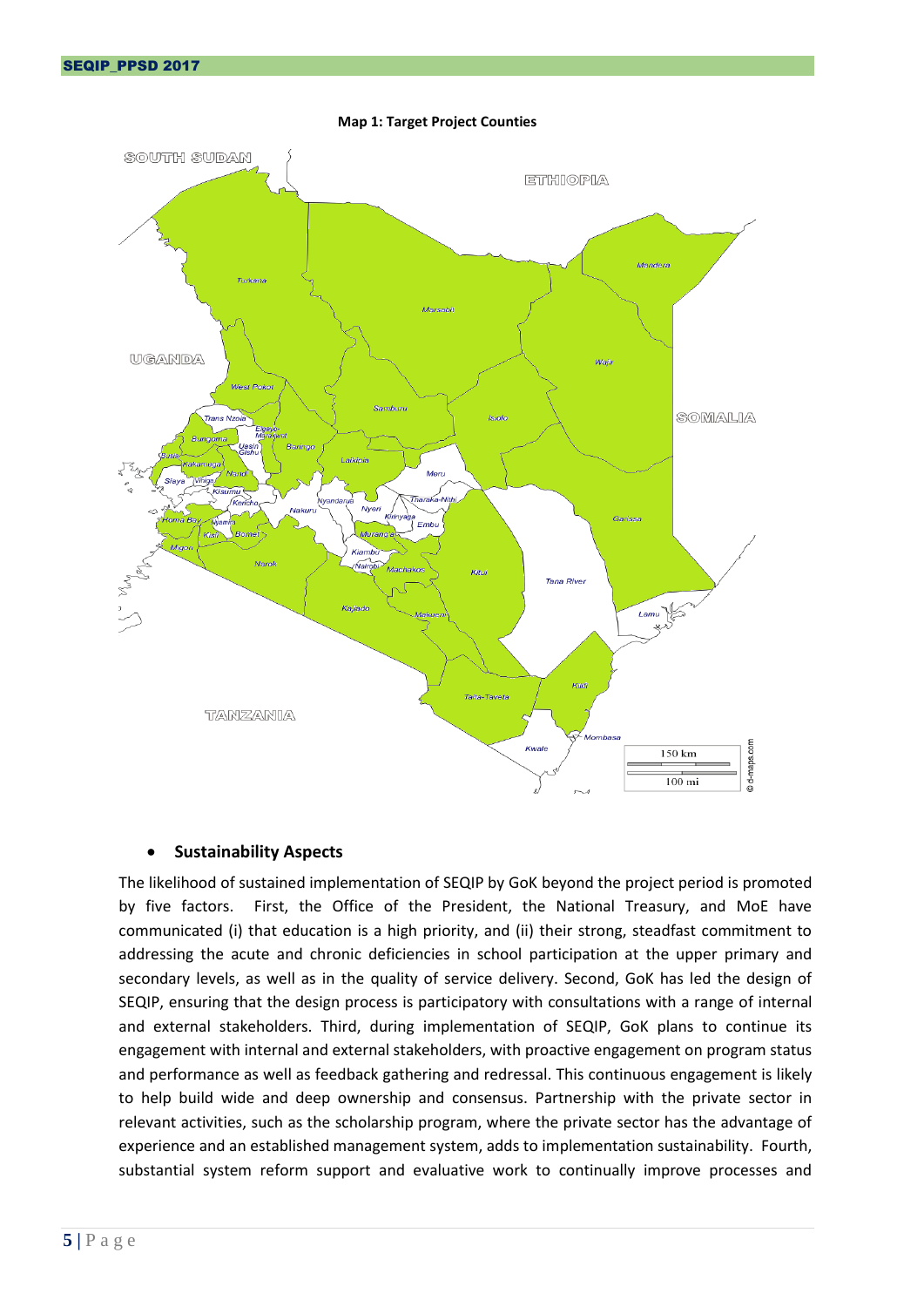inform scale-up and policy options will provide a solid foundation for continued implementation of initiatives beyond the project. And fifth, the requirements in terms of additional government budgetary resources for SEQIP initiatives are expected to be minimal, as the initiatives are in line with the government's education reform agenda and largely aim to improve the effectiveness and efficiency of existing/planned levels of expenditures for primary and secondary education construction.

## **Technological Aspects**

<span id="page-12-0"></span>The project seeks to improve the quality of education and this is to be achieved through close monitoring of teachers performance as well as attendance in the learning institutions. This shall be facilitated by adoption of ICT equipment such as establishment of ICT enabled training facilities in the beneficiary schools and development of ICT systems for strengthening national and county continuous based teacher support. Subsequently, implementation progress will be tracked through customized project Management Information System (PMIS). There are areas targeted by the project that do not have access to internet services, electricity connections as well as cellular coverage. This therefore provides a risk to achieving functional laboratories and ICT centres. It is therefore recommended that during the project implementation, these services be provided as complementary services to ensure functional facilities to ensure efficiency and value for money.

### **Key Conclusions**

The project will be implemented in thirty counties translated to 110 sub-counties targeted based on poverty levels, primary retention and primary to secondary transition rates. This selection ensures that disadvantaged areas due to poverty benefit. The project coverage comprises of areas marred with conflicts especially the northern areas that border Somalia such as Wajir, Garissa and Marsabit. Recently, West Pokot and Baringo also reported instances of conflicts. This is a risk to project execution and implementation. Coordination and information sharing among implementing partners shall aid to identify areas already benefiting thus avoiding duplication.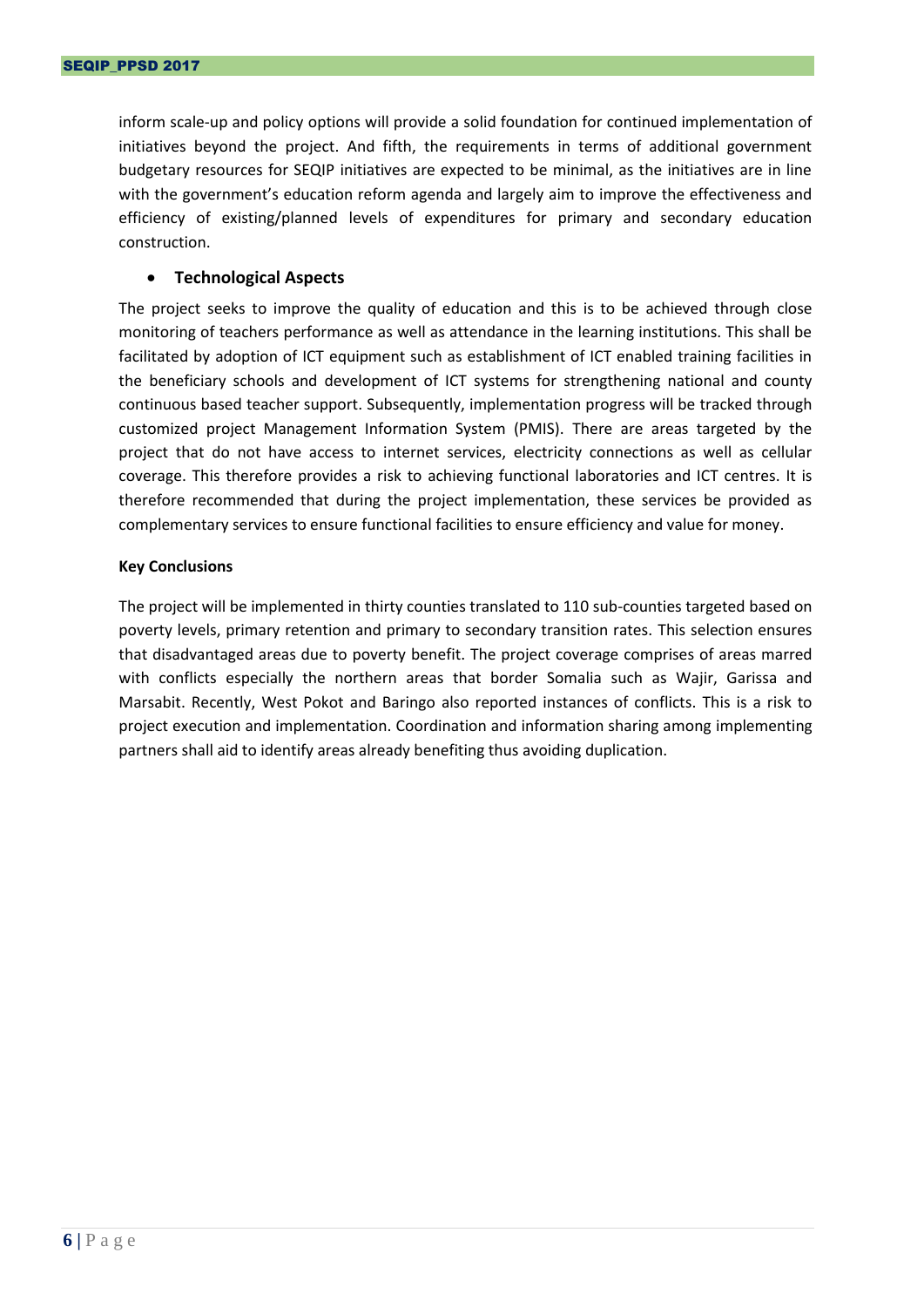#### <span id="page-13-1"></span>**Figure 1: PESTEL ANAYSIS**



## <span id="page-13-0"></span>**3. Client Capability and PIU Assessment**

MoE/DPC&D will be responsible for project implementation, coordination and facilitation, various activities under SEQIP will be implemented by other autonomous and semi-autonomous institutions of MoE. Each of these implementing agencies will have a SEQIP focal officer assisted by a team of officials who will be monitoring the activities with support from DPC&D and in coordination with the CPCUs. For monitoring of implementation progress and performance of SEQIP initiatives, including progress towards and achievement of DLIs, the project will rely on reporting and evidentiary data and documentation submitted by DPC&D, largely obtained from these institutions and their monitoring systems and the CPCUs, as well as on third party verification data. Monitoring related to implementation arrangements, financial management and procurement activities and functions, and environmental and social safeguards and activities, including project covenants, the project will also rely on reporting and evidentiary data and documentation submitted by DPC&D. The existing GPE PRIEDE Project Steering Committee (PSC) chaired by the Education Cabinet Secretary will function distinctly from this project as the apex body to monitor the implementation progress of the project, provide strategic policy guidance, ensure effective inter-agency coordination as required under the project, and resolve high level strategic issues affecting project implementation. The DPC&D will act at the secretariat for the PSC. The core functions of the DPC&D for the SEQIP are: (i) directly implement those activities MoE is responsible for; (ii) facilitate and oversee implementation of those activities for which other agencies are responsible; (iii) carry out the required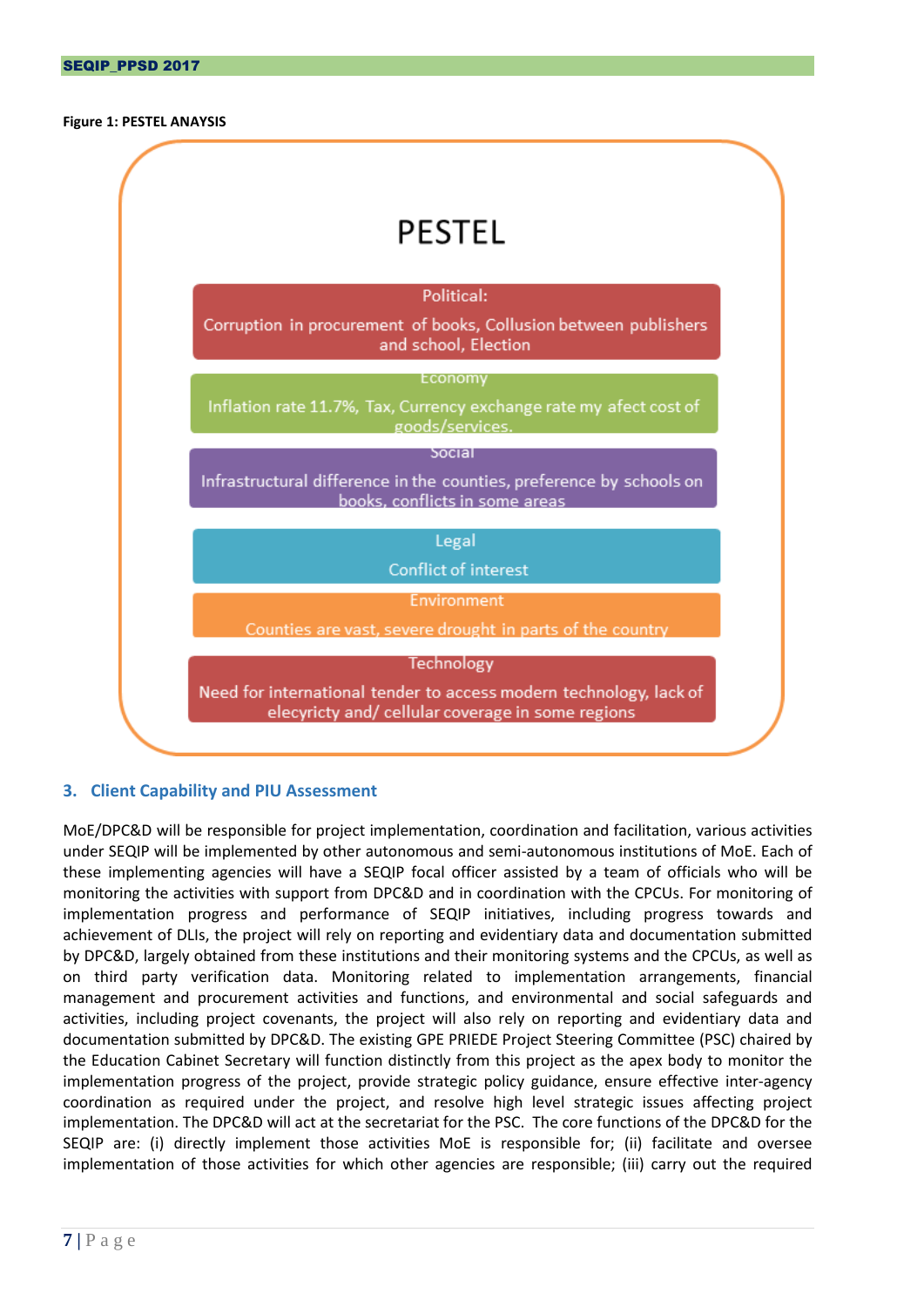monitoring and evaluation and manage third party verification agencies; (iv) prepare AWPB for the whole project in a timely manner and obtain necessary approvals; (v) implement fiduciary and safeguards arrangement and ensure compliance; (vi) ensure timely fund release and utilization and submission of statement of expenditure (SoE) and withdrawal claims to the Bank; (v) facilitate bi-annual joint supervision missions undertaken by the Bank and provide necessary documents for the missions; (vi) prepare communication strategy for the project and implement the strategy; (vii) establish an efficient grievance redressal mechanism; (viii) prepare annual budgeted plans for capacity building of project and other MoE officials and execute the plans with necessary approvals, including the Bank; and (ix) carry out assessments and policy research. On the other hand KICD is the key institution responsible for curriculum reform and its implementation, whereas KNEC is responsible for students' assessment reform. Considering that these institutions will need to work in tandem for smooth implementation of the reform, the sub-components have been designed to foster a collaborative approach.

TSC is a Constitutional Office established under Article 237 of the Constitution of Kenya 2010 and operationalized by TSC Act No. 20 of 2012 with the mandate to perform teacher management functions. Given that the project's financial management arrangements will, to the extent feasible follow the country systems, the Director of Finance & Accounts will have overall financial management responsibility.



<span id="page-14-0"></span>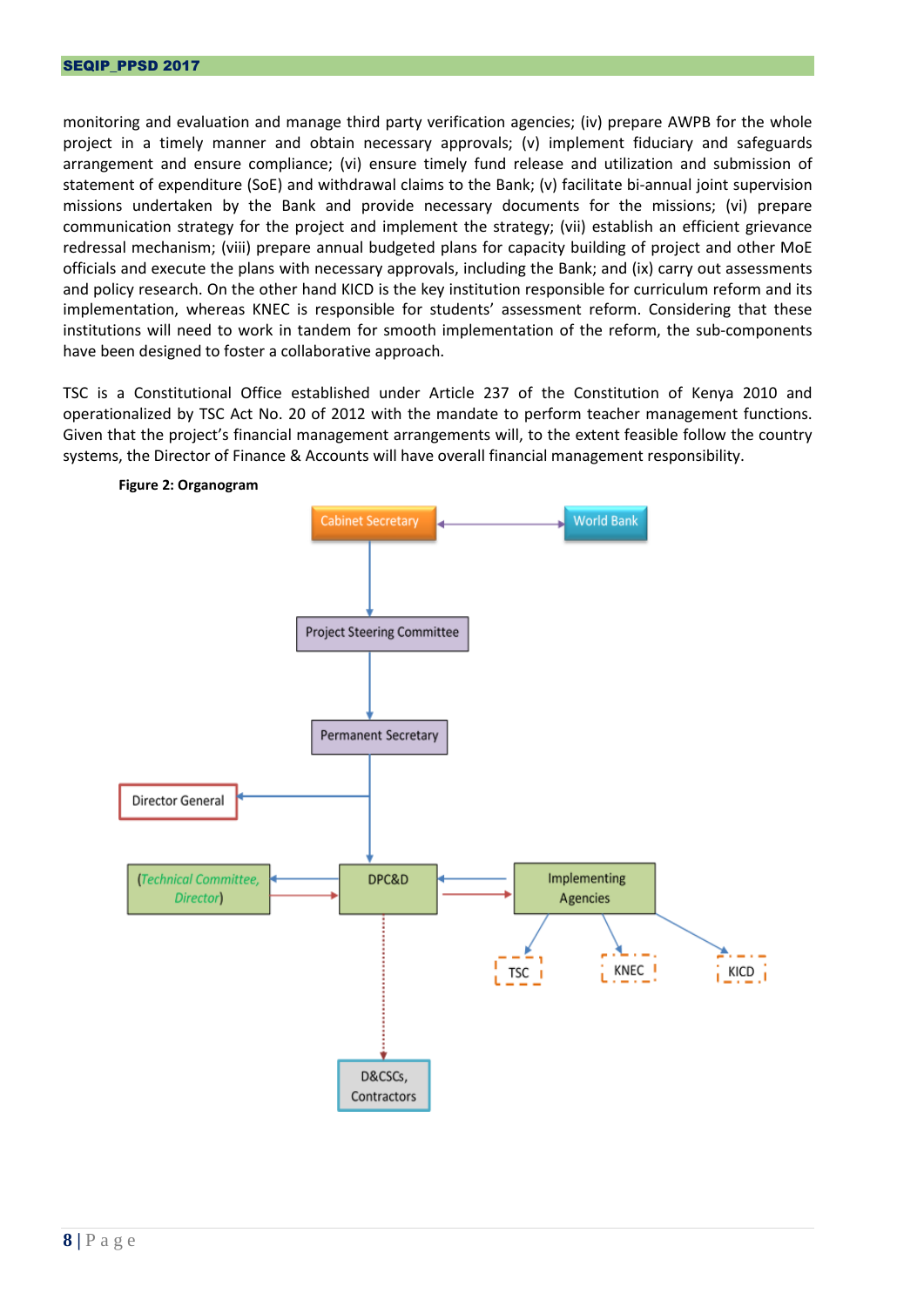## <span id="page-15-2"></span>**Table 3: Project SWOT Analysis**

| <b>Strengths</b>                             | <b>Opportunities</b>                 |
|----------------------------------------------|--------------------------------------|
| Availability of funds<br>$\bullet$           | <b>National Goodwill</b>             |
| National Working educational system          | Availability of capacities at county |
| • Track record of<br>successful              | level                                |
| implementation of programs i.e               |                                      |
| <b>TUSOME, PRIEDE</b>                        |                                      |
| <b>Weakness</b>                              | <b>Threats</b>                       |
| Inadequate office space<br>$\bullet$         | • Project Politicization             |
| Ineffecient/inadequate internet<br>$\bullet$ | <b>Elections</b><br>$\bullet$        |
| Governance<br>aspects<br>$\bullet$           | Inflation<br>$\bullet$               |
| (Misappropriation, policy overlap.)          | <b>Insecurity</b>                    |

## <span id="page-15-0"></span>**4. Project Implementation modality**

SEQIP shall be implemented in four components; improve transition and completion rates, improving quality of teaching in targeted areas, Improve retention in upper primary and transition to secondary in targeted Areas, systems reform support and Project Management, Coordination, and Communication. The implementation phase for the project shall be 6 years. Initial phase shall involve stakeholder mobilization, stakeholder roles, development of VMGF and ESMF and eligibility criteria. The second phase shall include funding negotiation, situation analysis and needs assessments, WB funding, establishment of coordination structures in readiness for project implementation. Third phase entails; finalization of procurement plans for the various components, identification of infrastructure priority needs and coordination with implementing agencies. DPC&D will then assist the various partners/beneficiaries to prepare evaluation criteria and selection of consultants, contractors and suppliers for the various sub-components. Project monitoring and coordination shall be through technical assistance from facilitating agencies. Infrastructure projects will be coordinated and implemented by D&CSs.

### <span id="page-15-1"></span>**5. Experience and Need for technical support**

Although DPC&D and the County staff have implemented other project before with the Bank, there is limited experience in World Bank Financed Operations and in particular on the New Procurement Framework and operational aspects including the contract management. Contract management skills and knowledge are very important for maximization of envisaged benefits. The beneficiaries both institutions and communities do not also have the requisite capacity and organizational ability to carry out procurement activities solely. In this regard, and to be able to fast-track implementation, four D&CSCs shall be selected to provide the technical knowhow to fill the existing gaps. The implementing agencies lack adequate skills and know how on aspects of procurement. To cushion against this, it is recommended that the Bank provides Hands-on Extended Implementation Support (HEIS).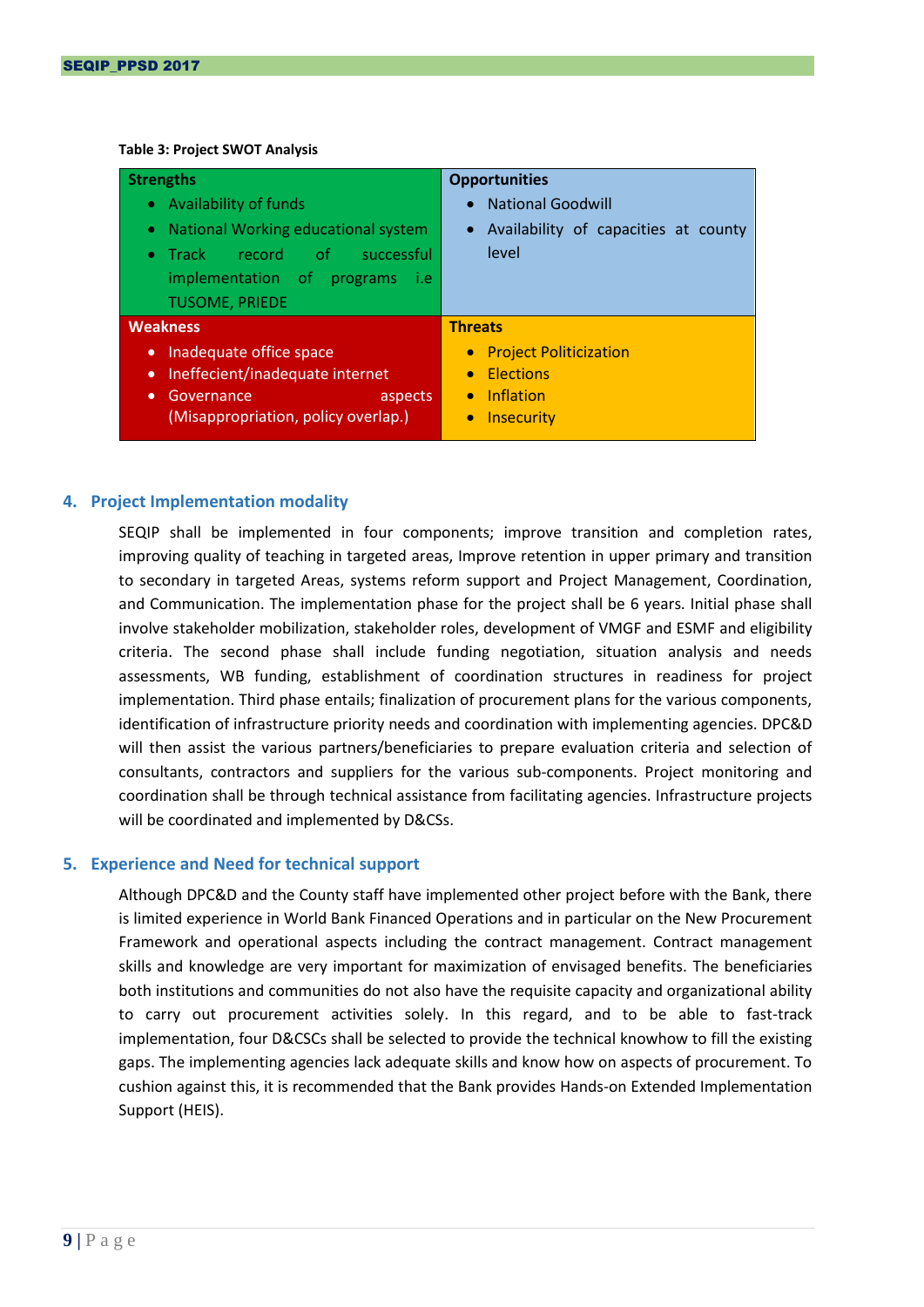### <span id="page-16-0"></span>**6. Contract management capability and capacity**

DPC&D Staff received training on various components of the project among them; Bank's Procurement framework, operations of the PPSD and procurement plan development, procurement selection methods and complaint management. However, there is need to further build their capacity and capabilities on contract management to ensure effective and timely execution of the various project components. Training on contract management plans and contract monitoring would therefore suffice in order to effectively manage the implementation of the contract.

Without proper contract management of the activities under the project, one major risk is nonconformance to specifications and incomplete works and litigations.

#### <span id="page-16-1"></span>**7. Complaints management and dispute resolution systems**

It is envisaged that the project shall be implemented in areas with Vulnerable and Marginalized Groups (VMGs). As per requirements of the Bank operational Policy 4:10, A VMG framework shall be developed to ensure that VMG affected by the project receive culturally appropriate social and economic benefits. The implementing agencies will be required to establish systems and mechanisms for addressing effects identified and mitigation measures put in place to reduce risks.

All contracts issued to consultants, contractors and all persons to be engaged in the project shall include clause on dispute resolution. All complaints shall be recorded in a database and tracked overtime to ensure they are resolved expeditiously. The disclosure will also prescribe the period for resolving grievances/complaints at each level. In addition, the Public Procurement and Asset Disposal Act 2015 also provides the option for submitting the complaints to the Public Procurement Review Board.

#### **Key Conclusions**

The Borrower has limited procurement implementation capacity. Use of D&CSCs through the procurement process can enable projects to progress faster and provides a direct opportunity to transfer procurement skills as Bank and Borrower staff work more closely together. CPCU is also expected to contribute to speeding up delivery and to improve overall project quality in the target schools.

### <span id="page-16-3"></span><span id="page-16-2"></span>**8. Market Analysis**

### **Market sector dynamics**

The project related requirements for Goods (both the domestic and imported), Works, Services, Non-consultancy services can be procured from the domestic market. Domestic preference in sourcing should also be put into consideration as highlighted in WB regulations. There are potential providers to supply the goods, construction materials required on works and consultancy services. The providers/suppliers and contractors are keen to do the business with the government. For community support organisations, the country has an active base of NGOs operating in the project areas. The following NGOs and CBOs are operating in the project areas and may be considered alongside others:

|    | <b>Build Africa</b>                |
|----|------------------------------------|
|    | Plan International                 |
| 3. | <b>World Vision</b>                |
|    | Elimu Yetu Coalition               |
| 5. | Kenya Book Sellers Association     |
| 6. | <b>Education Development Trust</b> |
|    |                                    |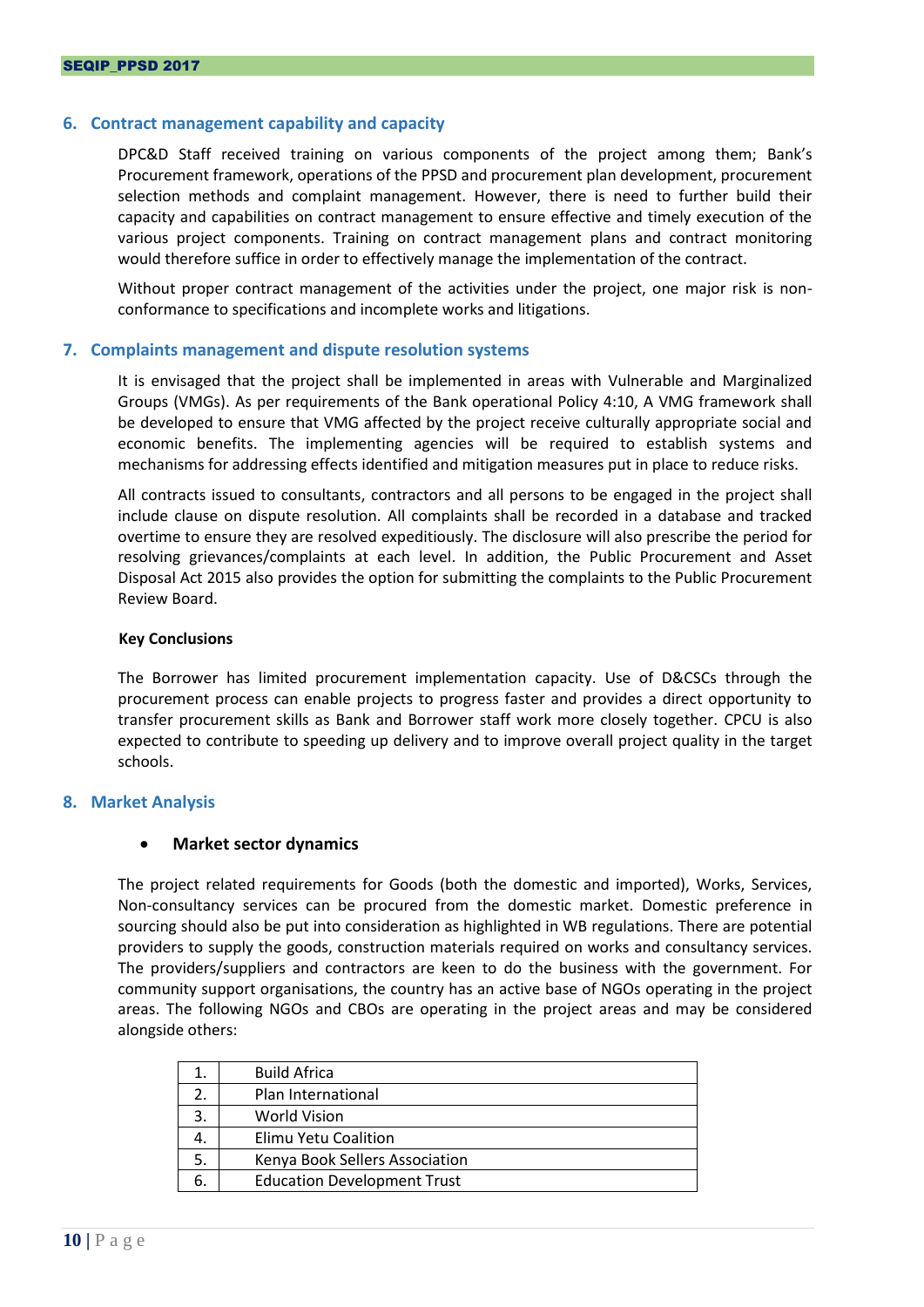## **Market Sounding**

<span id="page-17-0"></span>This was advertised on Wednesday 24<sup>th</sup> May 2017 in the local dailies and conducted on 29<sup>th</sup> May 2017 at KICD.

The attendance was good and potential suppliers/contractors were excited with the exercise. The participants were taken through the project objectives and procurement of various goods/works and services and proposed procurement methods. Discussions that took place at the conference showed that there are oligopoly tendencies on textbooks. On the other hand with this project, the government has budgeted substantial amounts on the textbooks to counter the forces of monopsony in the market and therefore other suppliers of this category are aggressive to get the business.

### **Key Conclusions:**

Weak procurement capacity, especially at the stakeholder/beneficiary level, may result in implementation delays and fiduciary noncompliance. In addition, some of the components have long lead times and procurement processes and thus may be implemented at a later date of the project period. Deployment of third party verification of disbursement –linked results, capacity building and regular monitoring both at county and national level through DPC&D and CPCU will be required to enhance efficiency and transparency during implementation. Preference and reservation schemes should be adhered to appropriately. There is need to have concurrence on Domestic Preference.

| #  | <b>Component</b>                               | <b>Procurement</b><br>method<br>proposed | <b>Risk Description</b>                                                                                                                                                                                                                                                                                                                                                                                             | <b>Description</b><br><b>Mitigation</b><br><b>of</b><br>and<br>recommendations                                                                                                                                                                                                                                                   |
|----|------------------------------------------------|------------------------------------------|---------------------------------------------------------------------------------------------------------------------------------------------------------------------------------------------------------------------------------------------------------------------------------------------------------------------------------------------------------------------------------------------------------------------|----------------------------------------------------------------------------------------------------------------------------------------------------------------------------------------------------------------------------------------------------------------------------------------------------------------------------------|
| 1. | Needs<br>Assessment<br>lfor<br>linfrastructure | Open<br>International<br>Competition     | <b>Cost Trends:</b> The project is operating with<br>Needs assessment<br>budgets.<br>tight<br>will<br>establish the needs in terms of priorities and<br>cost estimates. This will inform the cost at the<br>time of implementation thus show the trends<br>in terms of cost<br>Scenario 1. Tenders to be invited for<br>submission within 2 weeks but design a<br>criteria that makes it restrictive to only a few. | The Pilot study to be conducted within<br>the first quarter of the first year.                                                                                                                                                                                                                                                   |
| 2. | Infrastructure Open                            | International<br>Competition             | Market complexity and Competition: In<br>Kenya currently the construction industry is<br>regulated and compliance is under National<br>Construction Authority (NCA). Contractors are<br>vetted and classified. This was as result of<br>many quacks in the market<br>During the tendering process, keen interest<br>should be taken to ensure that only those                                                       | shall<br>The<br>contactor<br>selected<br>be<br>responsible for structures in both<br>primary and secondary schools. Both<br>classrooms and furniture components<br>to be combined in the contracts.<br>Standardise specifications for furniture.<br>Clear and comprehensive ToRs shall be<br>developed to ensure only firms with |

#### <span id="page-17-1"></span>**Table 4: Procurement Risk Analysis**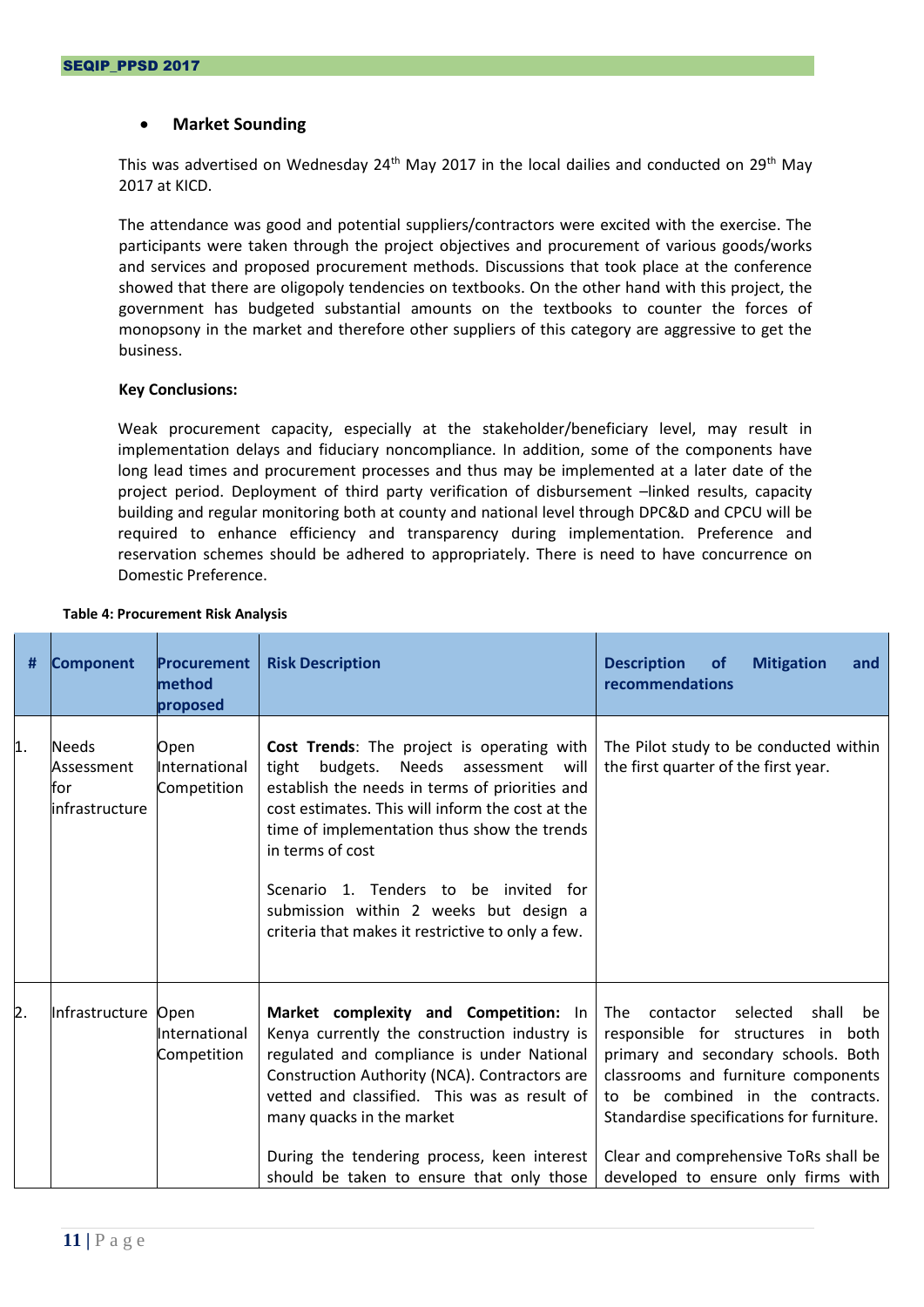|    |                 |                    | classified under the regulator are contracted.                                                                                                                                                                                                                                                                                                                                                                                                                                                                                                                                                                                                                                                                                                         | proven track record are selected.                                                                                                                                                                                                                                                                                                                                                                                                                                                       |
|----|-----------------|--------------------|--------------------------------------------------------------------------------------------------------------------------------------------------------------------------------------------------------------------------------------------------------------------------------------------------------------------------------------------------------------------------------------------------------------------------------------------------------------------------------------------------------------------------------------------------------------------------------------------------------------------------------------------------------------------------------------------------------------------------------------------------------|-----------------------------------------------------------------------------------------------------------------------------------------------------------------------------------------------------------------------------------------------------------------------------------------------------------------------------------------------------------------------------------------------------------------------------------------------------------------------------------------|
|    |                 |                    | Counties are vast and thus suppliers with<br>strong financial base as well as human<br>resource and technical competencies will be<br>required to cover the vast areas. Less<br>privileged suppliers may not have a chance<br>and contractors from outside the counties will<br>miss out. This will risk being politicized for job<br>creation to locals from the specific counties.<br>The risk of having small sized contractors<br>would be the inability to complete projects on<br>time as well as compromise on quality.                                                                                                                                                                                                                         |                                                                                                                                                                                                                                                                                                                                                                                                                                                                                         |
|    |                 |                    | Scenario 1. Cluster counties into 10 such that<br>each cluster has 3 counties thus 10<br>contractors                                                                                                                                                                                                                                                                                                                                                                                                                                                                                                                                                                                                                                                   |                                                                                                                                                                                                                                                                                                                                                                                                                                                                                         |
|    |                 |                    | Scenario 2. Avoid criteria of clusters and allow<br>open completion                                                                                                                                                                                                                                                                                                                                                                                                                                                                                                                                                                                                                                                                                    |                                                                                                                                                                                                                                                                                                                                                                                                                                                                                         |
|    |                 |                    | Scenario 3. Tender for furniture separately                                                                                                                                                                                                                                                                                                                                                                                                                                                                                                                                                                                                                                                                                                            |                                                                                                                                                                                                                                                                                                                                                                                                                                                                                         |
| 3. | <b>Textbook</b> | National<br>tender | Business and Operating Environment: The<br>text market is very complex. Kenya Publishers<br>Association primarily controls the prices in<br>the market. However, on the hand other<br>public agencies such as KLB and JKF. The<br>ministry has previously engaged JKF to supply<br>textbooks and this seems to infuriate KPA<br>members.<br>From previous discussion on 29 <sup>th</sup> , varied<br>opinions from stakeholders present and from<br>the Kenya Publishers Association provided<br>that the tender be open. However, the<br>government on<br>the other<br>hand<br>has<br>prequalified suppliers.<br>Risk- the procurement will be politicized if<br>restricted to state owned enterprises and<br>thus may hamper success of the project. | It is advised that the procurement<br>method be National Open tendering<br>where framework contracting will be<br>encouraged for the lowest bidder and<br>others<br>within<br>15-20%<br>any<br>(above/below) the lowest quote.<br>Teachers should not be allowed to give<br>latitude to select books as this may end<br>up to collusion with text book<br>publishers.<br>All books purchased should be in the<br>most recent list of approved textbooks<br>and supplementary materials. |
|    |                 |                    | Scenario 1. MoE to use its discretion to select<br>one title among the titles in the Orange Book<br>and procure without involving teachers which<br>may lead to collusion with KPA.<br>Risk: The main but low risk associated with<br>the implementation of this sub-component is<br>limited competition due to reluctance of<br>some publishers to participate in the new<br>bidding scheme                                                                                                                                                                                                                                                                                                                                                           |                                                                                                                                                                                                                                                                                                                                                                                                                                                                                         |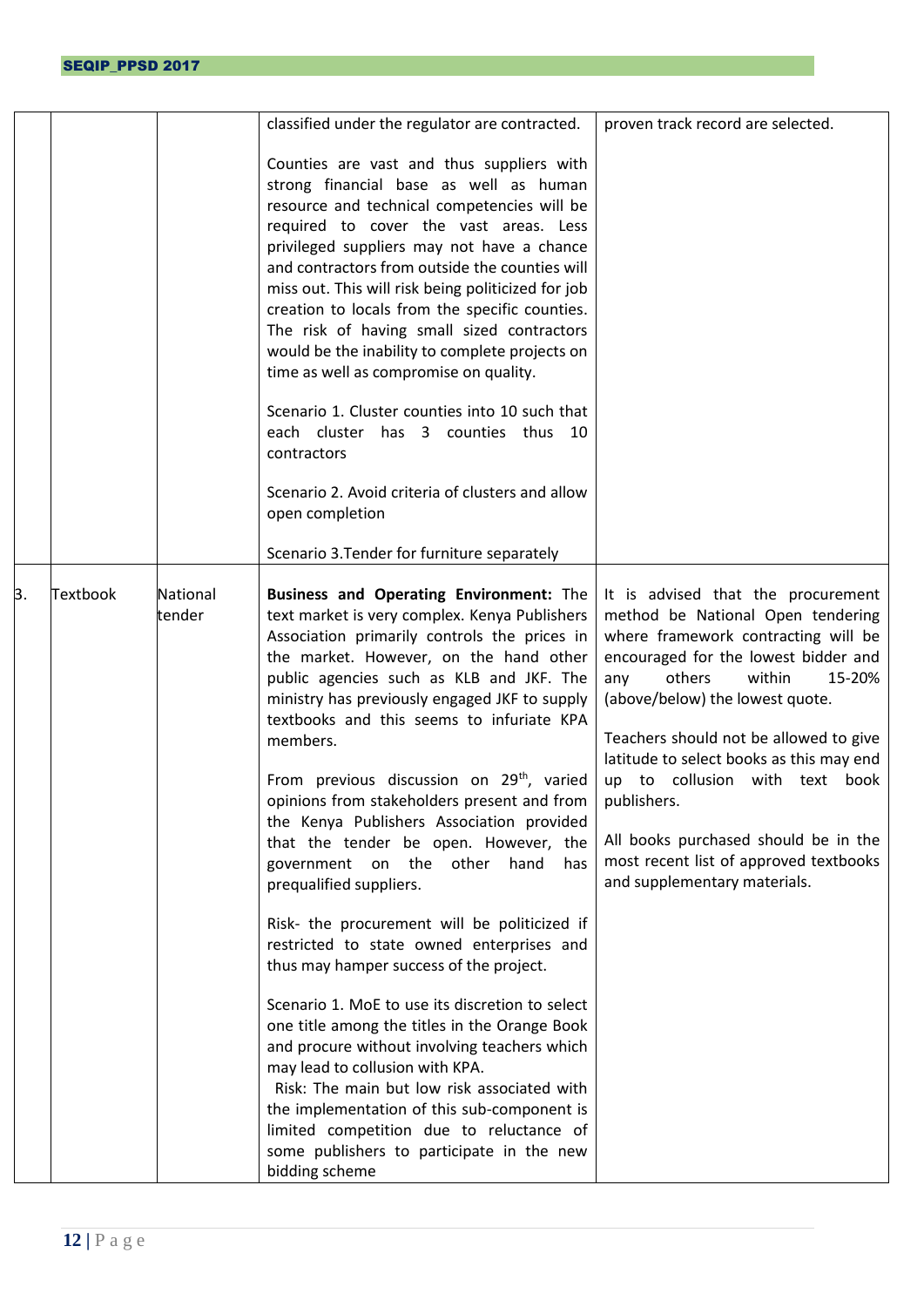| А. | Scholarship<br>programme                             | Limited<br>Competition                  | Previously MOE has implemented similar<br>activity through JKF.<br>Risk Factor: The programme may suffer from<br>politicization whereby unqualified candidates<br>may access the scholarship<br>Scenario 1: Procure competitively through<br>National Open Tender.                                                                                                                                                                                                                                                                                                                                                                                                                                                                                                                                                                                                                               | Limited Competition is recommended<br>to Because the providers of these<br>services who have undertaken such<br>programmes are limited and few in the<br>market. This shall ensure Value for<br>Money.                                                                                                                                                                                                                                                                                                                                                                                                                                                                            |
|----|------------------------------------------------------|-----------------------------------------|--------------------------------------------------------------------------------------------------------------------------------------------------------------------------------------------------------------------------------------------------------------------------------------------------------------------------------------------------------------------------------------------------------------------------------------------------------------------------------------------------------------------------------------------------------------------------------------------------------------------------------------------------------------------------------------------------------------------------------------------------------------------------------------------------------------------------------------------------------------------------------------------------|-----------------------------------------------------------------------------------------------------------------------------------------------------------------------------------------------------------------------------------------------------------------------------------------------------------------------------------------------------------------------------------------------------------------------------------------------------------------------------------------------------------------------------------------------------------------------------------------------------------------------------------------------------------------------------------|
| 5. | <b>School Kits</b>                                   | Open national<br>tender                 | Delivery and supply security: While the<br>agencies implementing this project selects<br>the most appropriate scenario, it important<br>to ensure that the risk of failure to deliver the<br>uniforms to the rightful pupils is minimized<br>discussions,<br>From<br>scenarios<br>proposed<br>included;<br>Scenario 1: Supply of the school kits to<br>respective schools in whole (i.e inclusive of<br>uniform with school badge, personal effects,<br>basic learning materials and personal effects).<br>Risk: Quality may be compromised.<br>Benefits: Quantity discounts due to<br>economies of scale.<br>A general risk is having badges on the<br>uniforms as per unique school requirement.                                                                                                                                                                                               | National open tender for the individual<br>kit components is proposed, where the<br>winning suppliers individually will<br>provide uniforms, PE Kits or personal<br>hygiene items separately.                                                                                                                                                                                                                                                                                                                                                                                                                                                                                     |
| 6. | Design<br>Construction<br>Supervision<br>Consultants | andOpen<br>International<br>Competition | Business and Operating Environment: The<br>professionals in this field prefer international<br>assignments to local. There is a risk of some<br>declining to supervise projected located in far<br>flung areas due to insecurity and hardship.<br>Non-performance and lack of transfer of skills<br>to the institution for long term benefits are<br>also likely risks<br>Due to bureaucracies in government tentative<br>period taken from inception to tender award<br>is a year. There is need to ensure that the<br>terms of reference for the consultants are<br>clear and precise. For example will the<br>consultants be paid on the basis of output,<br>will they prepare BoQs, will they evaluate the<br>tenders and involved in the award among<br>other issues. If these issues are not clearly<br>dealt with, the risk will increase<br>Scenario 1. Contract the consultants and pay | Four (4) D&CSs to be contracted to<br>facilitate the aspects of design and<br>supervision. DPC&D to remain with<br>overall management and supervision of<br>the project responsibility.<br>The Bank may recommend some of the<br>professionals who have worked in<br>various<br>similar<br>projects<br>in<br>the<br>envisaged environment.<br>will<br>equally<br>This<br>guarantee<br>sustainability after project closure as<br>well as ensure institutional memory is<br>retained.<br>The Bank may also consider provision<br>of Hands on extended implementation<br>support to ensure knowledge transfer<br>staff<br>from<br>MoE<br>and<br>the<br>to<br>implementing agencies. |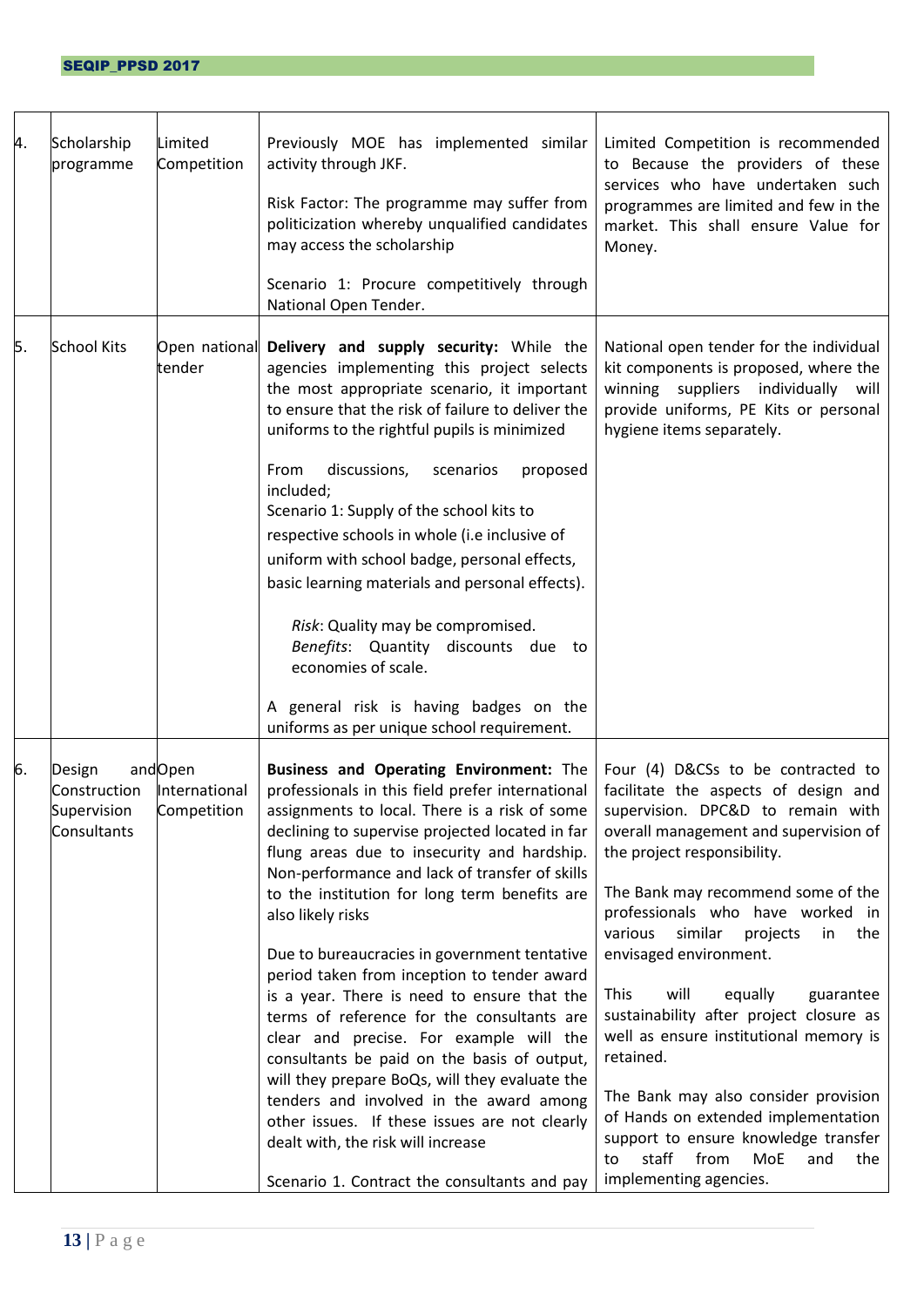|    |                                         |        | only on basis of output e.g preparation of<br>BOQs, Evaluation of Bids, Award of contracts<br>Scenario 2. Contract on full time basis                                                                                                                                                                                                                                                                                                                                                                                                                                                                                                                                                                                                                                                                                                                        |                                                                                                                                                                                                                                                                                                                                                  |
|----|-----------------------------------------|--------|--------------------------------------------------------------------------------------------------------------------------------------------------------------------------------------------------------------------------------------------------------------------------------------------------------------------------------------------------------------------------------------------------------------------------------------------------------------------------------------------------------------------------------------------------------------------------------------------------------------------------------------------------------------------------------------------------------------------------------------------------------------------------------------------------------------------------------------------------------------|--------------------------------------------------------------------------------------------------------------------------------------------------------------------------------------------------------------------------------------------------------------------------------------------------------------------------------------------------|
|    |                                         |        |                                                                                                                                                                                                                                                                                                                                                                                                                                                                                                                                                                                                                                                                                                                                                                                                                                                              |                                                                                                                                                                                                                                                                                                                                                  |
| 7. | (printers,<br>computers,<br>projectors) | tender | <b>ICT equipment Open national Market Complexity</b><br>Competition;<br>and<br>Electronics market is very dynamic and<br>therefore there is a risk of acquiring obsolete<br>technological equipment<br>previous<br>experience<br>From<br>by<br>the<br>implementing<br>agencies,<br>purchases<br>of<br>electronics do not provide long term benefit<br>to the government because aspects of<br>maintenance are not taken care of after<br>implementation.<br>Scenario 1. Procure the equipment from a<br>supplier that will supply, install, train,<br>commission and maintain for 2 years as this is<br>the warranty extended by most suppliers.<br>Scenario 2. Contract supplier to provide<br>maintenance only for project period<br>Scenario 3. Contract the suppler and pay 50%<br>of the total cost and spread the balance<br>within the project period | Embrace modern technologies. The<br>Bank also to consider provision of<br>Human resources to ensure equipment<br>is put to working condition during the<br>project life while progressively, MoE to<br>include financial resources in the<br>budget to pay such staff.<br>Suppliers only extend warranty as<br>received from manufacturers only. |

## <span id="page-20-0"></span>**9. Procurement Objective**

To achieve value for money and timely acquisition:

- 1. Select and employ competent and capable service providers to enhance the capacity of the DPC&D;
- 2. Procure goods and services at the most competitive market rates to optimize spend;
- 3. Procure and equip the DPC&D offices with the necessary facilities including IT and office equipment and furniture to make them fully operational; and
- 4. Provide timely procurement advice to the various stakeholders

# <span id="page-20-1"></span>**10. Recommended Procurement Approach for the Project**

The following section provides the recommended procurement approach for procurement of consultancy services.

<span id="page-20-2"></span>

|  | Table 5: Procurement approach for Consultancy Services: |
|--|---------------------------------------------------------|
|--|---------------------------------------------------------|

| Attribute/            | Procurement   Selected arrangement | Justification                                                                                                        |  |  |
|-----------------------|------------------------------------|----------------------------------------------------------------------------------------------------------------------|--|--|
| Approach              |                                    | Summary/Logic                                                                                                        |  |  |
|                       | • Competitive methods              | Open: For all complex, high risk and large<br>consulting services<br>requiring<br>value<br>international experience. |  |  |
| <b>Specifications</b> | Conformance                        | Few performance specifications may be used                                                                           |  |  |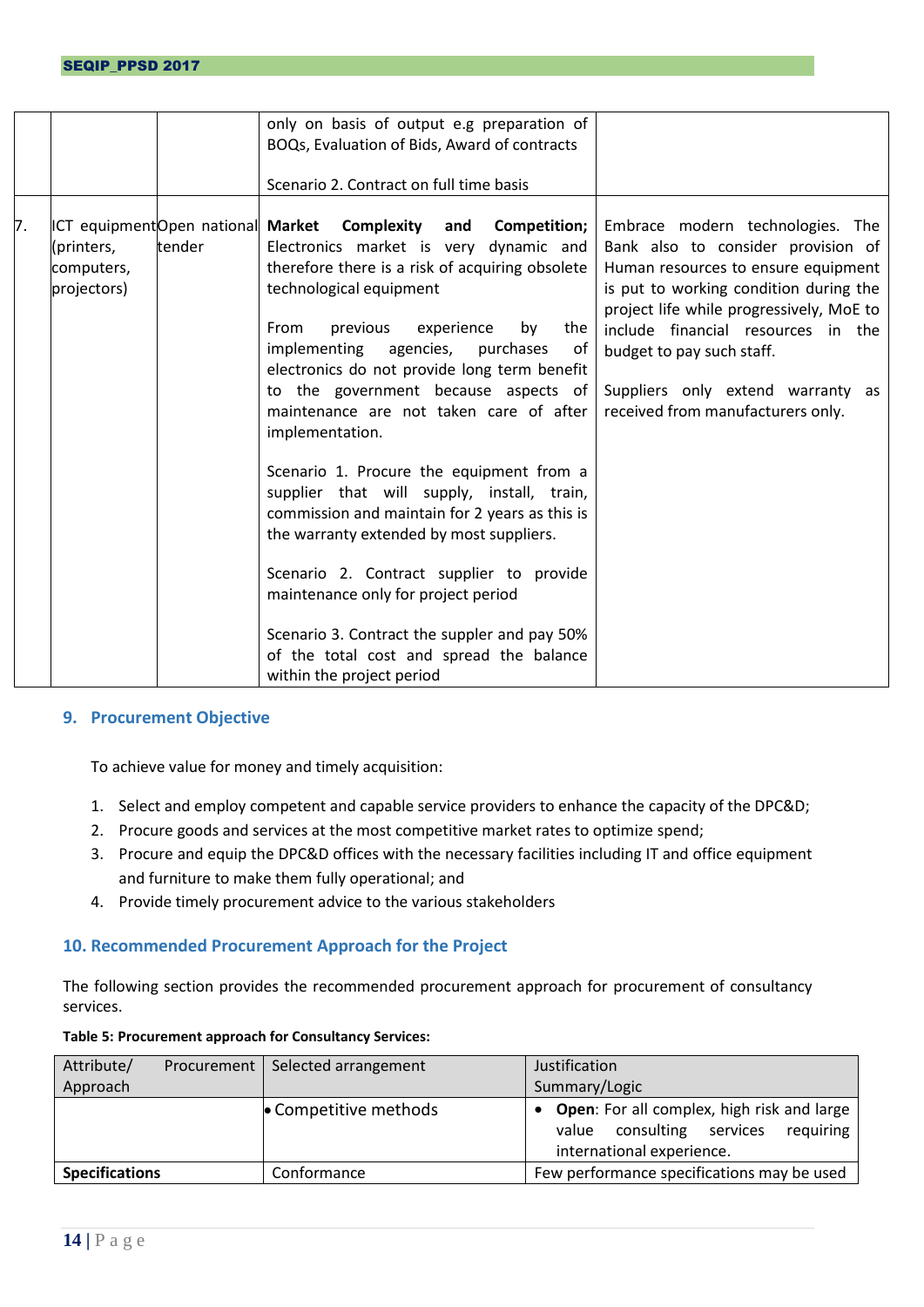| Sustainability                                         | <b>No</b>                                   |                                              |
|--------------------------------------------------------|---------------------------------------------|----------------------------------------------|
| <b>Requirements</b>                                    |                                             |                                              |
| <b>Contract Type</b>                                   | <b>Traditional</b>                          | Standard with customization.                 |
| <b>Pricing</b><br>and<br>costing                       | A. Lump Sum                                 | <b>Lump Sum</b>                              |
| mechanism                                              | <b>B. Time based contracts</b>              |                                              |
| <b>Supplier Relationship</b>                           | Adversarial                                 | there is likelihood of strong competition in |
|                                                        |                                             | the market, many potential providers         |
| <b>Price Adjustments</b>                               | None, fixed price<br>$\bullet$              | Permissible price adjustment as per the      |
|                                                        | Percentage                                  | formula                                      |
| <b>Selection</b><br><b>Evaluation</b>                  | QCBS<br>$\bullet$                           | • QCBS: for selection of Consulting firms;   |
| methods                                                | CQS                                         |                                              |
|                                                        | <b>FBS</b>                                  |                                              |
|                                                        | <b>LCS</b>                                  |                                              |
|                                                        | IC                                          |                                              |
|                                                        | Single Source (Firms)                       |                                              |
|                                                        | Sole Source (Individuals)                   |                                              |
| <b>Market Approach</b>                                 | A. Type of Competition                      |                                              |
|                                                        | 1. Competitive International                | Competitive International and Competitive    |
|                                                        | 2. Competitive National                     | national                                     |
|                                                        |                                             |                                              |
|                                                        | B. Number of Envelopes/Stages               | Two envelope                                 |
|                                                        | 1. Two envelopes (technical and             |                                              |
|                                                        | financial) in case of QCBS, LCS,            | Negotiations permitted for reimbursable      |
|                                                        | CQS.                                        | expenses.                                    |
|                                                        | C. BAFO (No)                                |                                              |
|                                                        |                                             |                                              |
|                                                        | D. Negotiations (No)                        |                                              |
| <b>Standard</b>                                        | Selection   Standard RFP for QCBS, QBS, LCS | <b>Standard RFP</b>                          |
| <b>Document</b>                                        | and CQS                                     |                                              |
| Proposal or Bid Evaluation $\bullet$ Price and Quality |                                             | . For selection of Consultants, evaluation   |
| <b>Method</b>                                          | • Lowest Evaluated Cost                     | method is Price and Quality                  |
| <b>Domestic Preference</b>                             | <b>No</b>                                   |                                              |
| <b>Rated Criteria</b>                                  | Desired                                     |                                              |

# <span id="page-21-0"></span>**11. Preferred arrangement for low value, low risk activities (if applicable)**

Most of the beneficiary procurement needs are of low value and low risk such as provision of printing services, stationery and conferencing facilities. The operation manual outlines the procurement arrangements for low value, low risk activities.

# <span id="page-21-1"></span>**12. Summary of PPSD to inform the Bank's preparation of the PAD**

The Project Development Objective (PDO) is to improve student learning in secondary education and transition from primary to secondary education, in targeted areas

The project will be implemented in thirty (30) target counties that were targeted using poverty, Retention and enrolment rates as an entry point. Poverty was established to have significant influence in the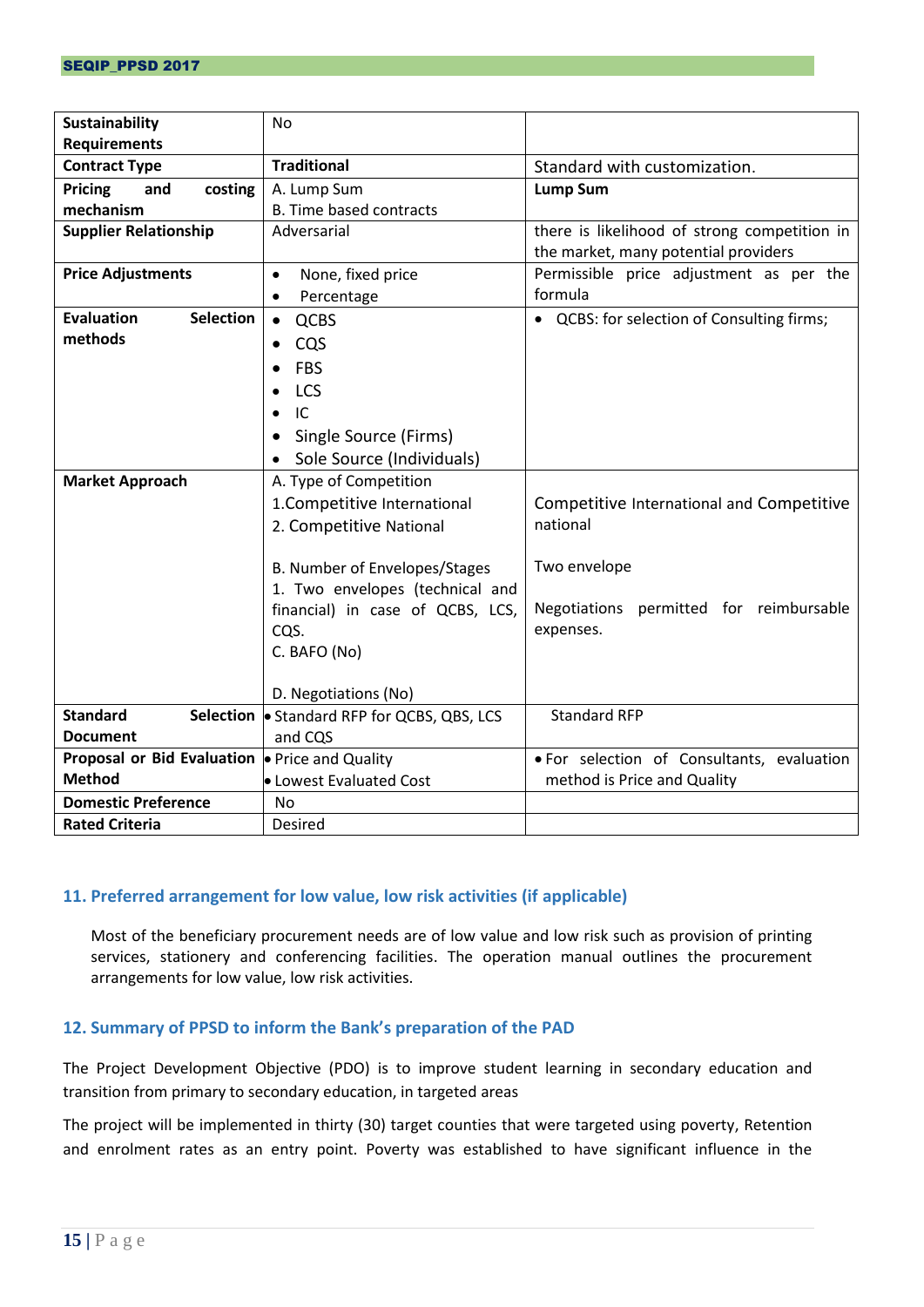retention of children from a household perspective and thus the targeted areas are intended to benefit from both supply and demand interventions.

Procurement under this project will be carried in accordance with the Public Procurement and Assets Disposal (PPAD) Act 2015 and the Public Procurement and Disposal (PPD) Regulations 2006 and its subsequent revisions". The procurement of Goods, Works, Non Consulting and consulting Services under the project shall follow a national procurement Procedures determined to meet the World Bank New Procurement Framework: Procurement in Investment Project Financing; goods, Works, on-consulting and consulting services July 2016.

Improving school infrastructure and Project management, coordination, and monitoring and evaluations shall be implemented by the DPC&D. Project Management and Coordination shall also be supported by coordination and management by the County Project Coordination Unit (CPCU) who shall report to DPC&D as required. Infrastructure coordination in the schools shall be supervised and monitored by the SIMU under the oversight of the DPC&D. However, the current level of capacity with two staff in SIMU is grossly inadequate. Therefore, the MoE will strengthen the capacity of SIMU with four more officials deployed from State Department of Public Works. Procurement under other components shall take place at beneficiary/stakeholder level with support from other implementing partners. Activities to be implemented by the DPC&D under Improving school infrastructure component shall include; i) Infrastructure needs assessment; ii) preparation of work plans, packages, building designs, classroom furniture design and specifications, bill of quantities, evaluation of bid document award of contract and assist with contract management (iii) supervise construction quality; and prepare and submit monthly progress report.; and (iv) taking over the completed buildings.

Table 4 on page 11 provides analysis of the goods, services and consultancy services grouped based on the risks involved in their procurement and the cost involved. The procurement strategies in the four quadrants have been developed to provide unique packages to the various components as well as providing open international competition.

Strategic core comprises; provision of textbooks; improving schools infrastructure; improving retention in upper primary school and transition to secondary school of poor and vulnerable students; project management, coordination and communication; research and monitoring and evaluation. The use of framework contracting shall be adopted for the strategic core components where the procurement needs span over 1 year from inception. D&CSCs will be acquired through competitive bidding and selection done though QCBS as highlighted in the Public Procurement and Asset Disposal Act as well as the WB regulations. The procurement of textbooks shall be undertaken by MoE for each subject according to grades. To reform procurement of text books, the MOE agreed to initiate Framework Agreement (FA) tending process for textbooks valid for three years following a two-envelope system. The evaluation criteria will be agreed in the Framework Agreement Bid Documents. This process should lead to one course book per subject and other text books within a price bandwidth of say 15 to 20%. This process could bring in transparency and value for money in procurement of text books to schools, students and parents. This FA will be used to procure textbooks under the project to improve the textbook availability to targeted counties and also even after the project is closed. The sub-county will validate the request based on enrolment data and will further communicate it to MoE for further processing. Using the information sent by schools via the subcounty MoE will procure the books in volume from the publishers who will be responsible for delivering the appropriate number of textbooks to each school. To help manage the ordering, procurement, distribution and textbook replacement process, and to ensure that the whole process it more efficient and data-driven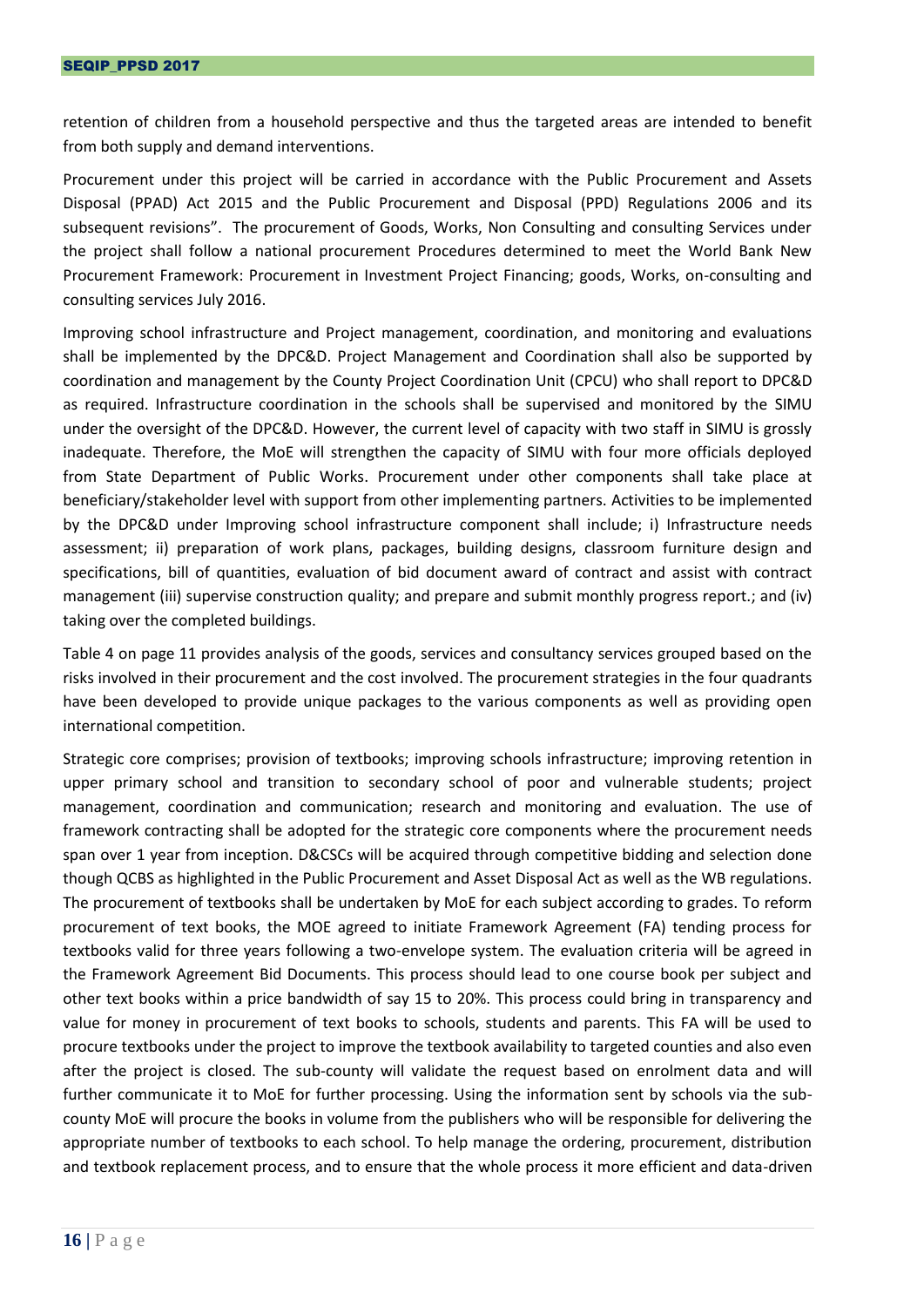the project will use MoE's textbook module that is being developed as part of MoE's Education Management Information System (EMIS).

In relation to construction, lessons have been learnt from the experience of school construction funded by the CDF and managed by schools and boards of management (BoMs), and supervised by county public works officials. Lessons were also learnt from the experience of the National School Program under Economic Recovery Strategy, Public Initiative Infrastructure Project and the School Infrastructure Improvement Grant, and the African Development Bank (AfDB) funded school construction project. Community-managed construction and the projects implemented by MoE with the support of its SIMU have failed to demonstrate timely delivery of cost-efficient and quality construction and inadequate compliance with national environmental and social safeguard measures. This is due primarily to the shortage of countylevel public works officials and the low priority given to school construction by these officials. The lack of capacity of school head teachers and BoMs together with the absence of a robust fiduciary accountability system at that level, have led to construction that is often unplanned, of low quality and sometimes life threatening due to unsafe structures being erected at costs that vary widely across schools. To reduce these risks, an alternative is to outsource high quality technical assistance for conducting an infrastructure needs assessment, planning, execution and supervision of civil works. By working alongside professional construction management consultants, MoE and county level officials may be able to benefit from on-thejob training and gain experience on civil works management.

Tactical advantage comprise of the system reform support. These procurement items have low supply risks but the PE shall incur significant amount of cash to acquire them. To lower the cost, competitive bidding/ tendering is recommended. It is recommended that MOE works closely with National Construction Authority to ensure that only qualified contractors are brought on board. NCA has vetted many contractors with various classes spread across the counties. These are the potential service providers in the counties for provision of services required for the project. Provision for domestic preference as per the WB regulations are usually invoked to allow for project related requirements for Goods (both the domestic and imported), Works, Services, Non-consultancy services to be procured from the domestic market. However, it is not envisaged that Domestic Preference shall apply in this project. There are potential providers to supply the goods, carry out required works and provide consultancy services. The providers are keen to do business with the government due to guarantees. Based on previous similar projects, the service providers have proved capacity to deliver. However in components such as scholarship management, national open tendering shall suffice to allow for competition as well as Value for money. If this happens, the project may reap from international best practices.

To monitor the implementation of the project in the counties, ensure smooth coordination between different agencies and resolve issues that may arise during implementation stage, Project implementation units, existing DPC&D and CPCU will be instrumental. Design and Construction Supervision Consultants shall assume delegated oversight authority to oversee the infrastructural and civil works in target areas. To avoid overlaps or duplication of duties as well as ensure timely procurement, D&CSCs shall be engaged right from the pilot assessment by considering those with sufficient past experience as part of the criteria. D&CSCs should anticipate a variety of challenges ranging from prices instability caused by various factors such availability or lack of materials for construction in various locations of the county/sub-county to lack of security thus escalation of cost. This is informed by the fact that the target counties are primary Arid and semi-arid where there is perpetual conflict due to scarcity of resources such as water and pasture. Knowledge and technology transfer shall be implemented at every stage of oversight and management. The assessment shall be done within the first quarter of the first year to ensure that it informs the next steps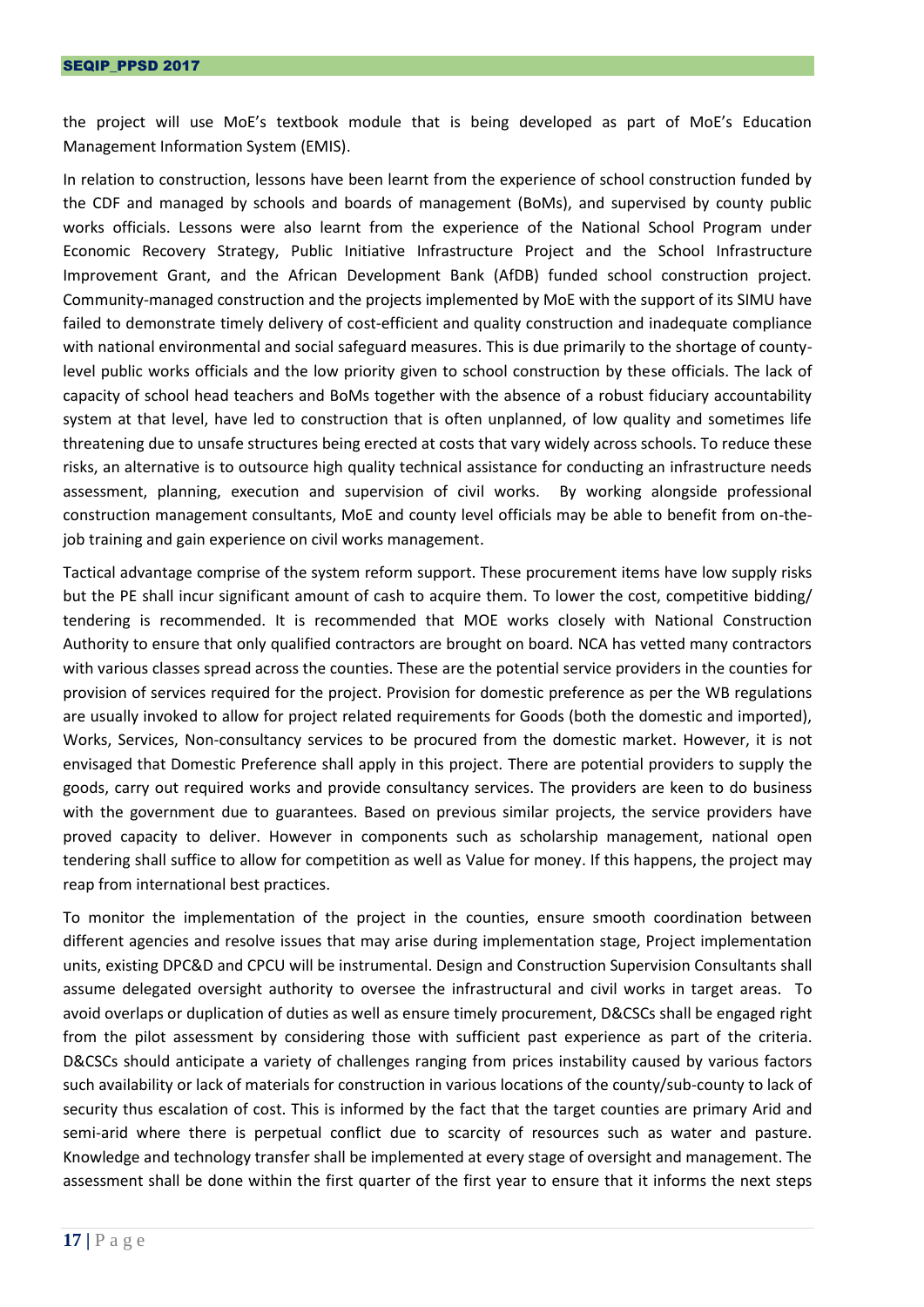towards achievement of the intended overall objective. Periodic audits through Independent third party agencies will be required to enhance the efficiency and transparency and ensure timely remedial measures during implementation.

The Procurement Unit in the implementing agencies will play strategic role and be responsible for the implementation of activities. The procurement activities envisaged includes low value, low risk contracts for Goods and Consultancy Services and Technical Assistance all of which would be sourced from both domestic market and international market. Although MoE has previous experience in implementing World Bank funded projects before, to augment the procurement capacity there will be need to hire an additional technical agencies to provide technical knowhow and allow for knowledge sharing.

Many government projects suffer from delayed implementation and incomplete projects at the end of the project life. There is need to ensure that lead-times for procurements are fast-tracked and reduced significantly to overcome this challenge. To this end, the management of this project should be undertaken by DPC&D and not left to Design and Construction Supervision Consultants. DPC&D is the body charged with the overall oversight role of the project. If the management of the project is left to the Design and Construction Supervision Consultants there are likely cases of conflict of interest which may in turn jeopardize the project. The approach shall also see achievement of key performance indicators; (i) Average student test score in science subjects at Form 2 at public schools in targeted sub-counties; (ii) Average student test score in mathematics at Form 2 at public schools in targeted sub-counties; (iii) Transition rate from primary to secondary education in targeted sub-counties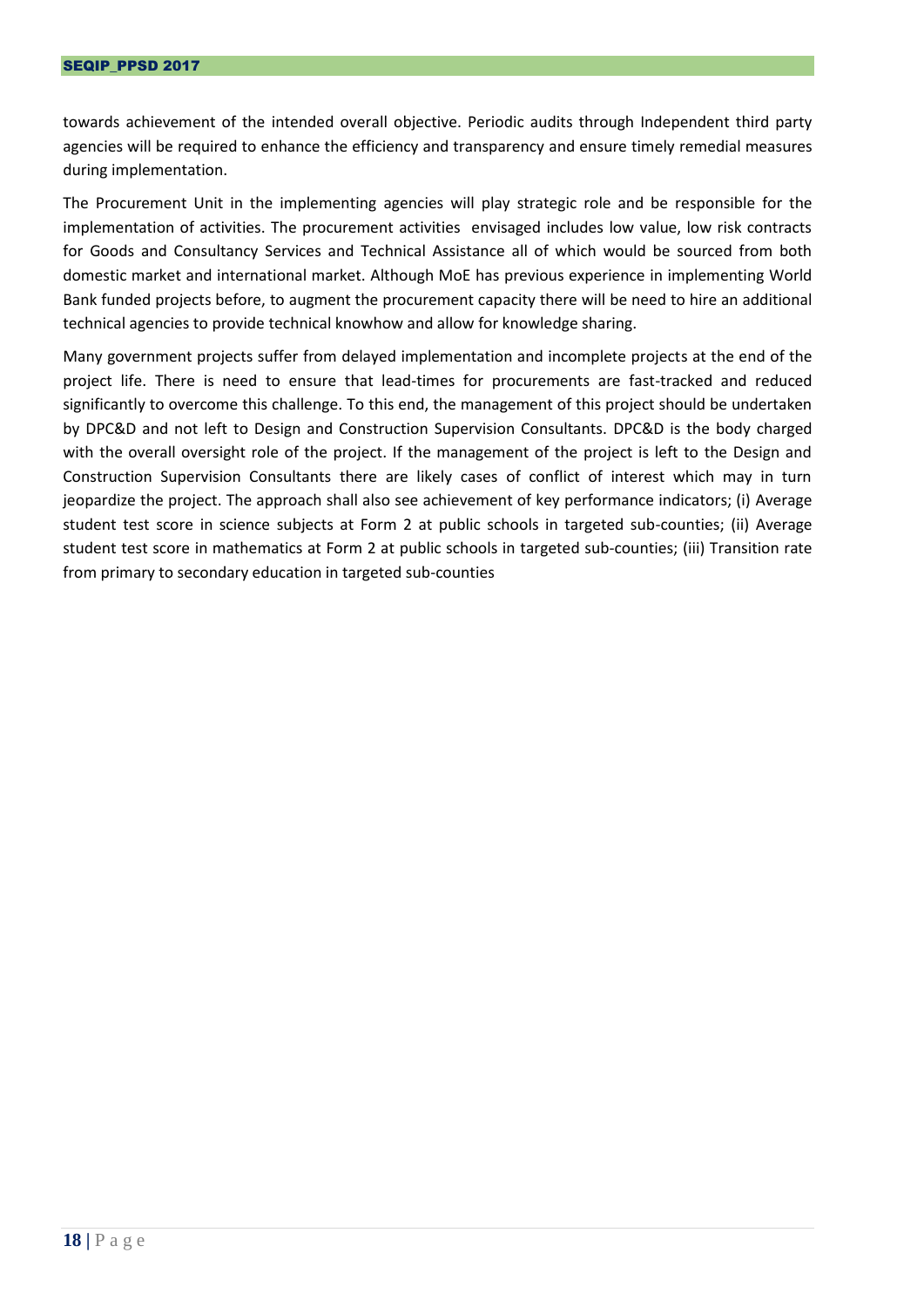## <span id="page-25-0"></span>**Annexes**

# **Annex 1**

# Selected Counties and Sub-Counties

| <b>County</b>   | <b>Sub County</b>    | <b>County</b> | <b>Sub County</b> | <b>County</b>       | <b>Sub County</b>      |
|-----------------|----------------------|---------------|-------------------|---------------------|------------------------|
| <b>Baringo</b>  | <b>Baringo North</b> | Kilifi        | Magarini          | Migori              | Kuria East             |
| <b>Baringo</b>  | East Pokot           | Kilifi        | Malindi           | Migori              | Kuria West             |
| <b>Baringo</b>  | Marigat              | Kisii         | Marani            | Migori              | Uriri                  |
| <b>Bomet</b>    | Chepalungu           | Kisii         | Nyamache          | Murang'a            | Kandara                |
| <b>Bomet</b>    | Sotik                | Kitui         | Ikutha            | Murang'a            | Kigumo                 |
| <b>Bungoma</b>  | Bungoma<br>West      | Kitui         | Kyuso             | Murang'a            | Murang'a East          |
| Bungoma         | Cheptais             | Kitui         | Mumoni            | Nandi               | Tinderet               |
| <b>Bungoma</b>  | Mt Elgon             | Kitui         | Mutito            | Narok               | <b>Trans Mara East</b> |
| <b>Busia</b>    | Bunyala              | Kitui         | Mutomo            | Samburu             | Samburu Central        |
| <b>Busia</b>    | <b>Busia</b>         | Kitui         | Mwingi Central    | Samburu             | Samburu East           |
| <b>Busia</b>    | <b>Butula</b>        | Kitui         | Mwingi East       | Samburu             | Samburu North          |
| <b>Busia</b>    | Nambale              | Kitui         | Nzambani          | <b>Taita Taveta</b> | Taveta                 |
| <b>Busia</b>    | Samia                | Kitui         | Tseikuru          | <b>Tana River</b>   | Bura (Tana North)      |
| <b>Busia</b>    | <b>Teso North</b>    | Kwale         | Kinango           | <b>Tana River</b>   | Tana Delta             |
| <b>Busia</b>    | Teso South           | Kwale         | Kwale             | <b>Tana River</b>   | Tana River             |
| Elgeyo Marakwet | Marakwet<br>East     | Kwale         | Msambweni         | Tharaka-Nithi       | Tharaka North          |
| Elgeyo Marakwet | Marakwet<br>West     | Laikipia      | Laikipia North    | Tharaka-Nithi       | Tharaka South          |
| Garissa         | Balambala            | Machakos      | Masinga           | Turkana             | Kibish                 |
| Garissa         | Dadaab               | Machakos      | Yatta             | Turkana             | Loima                  |
| Garissa         | Fafi                 | Makueni       | Kathonzweni       | Turkana             | Turkana Central        |
| Garissa         | Hulugho              | Makueni       | Kibwezi           | Turkana             | Turkana East           |
| Garissa         | ljara                | Makueni       | Makindu           | Turkana             | Turkana North          |
| Garissa         | Lagdera              | Makueni       | Makueni           | Turkana             | Turkana South          |
| Homa Bay        | Suba                 | Makueni       | Nzaui             | Turkana             | Turkana West           |
| Isiolo          | Garbatula            | Mandera       | <b>Banisa</b>     | Wajir               | <b>Buna</b>            |
| Isiolo          | Isiolo               | Mandera       | Lafey             | Wajir               | Eldas                  |
| Isiolo          | Merti                | Mandera       | Mandera Central   | Wajir               | Habaswein              |
| Kajiado         | Kajiado              | Mandera       | Mandera East      | Wajir               | Tarbaj                 |
| Kajiado         | Loitokitok           | Mandera       | Mandera North     | Wajir               | <b>Wajir East</b>      |
| Kakamega        | <b>Butere</b>        | Mandera       | Mandera West      | Wajir               | Wajir North            |
| Kakamega        | Kakamega<br>South    | Marsabit      | Chalbi            | Wajir               | Wajir South            |
| Kakamega        | Khwisero             | Marsabit      | Horr North        | Wajir               | Wajir West             |
| Kakamega        | Likuyani             | Marsabit      | Loiyangalani      | <b>West Pokot</b>   | Pokot Central          |
| Kakamega        | Lugari               | Marsabit      | Marsabit          | West Pokot          | Pokot North            |
| Kakamega        | Navakholo            | Marsabit      | Marsabit South    | West Pokot          | Pokot South            |
| Kilifi          | Ganze                | Marsabit      | Moyale            | <b>West Pokot</b>   | West Pokot             |
| Kilifi          | Kaloleni             | Marsabit      | Sololo            |                     |                        |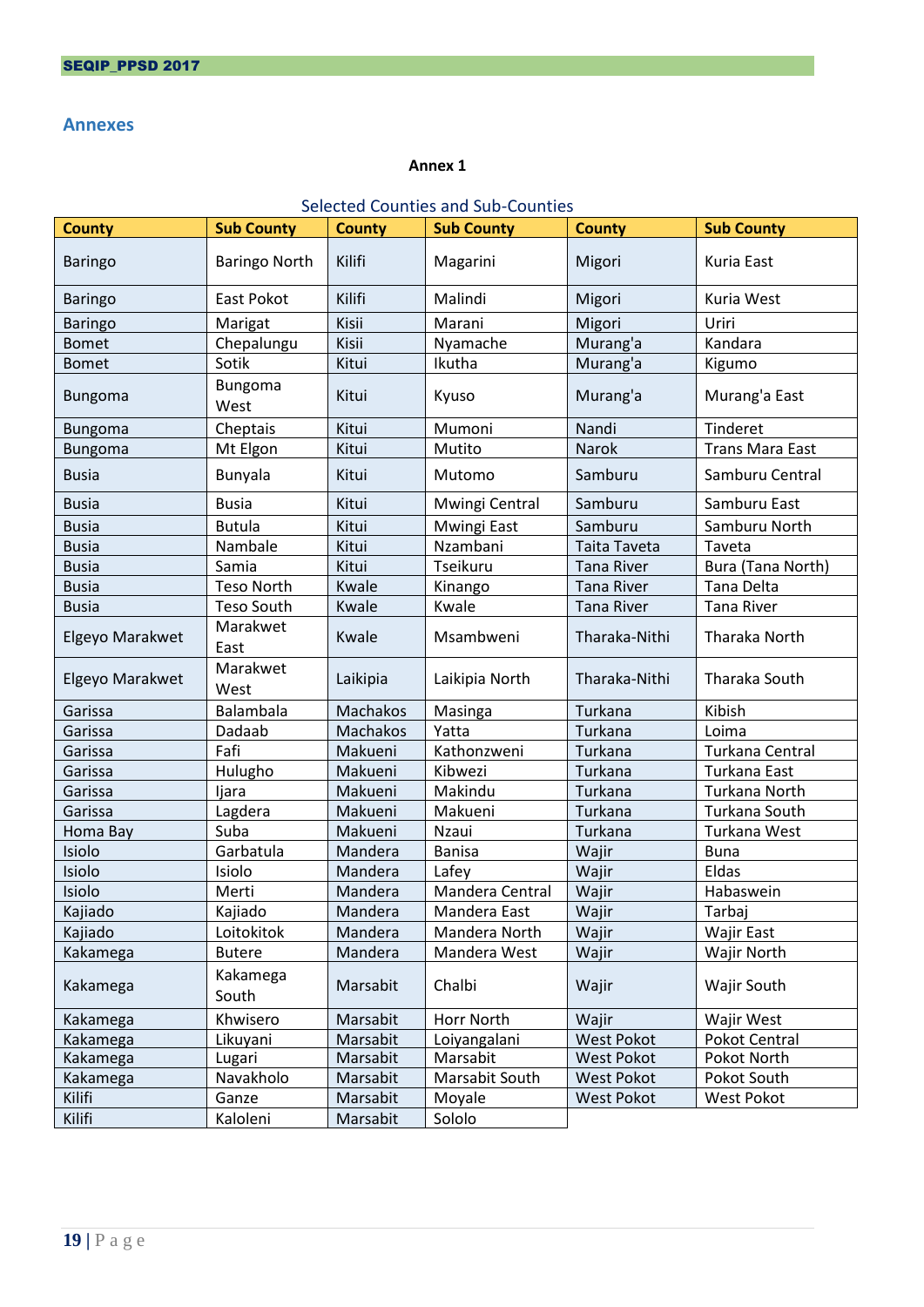### **Annex 2**

|                                            |                                            | r roject components and broad not or negaliements |                                          |
|--------------------------------------------|--------------------------------------------|---------------------------------------------------|------------------------------------------|
| <b>Component</b>                           | Subcomponent                               | <b>Brief Description</b>                          | <b>Broad list of procurement</b>         |
| Improving quality                          | Subcomponent $1.1$ . $\vert$ -             | Reduced                                           | sciences,   I. New teaching posts<br>for |
| teaching<br>of<br>in                       | teacher<br>Reducing                        | mathematics<br>and                                | these subject areas                      |
| targeted areas<br>$\overline{\phantom{0}}$ | shortage<br>(USD8                          | English<br>teacher                                |                                          |
| <b>USD 66 m</b>                            | million)                                   | shortages in targeted                             |                                          |
|                                            |                                            | sub-counties.                                     |                                          |
|                                            | Sub-component                              | - Address<br>teachers'                            | II. Development of 6 modules             |
|                                            | 1.2:<br>Enhancing                          | competencies deficiency                           | covering eight competency                |
|                                            | Teachers'                                  | teachers'<br>- Appraise                           | identified<br>in<br>the<br>areas         |
|                                            | Professional                               | performance<br>through                            | quality teaching standards.              |
|                                            | Development                                | Teacher<br>Performance                            | The 6 modules shall be                   |
|                                            | <b>USD 15 m</b>                            | Appraisal<br>and                                  | sourced though restricted                |
|                                            |                                            | Development (TPAD) in                             | tender at USD 8M.                        |
|                                            |                                            | selected<br>secondary                             |                                          |
|                                            |                                            | schools.                                          |                                          |
|                                            | Subcomponent 1.3:                          | - Reform<br>textbook                              | Textbooks - All Class 7 get<br>Ι.        |
|                                            |                                            |                                                   |                                          |
|                                            | Provision<br>of                            | purchasing<br>and                                 | textbook<br>each<br>in.<br>a             |
|                                            | Textbooks(USD13                            | distribution and ensure                           | mathematics, English and                 |
|                                            | m)                                         | 1:1 textbook-student ratio                        | Science. Replenishment in                |
|                                            |                                            | in Science, Math and                              | subsequent year of 5%.                   |
|                                            |                                            | English textbooks in grade                        | Form 1 get English, Biology,             |
|                                            |                                            | 7,8 and Forms 1-4                                 | Physics, mathematics and                 |
|                                            |                                            | - Strengthen<br>MoE's                             | chemistry textbooks each                 |
|                                            |                                            | capacity to<br>make                               | (listed in the orange book).             |
|                                            |                                            | informed policy decisions                         | Two sets of teachers guide               |
|                                            |                                            | related to the provision of                       | for every course book.                   |
|                                            |                                            | textbooks and associated                          | These books shall be acquired            |
|                                            |                                            | learning materials                                | at an estimated cost of USD              |
|                                            |                                            | To inform a computerized                          | 13M.<br>The<br>proposed                  |
|                                            |                                            | textbook<br>management                            | procurement method is open               |
|                                            |                                            | support system at the MoE.                        | tender.                                  |
| 2.<br>Improving                            | Subcomponent 2.1                           | - Conduct                                         | needs 1. 2000<br>classrooms<br>and       |
|                                            | <b>retention in upper</b>   Improve school | for<br>assessment                                 | multipurpose labs<br>and                 |
| primary<br>and                             | infrastructure                             | infrastructure                                    | dormitories for secondary                |
| transition<br>to                           | for<br>(USD82)<br>m                        | development in targeted                           | schools. Major construction              |
| secondary<br>in                            | works+USD7                                 | secondary schools based                           | in first year prior to needs             |
| targeted areas $-$                         | million for goods)                         | on Minimum Package of                             | assessment.                              |
| <b>USD 132 m</b>                           |                                            | Safe School Infrastructure                        | procurement<br>will be done through open |
|                                            |                                            |                                                   |                                          |
|                                            |                                            | (MPSSI)                                           | tender                                   |
|                                            |                                            | - Target<br>Secondary  II.                        | <b>Primary</b><br>Schools-<br>water      |
|                                            |                                            | schools: Construction of                          | points and toilets<br>(No                |
|                                            |                                            | classrooms,<br>new                                | borehole<br>drilling).                   |
|                                            |                                            | laboratories/multi-                               | Beneficiaries- 500 schools.              |
|                                            |                                            | purpose room, toilets and                         | The proposed procurement                 |
|                                            |                                            | facilities,<br>water<br>and                       | method is open tender                    |
|                                            |                                            | renovation/rehabilitation                         | <b>USD</b><br>7M-<br>worth<br>III.<br>of |
|                                            |                                            | and/or replacement of                             | furniture.<br>Proposed                   |
|                                            |                                            | life-threatening                                  | method is open tender                    |

# Project Components and Broad list of Requirements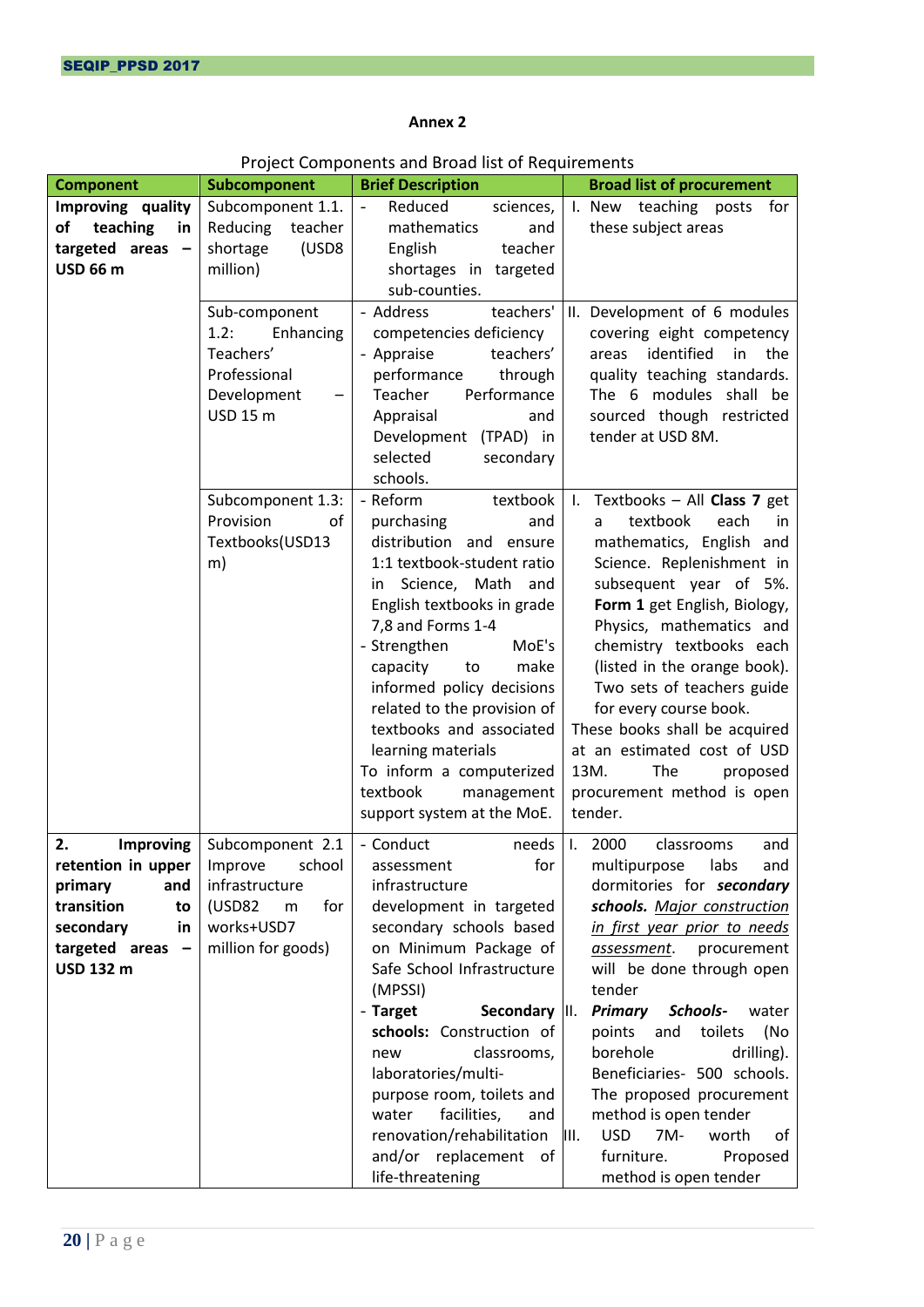| <b>Component</b> | Subcomponent                                                                                                               | <b>Brief Description</b>                                                                                                                                                                                                                                                                                                                                                                                                                                                                                                                                                                                                                                                                                                        |              | <b>Broad list of procurement</b>                                                                                                                                                                                                                                                                                                                                                                                                                                                                                                                                                                                                         |
|------------------|----------------------------------------------------------------------------------------------------------------------------|---------------------------------------------------------------------------------------------------------------------------------------------------------------------------------------------------------------------------------------------------------------------------------------------------------------------------------------------------------------------------------------------------------------------------------------------------------------------------------------------------------------------------------------------------------------------------------------------------------------------------------------------------------------------------------------------------------------------------------|--------------|------------------------------------------------------------------------------------------------------------------------------------------------------------------------------------------------------------------------------------------------------------------------------------------------------------------------------------------------------------------------------------------------------------------------------------------------------------------------------------------------------------------------------------------------------------------------------------------------------------------------------------------|
|                  |                                                                                                                            | including IV.<br>structures,<br>semi-permanent structure<br>based on the findings of<br>needs assessment<br>- Primary Schools: finance<br>toilet and water facilities<br>based<br>needs<br>on<br>and<br>assessment<br>renovate/rehabilitate<br>and/or replace of life-<br>threatening<br>structures,<br>including semi-permanent<br>structures.<br>- An ICT-enabled training<br>facilities constructed at<br>the national level<br>- Provision of furniture, lab<br>equipment<br>and<br>consumables,<br>ICT<br>equipment<br>- Three to four Design and<br>Construction Supervision<br>Consultants will be hired<br>conducting<br>needs<br>tor<br>assessment,<br>carry<br>out<br>planning, execution and<br>supervision of works |              | 3<br>management<br>consultants-engineers and<br>architectures.<br>Estimated<br>cost is 5M and proposed<br>procurement method is<br>open tender                                                                                                                                                                                                                                                                                                                                                                                                                                                                                           |
|                  | Subcomponent 2.2.<br>Improve retention<br>of<br>transition<br>ad<br>vulnerable children<br>in targeted areas -<br>USD 50 m | - Targeted advocacy and<br>social support program<br>that will involve social<br>mobilization focusing on<br>parents and community<br>leaders and provision of a<br>school kit for targeted<br>children that will offset<br>indirect costs borne by<br>parents enabling poor<br>and vulnerable2 students<br>to complete the upper<br>primary grades (grades 7  II.<br>and $8)$<br>- Gender-sensitization<br>program to make schools,<br>teachers, and students<br>more gender sensitive;<br>- Scholarship<br>program<br>combined<br>with<br>mentorship<br>social III.<br>and                                                                                                                                                    | $\mathbf{L}$ | School Kits (PE kit, personal<br>personal hygiene<br>effects<br>effects, uniforms and basic<br>learning<br>materials)<br>distributed to beneficiaries,<br>scholarships and others in<br>primary schools. Uniforms<br>shall be issued $-$ at class 7,<br>form 1 and form 3. Open<br>tender shall be used and<br>the cost of acquisition is<br>estimated at USD 16.61M<br>Scholarships<br>and<br>mentorship<br>scheme<br>targeting-18,000<br>grouped<br>into two i.e 9,000 ch. To be<br>implemented<br>at<br>an<br>estimated cost<br>of<br><b>USD</b><br>270,000 to be<br>acquired<br>through open tender.<br>Services;<br>advocacy<br>and |

 $\overline{1}$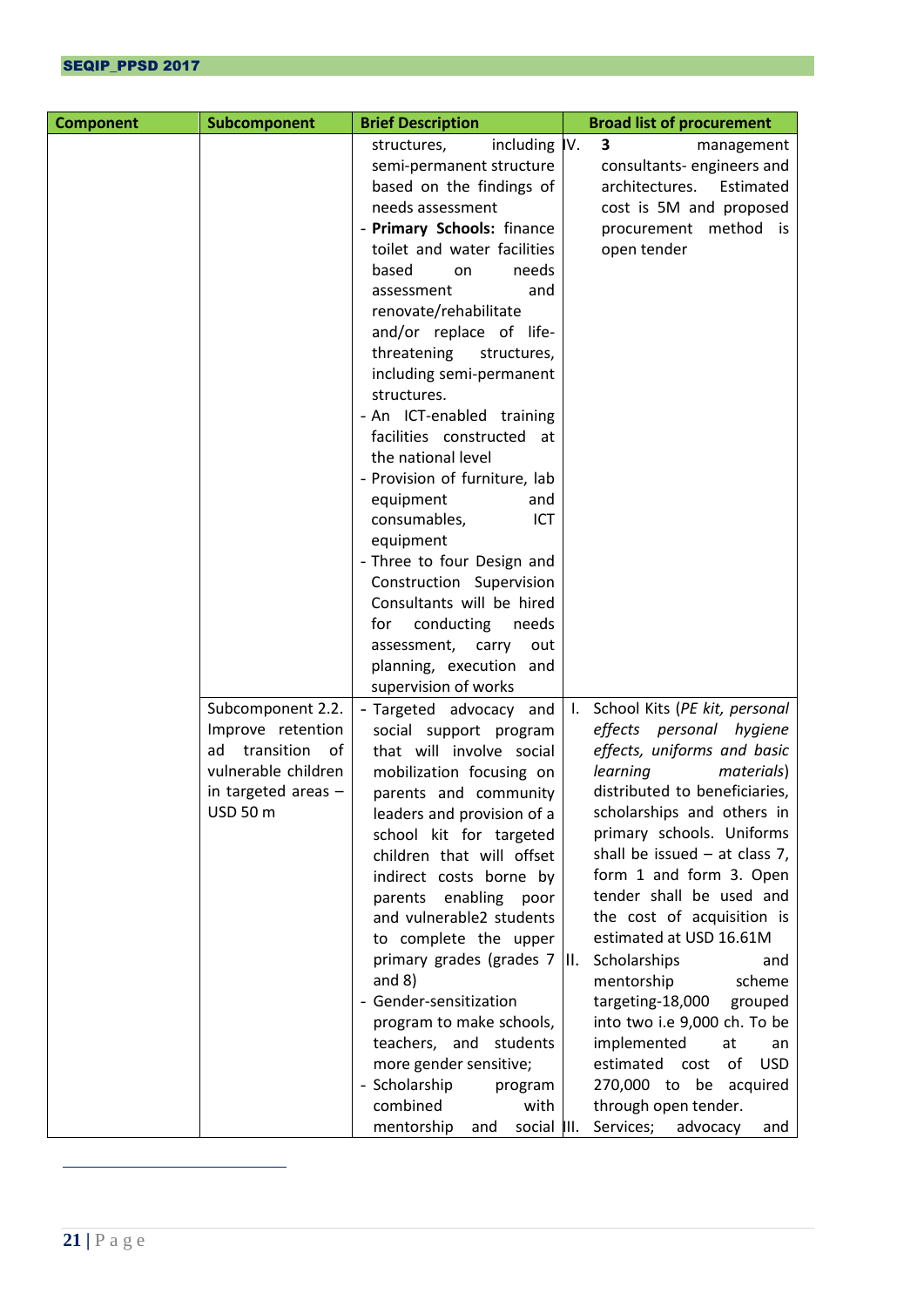| <b>Component</b>                                                      | Subcomponent                                                                                       | <b>Brief Description</b>                                                                                                                                                                                                                                                                                                                                                                                                                                                                                                                                                                                                        | <b>Broad list of procurement</b>                                                                                                                                                                                                                                                                                                                                                                                                        |
|-----------------------------------------------------------------------|----------------------------------------------------------------------------------------------------|---------------------------------------------------------------------------------------------------------------------------------------------------------------------------------------------------------------------------------------------------------------------------------------------------------------------------------------------------------------------------------------------------------------------------------------------------------------------------------------------------------------------------------------------------------------------------------------------------------------------------------|-----------------------------------------------------------------------------------------------------------------------------------------------------------------------------------------------------------------------------------------------------------------------------------------------------------------------------------------------------------------------------------------------------------------------------------------|
|                                                                       |                                                                                                    | support that enables poor<br>but<br>academically<br>students<br>promising<br>to<br>transition<br>to Form<br>1,<br>which is the first grade in<br>secondary education, and<br>complete 4 years of<br>secondary education. .<br>of<br>- Evaluation<br>new<br>approaches for teachers<br>support<br>and teaching-<br>learning<br>for<br>further<br>strengthening and scaling<br>up<br>Strengthen capacity of<br>county and sub-county<br>education<br>officials<br>to<br>deliver more<br>effective<br>pedagogic<br>support<br>to<br>teachers<br>and<br>monitor<br>through periodic school<br>visits<br>Conduct annual verification | social support scheme at an<br>estimated<br>cost of<br><b>USD</b><br>270,000<br>through<br>open<br>tender                                                                                                                                                                                                                                                                                                                               |
|                                                                       |                                                                                                    | third<br>by<br>party<br>a<br>and<br>evaluate the impact of the<br>program at mid-term and<br>develop options for scaling<br>up based on evaluation<br>results.                                                                                                                                                                                                                                                                                                                                                                                                                                                                  |                                                                                                                                                                                                                                                                                                                                                                                                                                         |
| 3:<br>Component<br>System<br>Reform<br>(USD20<br><b>Support</b><br>m) | Sub-component<br>3.1. Development<br>and Introduction of<br><b>CBC</b><br>(USD12)<br>a<br>million) | - Develop the scope and<br>sequence charts for the<br>NEW CBC for grades 4 - 9<br>- Develop CBC<br>content,<br>syllabuses,<br>related<br>support materials<br>and<br>teacher induction strategy<br>and materials<br>- Phase-in the new CBC in<br>grades 4 to 7 and have the III.<br>system ready for phasing-<br>in the new CBC in grades<br>8 and 9 completion.<br>- Monitor and assess the<br>introduction of the new<br>CBC in order to provide<br>feed-back information to<br>be used to fine tune new<br>CBC,<br>its<br>supporting<br>materials<br>and<br>teacher<br>induction.                                            | $\mathbf{I}$ .<br><b>Training</b><br>and<br>capacity<br>building.<br>The<br>item<br>of<br>shall<br>procurement<br>be<br>conferencing facilities that<br>will be acquired through<br>restricted tender by use of<br>request for quotations at<br>an estimated cost of USD<br>17.05M.<br>Printing<br>of the<br>new<br>syllabuses and<br>modules<br>through proposed method<br>of restricted tender at an<br>estimated cost of USD<br>4.2M |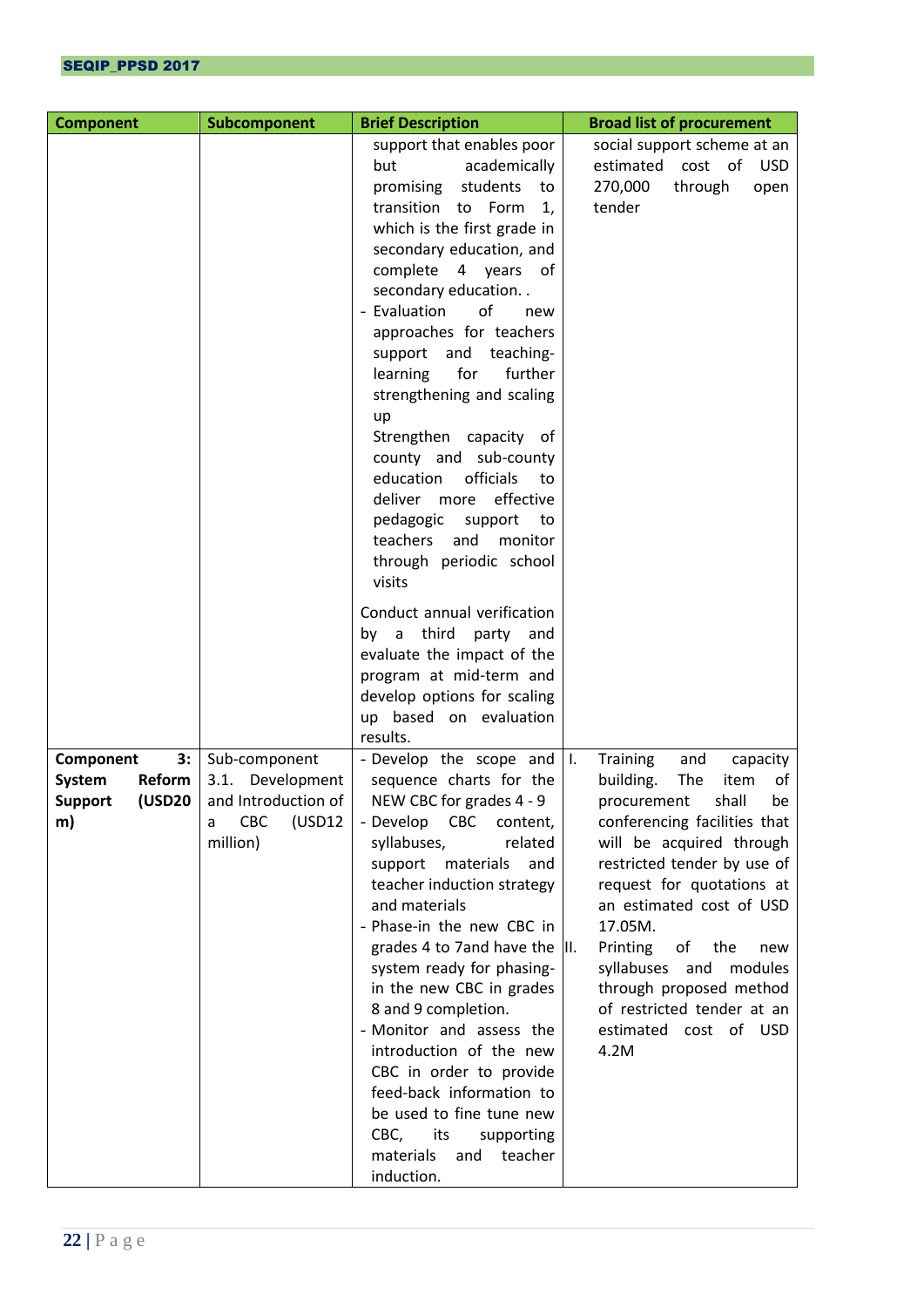| <b>Component</b>                                                                              | Subcomponent                                                                                                                                               | <b>Brief Description</b>                                                                                                                                                                                                                                                                                                                                                                            | <b>Broad list of procurement</b>                                                                                                                                                                                                                                                                                                                                                                                                                                                                                                                                                                                                                         |
|-----------------------------------------------------------------------------------------------|------------------------------------------------------------------------------------------------------------------------------------------------------------|-----------------------------------------------------------------------------------------------------------------------------------------------------------------------------------------------------------------------------------------------------------------------------------------------------------------------------------------------------------------------------------------------------|----------------------------------------------------------------------------------------------------------------------------------------------------------------------------------------------------------------------------------------------------------------------------------------------------------------------------------------------------------------------------------------------------------------------------------------------------------------------------------------------------------------------------------------------------------------------------------------------------------------------------------------------------------|
|                                                                                               | Sub-component<br>3.2. Strengthening<br>of National System<br>Monitoring<br>for<br>Learning Progress<br>(MLP) and National<br>Examination (USD8<br>million) | - Provide<br>support<br>of the<br>implementation<br>education reform and in<br>particular<br>the<br>to<br>introduction of the new<br>CBC.<br>- Develop<br>learning<br>tools<br>for<br>Competency<br>Based<br>Assessment<br>in<br>Grades 4 and 7.<br>- Operationalize<br>item<br>writing portal and item<br>banking.<br>- Strengthen capacity for<br>data and policy analysis,<br>and dissemination. | software<br>I. Security<br>for<br>examinations. The estimated<br><b>USD</b><br>is<br>2.56<br>cost<br>and<br>proposed<br>procurement<br>shall<br>method<br>be<br>both<br>restricted and open tender<br>depending on the sub units.<br>standards and assessment  II. System design, deployment<br>and training for item writing<br>portal and item banking. The<br>estimated<br><b>USD</b><br>cost<br>is<br>284,313.<br>The<br>proposed<br>procurement method is open<br>tender.                                                                                                                                                                           |
| Component<br>4:<br>Project<br>Management,<br>M&E<br>and<br><b>Communications</b><br>(USD 10M) | Sub-component<br>4.1:<br>Project<br>Management,<br>Coordination, and<br>Communication<br>(USD8 Million)                                                    | - Project management and<br>coordination. Conducting<br>policy<br>research,<br>evaluation,<br>communication,<br>and<br>capacity building activities<br>- Each key implementing<br>agency- MoE, TSC, KNEC,<br>and KICD<br>Communication<br>strategy development<br>- Awareness creation and<br>communication with key<br>stakeholders)                                                               | I. Studies<br><b>M&amp;E.</b><br>and<br>16<br>disbursement linked results<br>for TSC. Two (2) surveys<br>throughout the project. The<br>estimated cost<br>is<br><b>USD</b><br>644,428.<br>The<br>proposed<br>method<br>procurement<br>is.<br>Request for proposal.<br>II. Communications<br>strategy<br>of<br>development<br>IEC<br>materials.<br>The<br>estimated<br>cost is USD 264,428 and<br>proposed<br>procurement<br>technique is the request for<br>Proposal.<br>III. Advertisement, Workshops<br>and<br>Trainings.<br>The<br><b>USD</b><br>estimated<br>cost<br>is<br>480,393<br>and<br>proposed<br>method<br>procurement<br>is<br>open tender. |
|                                                                                               | Sub-component<br>4.2: Research, and<br>Monitoring<br>and<br>Evaluation<br>(M&E)<br>(USD4 million)                                                          | - Assessment to underpin<br>reorganization of existing<br>schools<br>to<br>fit<br>the<br>proposed new structure<br>develop<br>and<br>detailed<br>implementation<br>costed<br>plan<br>for<br>reorganizing<br>schools<br>- Expenditure surveys to<br>track<br>capitation grants<br>findings<br>and<br>use<br>to                                                                                       | Independent<br>Third<br>party<br>consultants to:<br>I. Conduct PETS<br>II. Baseline, Mid-term and End<br>term<br>evaluation<br>for the<br>Project activities, Proposed<br>III. Verification o Disbursement-<br>linked<br>Results<br>(DRLs)<br>financed under the project<br>under Component 1 and 2<br>V. procurement<br>method<br>is                                                                                                                                                                                                                                                                                                                    |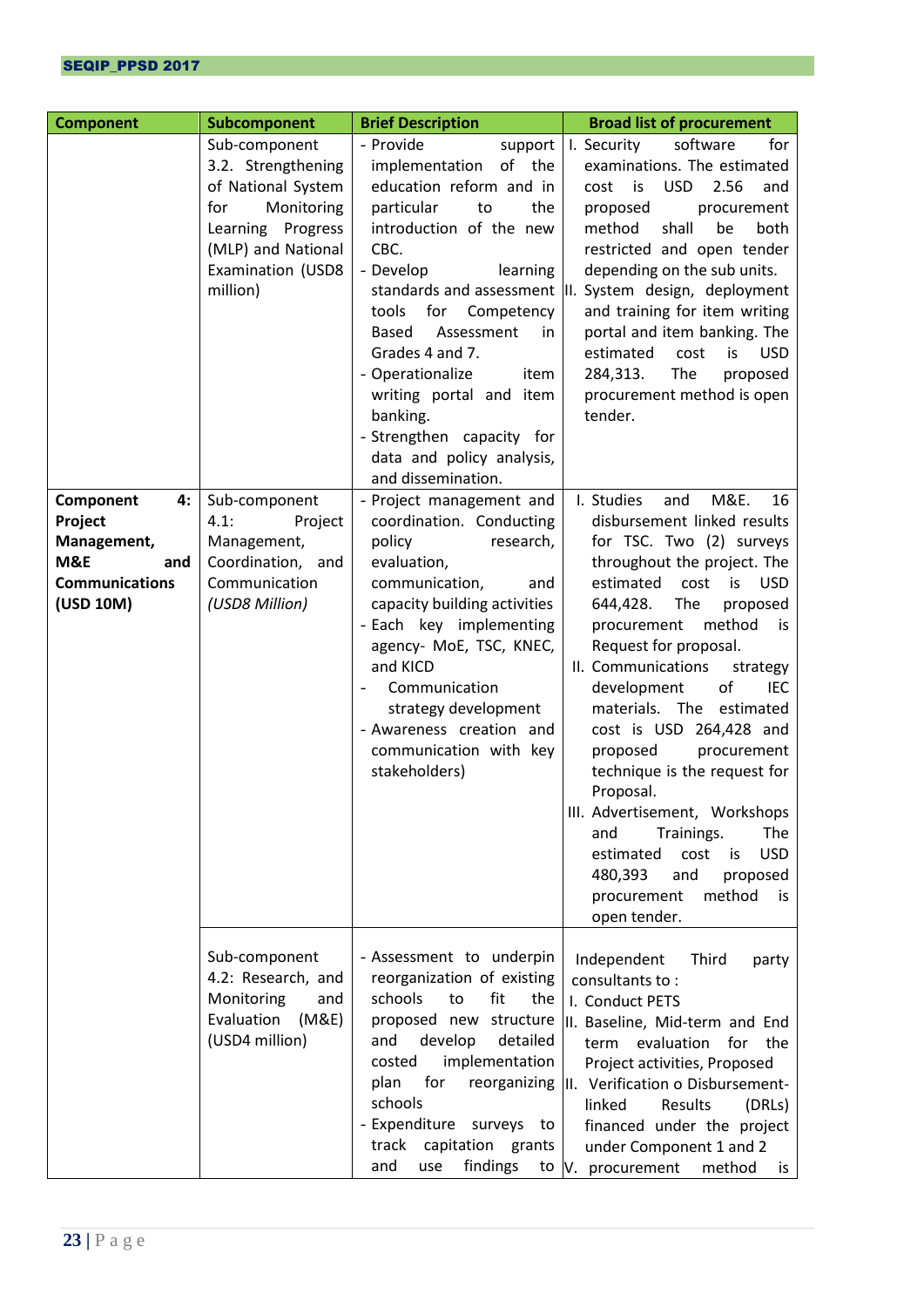| <b>Component</b> | Subcomponent | <b>Brief Description</b>      | <b>Broad list of procurement</b> |
|------------------|--------------|-------------------------------|----------------------------------|
|                  |              | strengthen accounting         | request for proposal at an       |
|                  |              | reporting<br>of<br>and        | estimated cost<br>0f<br>USD      |
|                  |              | capitation grant and its      | 348,990                          |
|                  |              | better utilization            |                                  |
|                  |              | - Baseline, mid-term and      |                                  |
|                  |              | end-term evaluation of        |                                  |
|                  |              | the project activities        |                                  |
|                  |              | - Third party verification of |                                  |
|                  |              | Disbursement-linked           |                                  |
|                  |              | Results (DRLs) financed       |                                  |
|                  |              | under the project under       |                                  |
|                  |              | Component 1 and 2             |                                  |
|                  |              | - Study on<br>spatial         |                                  |
|                  |              | distribution of secondary     |                                  |
|                  |              | schools<br>to<br>ensure       |                                  |
|                  |              | universal access              |                                  |
|                  |              | - and from 1                  |                                  |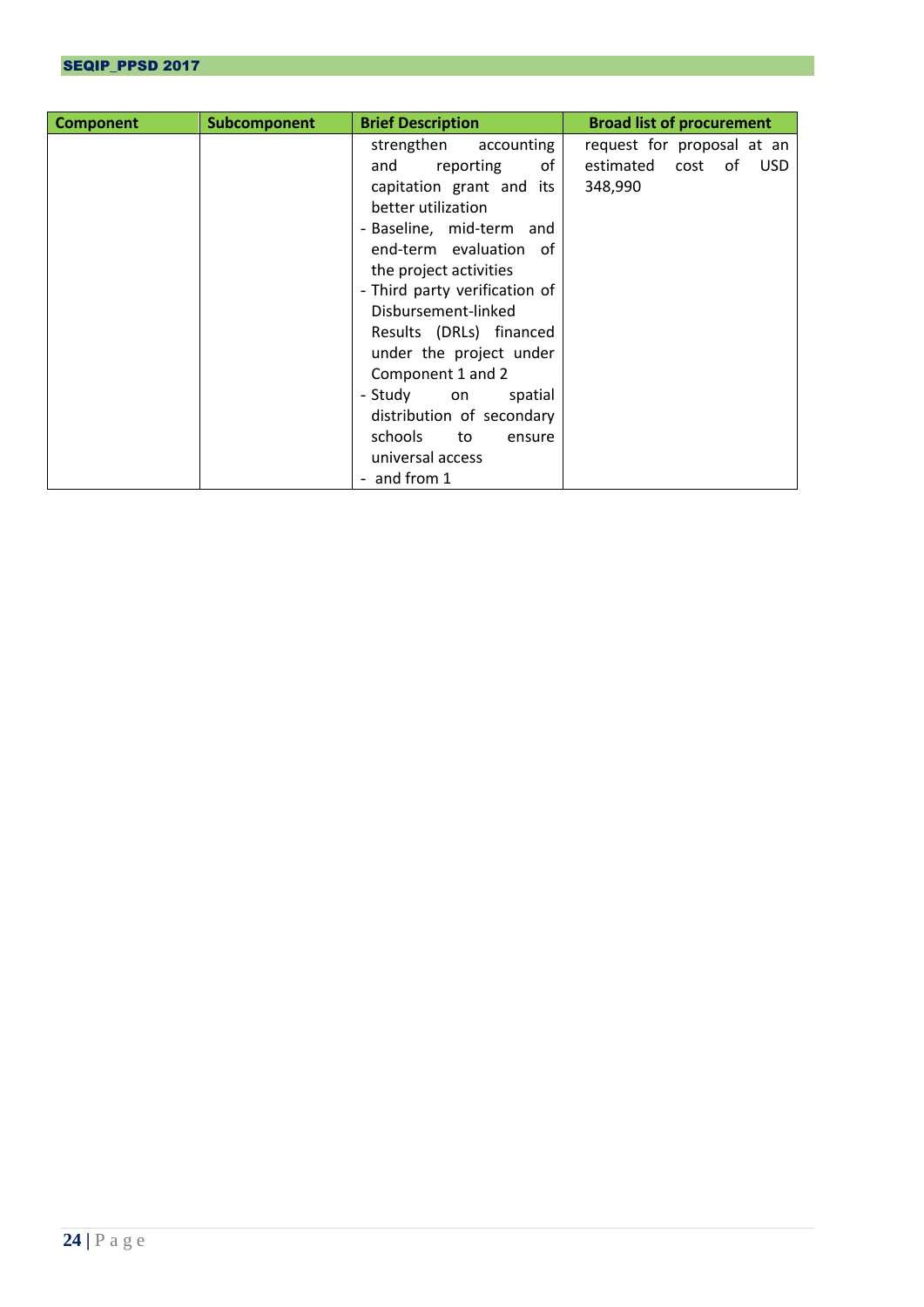### **Annex 3**

### **Procurement Plan**

## **I. General**

## **1. Project Information**

| Country             | ٠ | Kenya                                                   |
|---------------------|---|---------------------------------------------------------|
| Recipient           | ÷ | Republic of Kenya                                       |
| <b>Project Name</b> | ÷ | Secondary Education Quality Improvement Project (SEQIP) |
| Project No.         |   | P160083                                                 |

## **2. Bank's Approval Date of the Procurement Plan:**

- **3. Date of General Procurement Notice :** 7 7<sup>th</sup> March, 2017
- **4. Period Covered by this procurement plan :** 6 years

### **II. Goods, Works, and Non-Consulting Services**

### **1. Thresholds for the Method of Procurement:**

The thresholds below are as stipulated in the procurement manual 2017.

### <span id="page-31-0"></span>**Table 6: Procurement Thresholds**

| <b>Method of Procurement</b>                   | <b>Contract Value Threshold (USD)</b>          | <b>Contracts Subject to Prior</b><br><b>Review(USD)</b>            |  |  |  |
|------------------------------------------------|------------------------------------------------|--------------------------------------------------------------------|--|--|--|
|                                                | <b>Goods and Non consulting services</b>       |                                                                    |  |  |  |
| International<br>Competitive<br><b>Bidding</b> | Greater than or equal to 3 Million             | Greater than or equal to 2 Million                                 |  |  |  |
| <b>National Competitive</b>                    | Below or equal to 3 Million                    | Greater than or equal to 2 Million                                 |  |  |  |
| Limited International Bidding                  | All values                                     | All                                                                |  |  |  |
| UN agencies                                    | All values                                     | All                                                                |  |  |  |
| RFQ/Shopping                                   | Below or equal to 100,000                      | <b>None</b>                                                        |  |  |  |
| <b>Framework Agreements</b>                    | Below 3,000,000                                | Circumstances and justification for                                |  |  |  |
|                                                |                                                | the use of FA, approach and                                        |  |  |  |
|                                                |                                                | model adopted and the procedure                                    |  |  |  |
|                                                |                                                | for selection and award is subject                                 |  |  |  |
|                                                |                                                | to Bank no-objection.                                              |  |  |  |
| Direct contracting                             | All values<br>Greater than or equal to 100,000 |                                                                    |  |  |  |
|                                                | <b>Works</b>                                   |                                                                    |  |  |  |
| International<br>Competitive                   | Greater than or equal to 15                    | Greater than or equal<br>10<br>to                                  |  |  |  |
| <b>Bidding</b>                                 | Million                                        | Million                                                            |  |  |  |
| <b>National Competitive</b>                    | Below 15 Million                               | Greater than or equal<br>10<br>to                                  |  |  |  |
|                                                |                                                | Million                                                            |  |  |  |
| RFQ/Shopping                                   | Below or equal to 200,000                      | None                                                               |  |  |  |
| <b>Framework Agreements</b>                    | Below 15,000,000                               | Circumstances and justification for<br>the use of FA, approach and |  |  |  |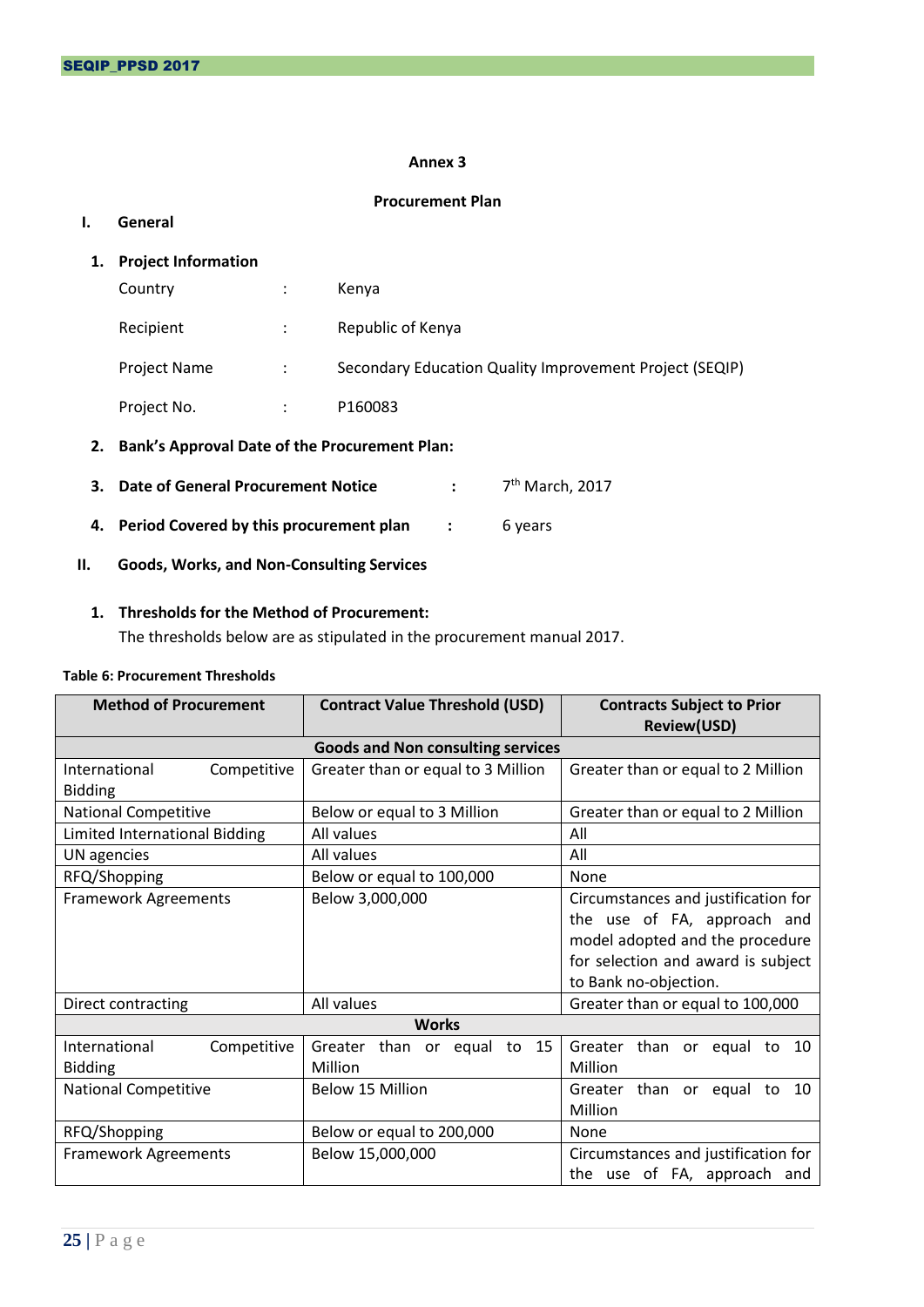| <b>Method of Procurement</b>             | <b>Contract Value Threshold (USD)</b> | <b>Contracts Subject to Prior</b><br><b>Review(USD)</b> |  |  |  |
|------------------------------------------|---------------------------------------|---------------------------------------------------------|--|--|--|
|                                          |                                       | model adopted and the procedure                         |  |  |  |
|                                          |                                       | for selection and award is subject                      |  |  |  |
|                                          |                                       | to Bank no-objection.                                   |  |  |  |
| Direct contracting                       | All values                            | Greater than or equal to 100,000                        |  |  |  |
| <b>Consulting services Firms</b>         |                                       |                                                         |  |  |  |
| All<br>methods<br>No<br>competitive      | All values                            | Above or equal to 100,000                               |  |  |  |
| maximum except CQS                       |                                       |                                                         |  |  |  |
| Consultant qualifications                | Greater or equal to 300,000           | None                                                    |  |  |  |
| Single sourcing                          | All values                            | Above or equal to 100,000                               |  |  |  |
| <b>Consulting Services (individuals)</b> |                                       |                                                         |  |  |  |
| Individual<br>consultants                | All values                            | Above or equal to 300,000                               |  |  |  |
| qualification                            |                                       |                                                         |  |  |  |
| Single source                            | All values                            | Above or equal to 100,000                               |  |  |  |

**Prior Review:** The details of the Procurement review / oversight are defined in the Annex II of the Regulations for borrowers. The following would be subject to Prior review of the Bank regardless of the Method of selection (Project Procurement Risk Rating is "High").

*The prior review thresholds will be reviewed during the implementation of the project and modified, based on the risk assessment*.

- **2. For contracts subject to prior review, the Borrower shall seek the Bank's no objection before agreeing to:**
- a) an extension of the stipulated time for execution of a contract that has an impact on the planned completion of the project;
- b) any material modification of the scope of the Works, Goods, Non-consulting services or Consulting Services, or other significant changes to the terms and conditions of the contract;
- c) any variation order or contract amendment (except in cases of extreme urgency), including due to extension of time, that singly or combined with all previous variation orders or amendments, increases the original contract amount by more than 15% (fifteen percent); or
- d) the proposed termination of the contract.

The Borrower / IA shall provide a copy of all amendments to the contract to the Bank for its records.

**1. Prior Review Threshold**: Procurement Decisions subject to Prior Review by the Bank as stated in Appendix 1 to the Guidelines for Procurement:

|                | <b>Procurement Method</b> | <b>Method Threshold</b>                                     | <b>Review</b><br>Prior<br><b>Threshold</b> |
|----------------|---------------------------|-------------------------------------------------------------|--------------------------------------------|
|                | ICB - Works               | ≥US\$15 million                                             | ≥US\$10 million                            |
| $\overline{2}$ | <b>NCB-Works</b>          | <us\$15 million<="" td=""><td>≥US\$10 million</td></us\$15> | ≥US\$10 million                            |
| 3              | Shopping - Works          | <us\$200,000< td=""><td>None</td></us\$200,000<>            | None                                       |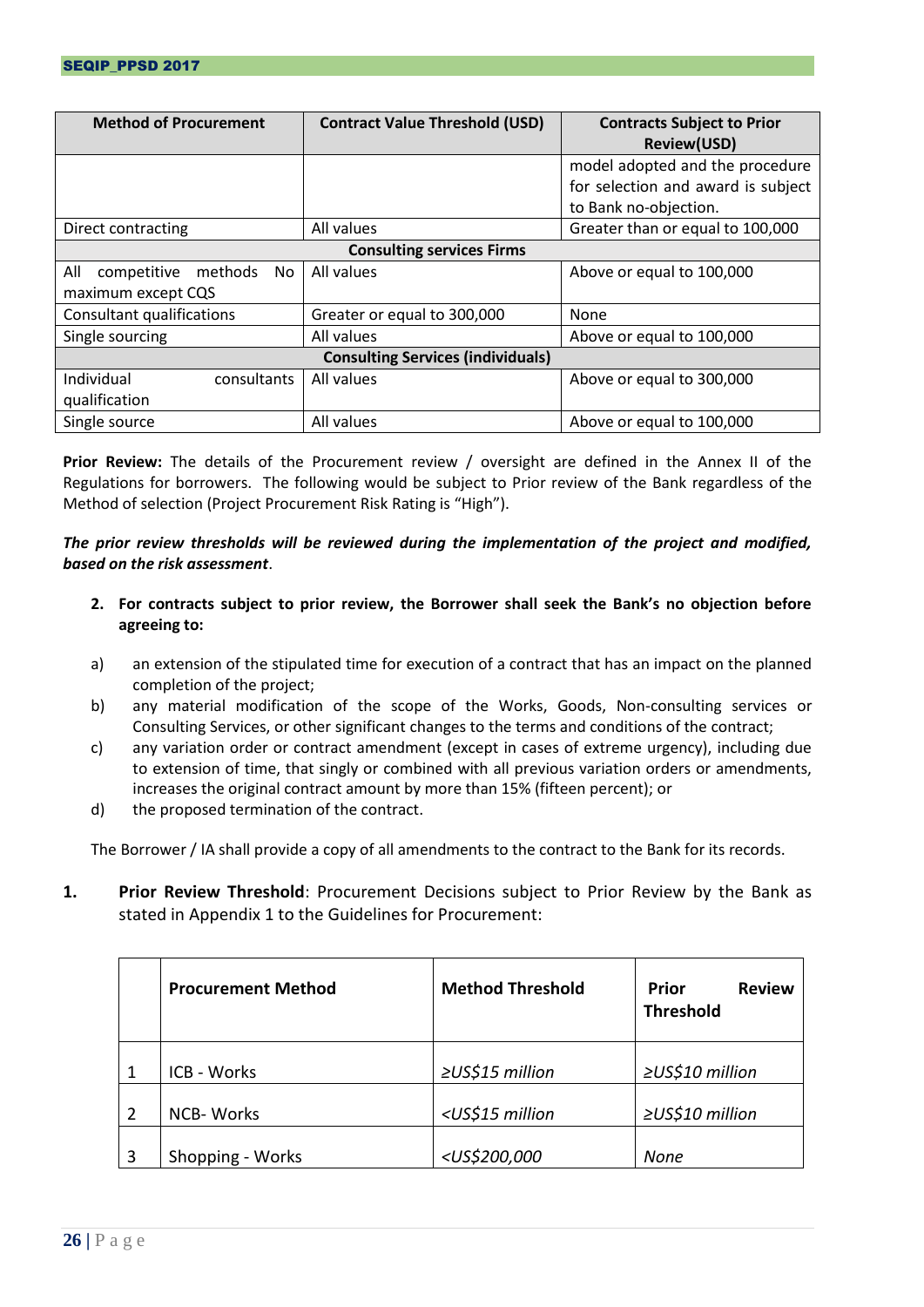| 1. | (Goods, & Non-Consulting<br>ICB.<br>Services)             | $\geq$ US\$ 3 million                                                        | ≥US\$2 million       |
|----|-----------------------------------------------------------|------------------------------------------------------------------------------|----------------------|
| 2. | NCB (Goods, & Non-Consulting<br>Services)                 | <us\$ 3="" million<="" td=""><td><math>\geq</math> US\$2 million</td></us\$> | $\geq$ US\$2 million |
| 3. | Shopping (Goods and Non<br><b>Consulting Services)</b>    | <us\$ 100,000<="" td=""><td>None</td></us\$>                                 | None                 |
| 4  | _&<br>Contracting<br>Single<br>Direct<br>Source Selection | All Values                                                                   | ≥US\$100,000         |

### **3. Prequalification**

Not Applicable

**Domestic Preference.** The provision of domestic preference shall be applied in the evaluation of bids in accordance with Annex VI of the Regulations**.** 

### **4. Reference to Standard Procurement Documents**

Bank's Standard RFB Goods and RFP Consulting Services dated July 2016 will be used as a base and incorporating suitable modifications and the same would be agreed with the Bank subject international competition.

### **5. Any Other Special Procurement Arrangements**

### **A. A. Procurement approach:**

The project procurement will follow Procurement Regulations paragraph 6.52 and Annex XII - Selection Methods paragraph 6.9 and 6.10.

- **B.** When approaching the national market, as agreed in the Procurement Plan, the Open Tender procedure of Public Procurement and Asset Disposal Act 2015 and Public Procurement and Disposal Regulations 2006 and subsequent amendments may be used. The specific Requirements for national open competitive procurement include the following:
- **C.** Open advertising of the procurement opportunity at the national level;
- **D.** The procurement is open to eligible firms from any country;
- **E.** The request for bids/request for proposals document shall require that bidders/proposers submitting bids/proposals present a signed acceptance at the time of bidding, to be incorporated in any resulting contracts, confirming application of, and compliance with, the bank's anti-corruption guidelines, including without limitation the bank's right to sanction and the bank's inspection and audit rights;
- **F.** Contracts with an appropriate allocation of responsibilities, risks, and liabilities;
- **G.** Publication of contract award information;
- **H.** Rights for the bank to review procurement documentation and activities;
- **I.** An effective complaints mechanism; and
- **J.** Maintenance of records of the Procurement Process.

Other national procurement arrangements (other than national open competitive procurement), that may be applied by the Borrower (such as limited/restricted competitive bidding, request for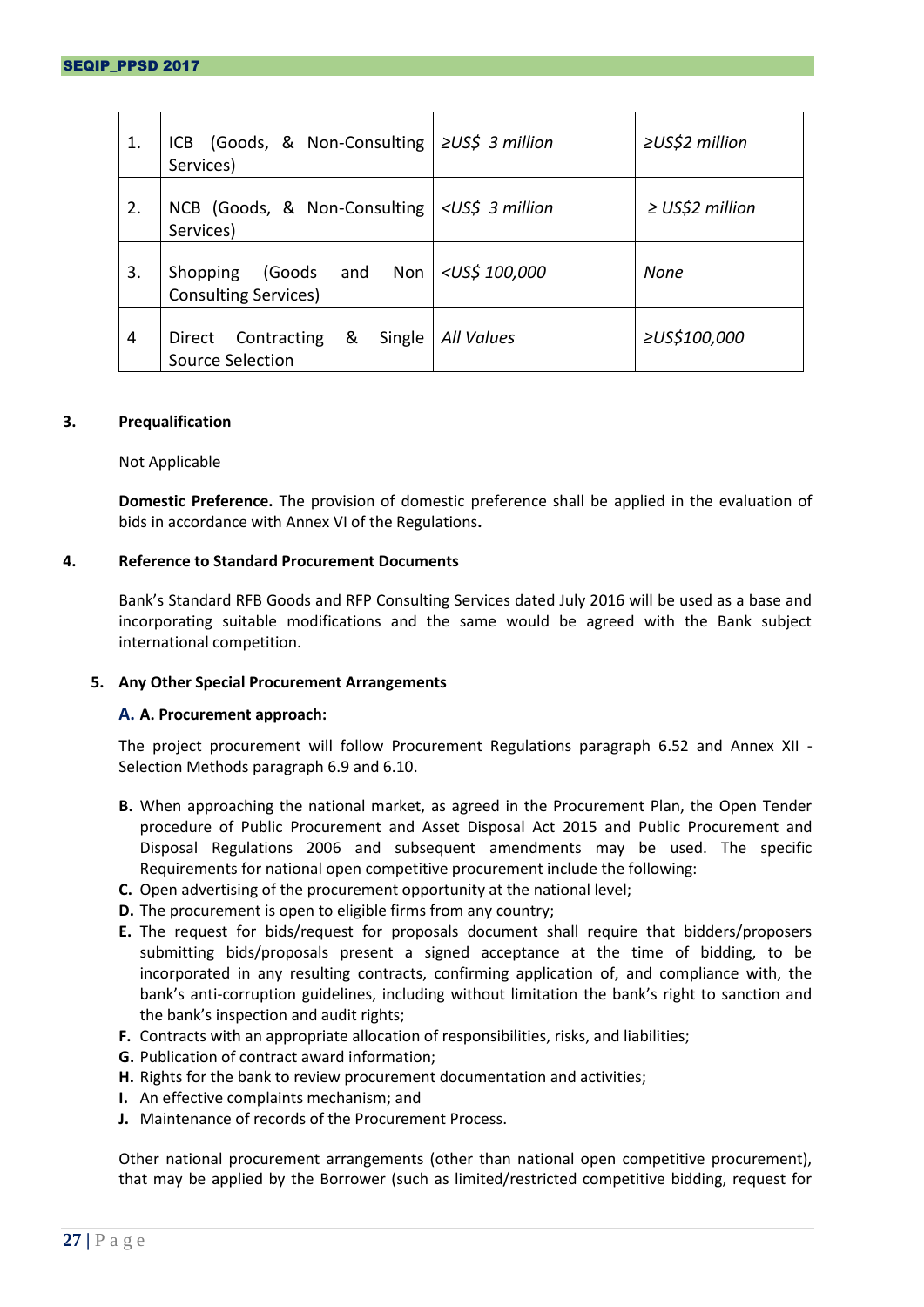quotations/shopping, direct contracting), shall be consistent with the Bank's Core Procurement Principles and ensure that the Bank's Anti-Corruption Guidelines and Sanctions Framework and contractual remedies set out in its Legal Agreement apply.

In all cases, the national procurement procedures to be used shall give due attention to quality aspects.

- 6. The bid evaluation will be carried out according to the agreed timeline in the Procurement Activity Schedule.
- 7. Summary of the procurement packages planned during the 6 years after project effectiveness:

## <span id="page-34-0"></span>**8. Table 7: Procurement Plan for Goods and Works and non-consulting services.**

| S/NO             | <b>Item Description</b>                                                                                                                                                                                                                             | <b>Estimated</b><br>cost<br><b>USD</b> | Procurement<br><b>Method</b> | <b>Procurement</b><br>Category | <b>Review</b><br>by Bank<br>(Prior / | <b>Expected</b><br><b>Proposals</b><br><b>Submission Date</b> | <b>Responsibility</b> |
|------------------|-----------------------------------------------------------------------------------------------------------------------------------------------------------------------------------------------------------------------------------------------------|----------------------------------------|------------------------------|--------------------------------|--------------------------------------|---------------------------------------------------------------|-----------------------|
|                  |                                                                                                                                                                                                                                                     |                                        |                              |                                | Post)                                |                                                               |                       |
| 1.               | Printing TPD modules<br>(6) for each school                                                                                                                                                                                                         | 3,000,000                              | NCB                          | Non-Consulting<br>service      | Prior                                | 20 <sup>TH</sup><br>February, 2018                            | <b>TSC</b>            |
| 2.               | Printing<br>training                                                                                                                                                                                                                                | 70,000                                 | <b>RFQ</b>                   |                                |                                      | 25 <sup>th</sup> August, 2017                                 |                       |
|                  | materials for TPAD                                                                                                                                                                                                                                  |                                        |                              | Non-Consulting<br>service      | Prior                                |                                                               | <b>TSC</b>            |
| $\overline{3}$ . | Server with a high<br>capacity<br>to<br>accommodate<br><b>TPAD</b><br>data, TPD modules                                                                                                                                                             | 180,000                                | NCB                          | Goods                          | Prior                                | 30 <sup>th</sup> March, 2018                                  | <b>TSC</b>            |
| 4.               | Supply,<br>installation<br>and maintenance of<br>school based support<br>ICT<br>equipment:<br>Printers,<br>Laptops,<br>Projectors,<br>memory<br>Video/voice<br>cards<br>recorders                                                                   | 1,201,120                              | NCB                          | Goods                          | Post                                 | 30 <sup>th</sup> March, 2018                                  | TSC/CEMASTE<br>Α      |
| 5.               | Phase 1:Supply<br>and<br>distribution<br>of<br>Mathematics, English<br>and science textbooks<br>for <b>primary</b> schools<br>English,<br>and<br>Mathematics, Physics<br>and Biology books for<br>the<br>secondary<br>level(framework<br>Agreement) | 6,000,000                              | LC                           | Goods                          | Prior                                | 15 <sup>th</sup><br>February, 2018                            | MoE DPC&D             |
| 6.               | Phase 2:Supply<br>and<br>distribution<br>of<br>Mathematics, English<br>and science textbooks<br>for <b>primary</b> schools<br>and<br>English,<br>Mathematics, Physics<br>and Biology books for<br>the secondary level                               | 6,000,000                              | LC                           | Goods                          | Prior                                | 15 <sup>th</sup><br>February, 2019                            | MoE DPC&D             |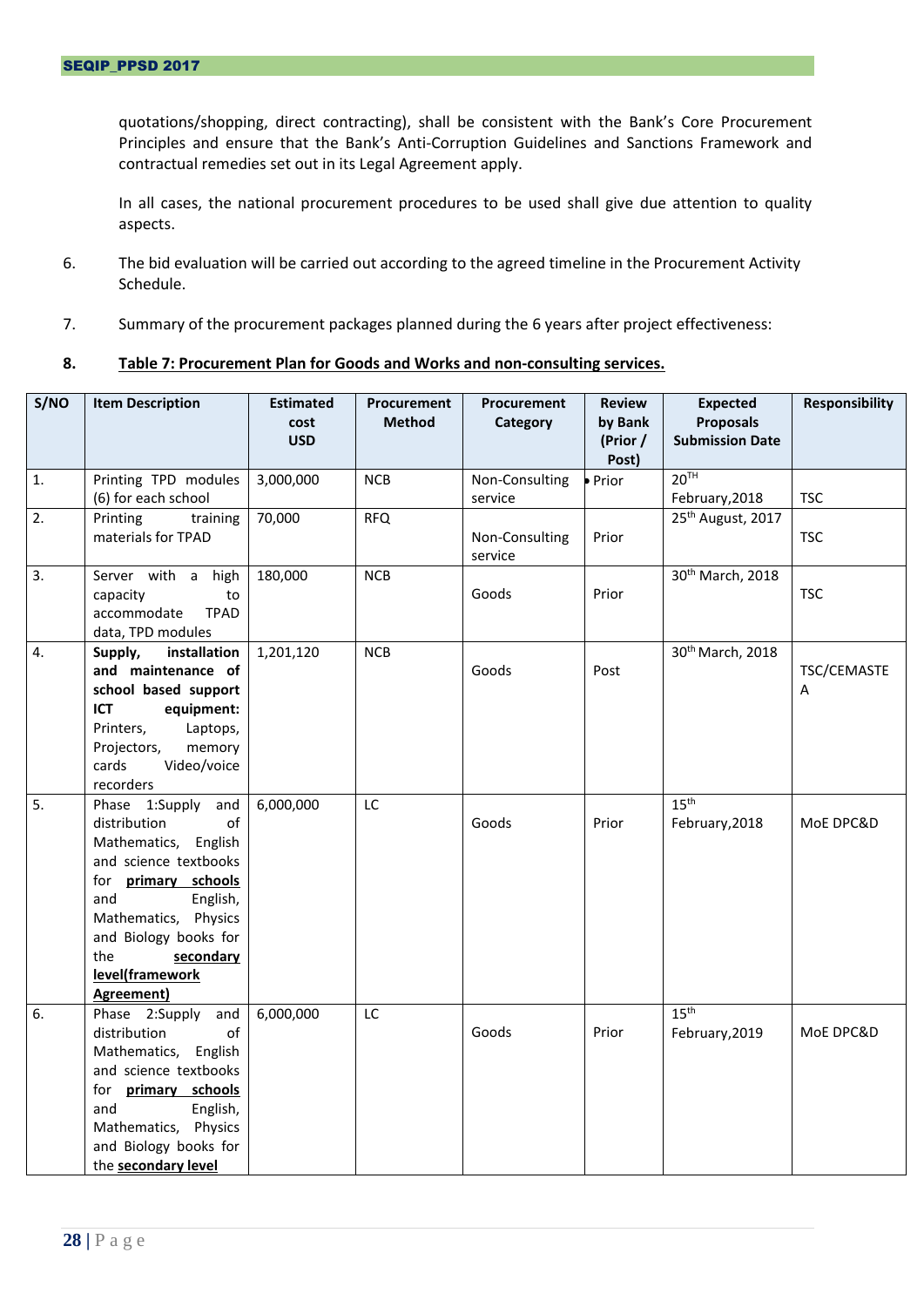| S/NO | <b>Item Description</b>                                                                                                                                                             | <b>Estimated</b><br>cost | Procurement<br><b>Method</b> | Procurement<br><b>Category</b> | <b>Review</b><br>by Bank | <b>Expected</b><br><b>Proposals</b>  | <b>Responsibility</b> |
|------|-------------------------------------------------------------------------------------------------------------------------------------------------------------------------------------|--------------------------|------------------------------|--------------------------------|--------------------------|--------------------------------------|-----------------------|
|      |                                                                                                                                                                                     | <b>USD</b>               |                              |                                | (Prior /<br>Post)        | <b>Submission Date</b>               |                       |
| 7.   | Civil<br>work<br>for<br>Construction&<br>rehabilitation of 100<br>primary schools lot 1<br>to 10 of region 1 (each<br>lot to contain 5-10<br>schools)<br>per<br>need<br>assessment. | 15,000,000               | ICB                          | Civil Works                    | Prior                    | 20 <sup>th</sup><br>January,<br>2018 | MoE DPC&D             |
| 8.   | work<br>Civil<br>for<br>Construction&<br>rehabilitation of 100<br>primary schools lot 1<br>to 10 of region 2 (each<br>lot to contain 5-10<br>schools)<br>per<br>need<br>assessment. | 15,000,000               | <b>ICB</b>                   | Civil Works                    | Prior                    | 20 <sup>th</sup><br>January,<br>2018 | MoE DPC&D             |
| 9.   | work<br>Civil<br>for<br>Construction&<br>rehabilitation of 100<br>primary schools lot 1<br>to 10 of region 3 (each<br>lot to contain 5-10<br>schools)<br>per<br>need<br>assessment. | 15,000,000               | ICB                          | Civil Works                    | Prior                    | 20 <sup>th</sup><br>January,<br>2018 | MoE DPC&D             |
| 10.  | works<br>for<br>Civil<br>Construction&<br>rehabilitation of<br>33<br>secondary schools lot<br>1 to 10 (each lot to<br>contain at least 10<br>schools) as per need<br>assessment.    | 14,300,000               | <b>ICB</b>                   | Civil works                    | Prior                    | 20 <sup>th</sup><br>January,<br>2018 | MoE DPC&D             |
| 11.  | works<br>for<br>Civil<br>Infrastructure<br>development<br>of<br>Modern<br>Training<br>Facility                                                                                      | 10,000,000               | ICB                          | Civil works                    | Prior                    | 20 <sup>th</sup><br>January,<br>2018 | MoE DPC&D             |
| 12.  | Supply, delivery and<br>installation<br>of<br>Furniture/lab-<br>equipment for new<br>and /or rehabilitated<br>facilities, classrooms;<br>dorms; labs; etc Lot 1-<br>10              | 7,000,000                | <b>ICB</b>                   | Goods                          | Prior                    | 30 <sup>th</sup><br>September, 2019  | MoE DPC&D             |
| 13.  | Supply and Delivery of<br>School kits (                                                                                                                                             | 2,930,632                | <b>ICB</b>                   | Goods                          | Prior                    | 30 <sup>th</sup> March, 2018         | MoE DPC&D             |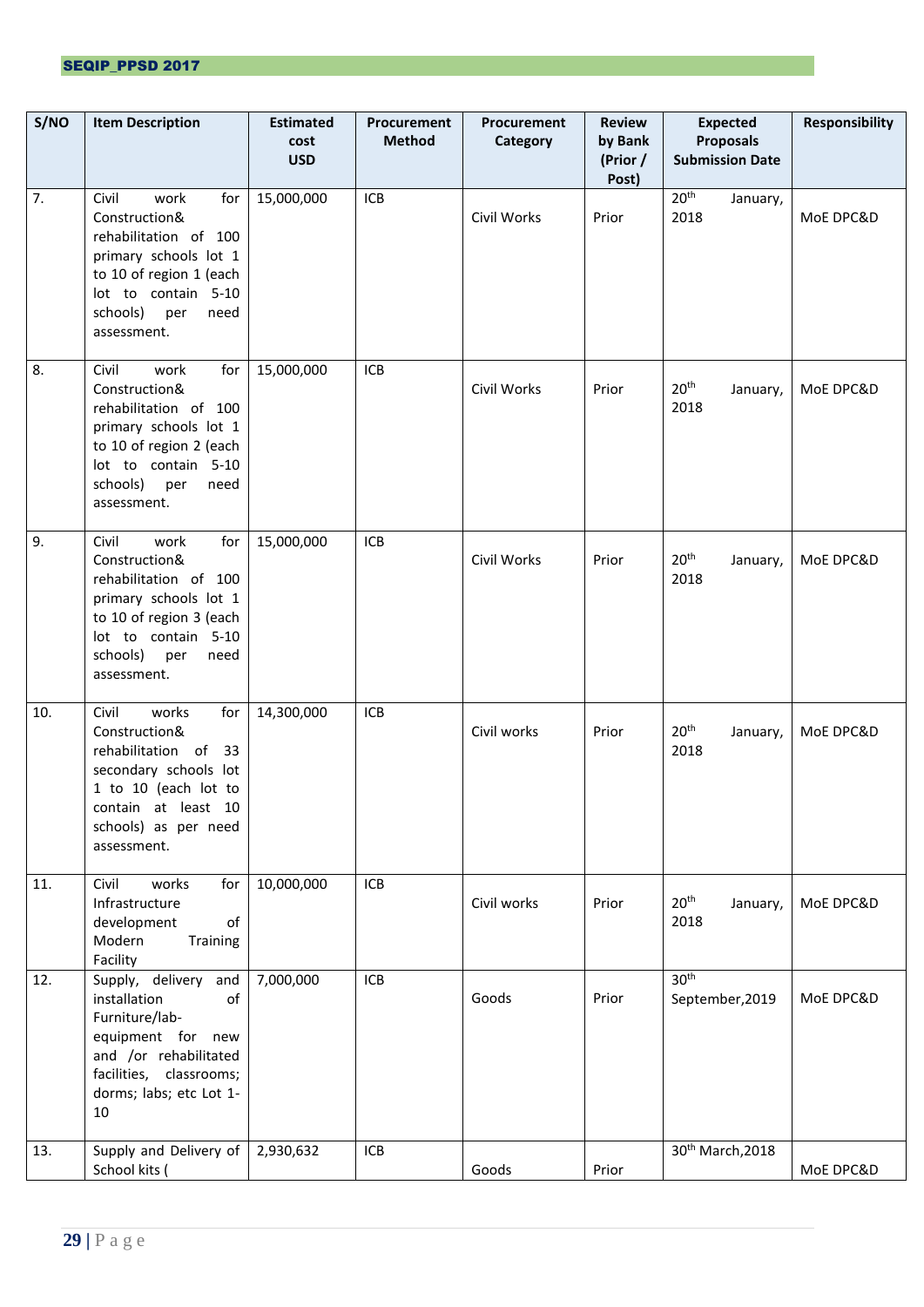| S/NO | <b>Item Description</b>                                                                                                                                                                                                                                                                                | <b>Estimated</b><br>cost<br><b>USD</b> | Procurement<br><b>Method</b> | Procurement<br>Category    | <b>Review</b><br>by Bank<br>(Prior /<br>Post) | <b>Expected</b><br><b>Proposals</b><br><b>Submission Date</b> | <b>Responsibility</b> |
|------|--------------------------------------------------------------------------------------------------------------------------------------------------------------------------------------------------------------------------------------------------------------------------------------------------------|----------------------------------------|------------------------------|----------------------------|-----------------------------------------------|---------------------------------------------------------------|-----------------------|
|      | 4822<br>Target:<br>in<br>primary and 4740 in<br>secondary schools) Lot<br>1-4 with each<br>lot<br>contains up to 2000<br>kits : Kit contain Boy<br>Shorts / Trousers Tunic<br>/ Skirt, shirts, Blouse,<br>Socks (B&G), Sweater<br>(B&G), Shoes (B&G),<br>Underwear,<br>Panties<br>and personal hygiene |                                        |                              |                            |                                               |                                                               |                       |
| 14.  | P.E Kit: Trousers, T<br>shirts (B&G), Wrap<br>round                                                                                                                                                                                                                                                    | 1,090,773                              | <b>NCB</b>                   | Goods                      | Prior                                         | 30 <sup>th</sup> March, 2018                                  | MoE DPC&D             |
| 15.  | Supply and delivery of<br>Personal<br><b>Hygiene</b><br>Items : Bar soaps,<br>toothpaste,<br>toothbrush,<br>shoe<br>cream/ polish, Tissue,<br>Petroleum<br>Jelly,<br>Sanitary Towel: Lot 1-4                                                                                                           | 2,024,693                              | <b>NCB</b>                   |                            | Prior                                         | 30 <sup>th</sup> March, 2018                                  | MoE DPC&D             |
| 16.  | Printing services for<br>Grade 4 syllabuses                                                                                                                                                                                                                                                            | 840,000                                | Open tender                  | Non-consulting<br>Services | Prior                                         | 23 <sup>rd</sup><br>February,<br>2018                         | MoE DPC&D             |
| 17.  | Supply and installation<br>of Security Information<br>and<br>Event<br>(SIEM)<br>Management<br>Solution - Acquisition<br>of<br>integrated<br>an<br>security<br>covering<br>of<br>the<br>protection<br>digital assets at the<br>hardware and network<br>level                                            | 147,059                                | <b>NCB</b>                   | Goods                      | Prior                                         | 27 <sup>th</sup> April 2018                                   | MoE DPC&D             |
| 18.  | Supply and Installation<br>Acquisition<br>of<br>of<br><b>Encryption tools</b>                                                                                                                                                                                                                          | 49,020                                 | <b>RFQ</b>                   | Goods                      | Prior                                         | 27 <sup>th</sup> April 2018                                   | MoE DPC&D             |
| 19.  | SAN storage                                                                                                                                                                                                                                                                                            | 441,176                                | NCB                          | Goods                      | Prior                                         | $\bullet$ 27 <sup>th</sup> April 2018                         | MoE DPC&D             |
| 20.  | Bandwidth<br>Increase<br>(3years)                                                                                                                                                                                                                                                                      | 70,588                                 | <b>RFQ</b>                   | Goods                      | Prior                                         | 27 <sup>th</sup> April 2018                                   | MoE DPC&D             |
| 21.  | Server acquisition and<br>necessary<br>operating<br>system/Virtualization<br>software licenses                                                                                                                                                                                                         | 235,294                                | NCB                          | Goods                      | Post                                          | 27 <sup>th</sup> April 2018                                   | MoE DPC&D             |
| 22.  | ICT equipment for item<br>banking<br>Acquisition<br>of<br>ICT                                                                                                                                                                                                                                          | 133,333                                | <b>RFQ</b>                   | Goods                      | Prior                                         | 1 <sup>st</sup> October, 2018                                 | MoE DPC&D             |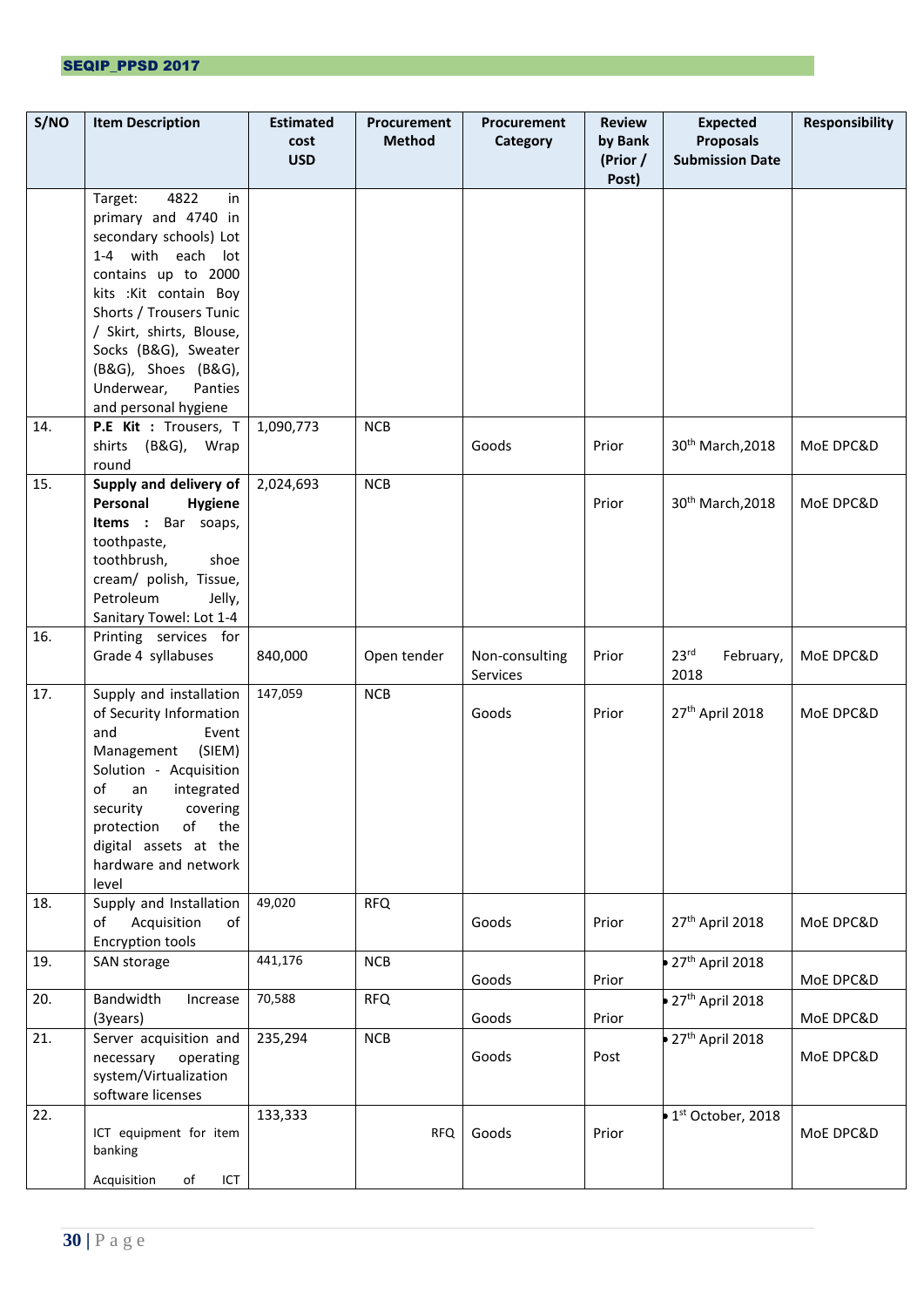| S/NO | <b>Item Description</b>                                                                                                                                                      | <b>Estimated</b><br>cost<br><b>USD</b> | Procurement<br><b>Method</b> | Procurement<br>Category           | <b>Review</b><br>by Bank<br>(Prior /<br>Post) | <b>Expected</b><br><b>Proposals</b><br><b>Submission Date</b> | <b>Responsibility</b>                                    |
|------|------------------------------------------------------------------------------------------------------------------------------------------------------------------------------|----------------------------------------|------------------------------|-----------------------------------|-----------------------------------------------|---------------------------------------------------------------|----------------------------------------------------------|
|      | hardware and software                                                                                                                                                        |                                        |                              |                                   |                                               |                                                               |                                                          |
| 23.  | of<br>Procurement<br>Project Vehicles (4)                                                                                                                                    | 352,941                                | Direct<br>Contracting        | Goods                             | Prior                                         | June, 2017 & 30 <sup>th</sup><br>March, 2018                  | MoE DPC&D<br>One vehicle to<br>be<br>bought<br>under PPA |
| 24.  | of<br>Procurement<br>IT<br>(Laptops,<br>Equipment<br>ipads,<br>computers,<br>photocopier,<br>scanners,<br>projectors,<br>internet<br>connectivity)                           | 6,770                                  | Open tender                  | Goods                             | Prior                                         | June-July , 2017 and<br>30th March, 2018                      | MoE DPC&D                                                |
| 25.  | of<br>Procurement<br><b>Assorted Furniture</b>                                                                                                                               | 22,775                                 | <b>RFQ</b>                   | Goods                             | post                                          | 30 <sup>th</sup> March, 2018                                  | MoE DPC&D                                                |
| 26.  | of<br>Procurement<br>Assorted<br>Stationery<br>and office equipment                                                                                                          | 8,800                                  | <b>RFQ</b>                   | Goods                             | Post                                          | 30 <sup>th</sup><br>August,<br>2017                           | MoE DPC&D                                                |
| 27.  | Procurement<br>of<br>Assorted Kitchenware                                                                                                                                    | 6,273                                  | <b>RFQ</b>                   | Goods                             | Post                                          | 30 <sup>th</sup> August, 2017                                 | MoE DPC&D                                                |
| 28.  | Development<br>and<br>printing of a media<br>communication<br>strategy                                                                                                       | 3,064                                  | <b>RFQ</b>                   | Non-consulting<br><b>Services</b> | Post                                          | April, 2018                                                   | MoE DPC&D                                                |
| 29.  | Development<br>and<br>printing of an M&E<br>strategy                                                                                                                         | 13,374                                 | <b>RFQ</b>                   | Non-consulting<br>Services        | Prior                                         | April, 2018                                                   | MoE DPC&D                                                |
| 30.  | Development<br>and<br>IEC<br>printing<br>of<br>materials                                                                                                                     | 1,255                                  | <b>RFQ</b>                   | Non-consulting<br>Services        | Post                                          | April, 2018                                                   | MoE DPC&D                                                |
| 31.  | Advertisement<br>(Exhibition, Print and<br>electronic Media)                                                                                                                 | 100,332                                | Direct<br>Contracting        | Non-consulting<br>Services        | Post                                          | 30 <sup>th</sup> March, 2018                                  | MoE DPC&D                                                |
| 32.  | Procurement<br>and<br>of<br>Installation<br>Scholarship and Social<br>Support Management<br>System<br>(Enhancing<br>Scholarship and Social<br>module in<br>Support<br>NEMIS) | 230,000                                | <b>RFB</b>                   | Goods                             | Prior                                         | $1st$ March, 2018                                             | MoE DPC & D                                              |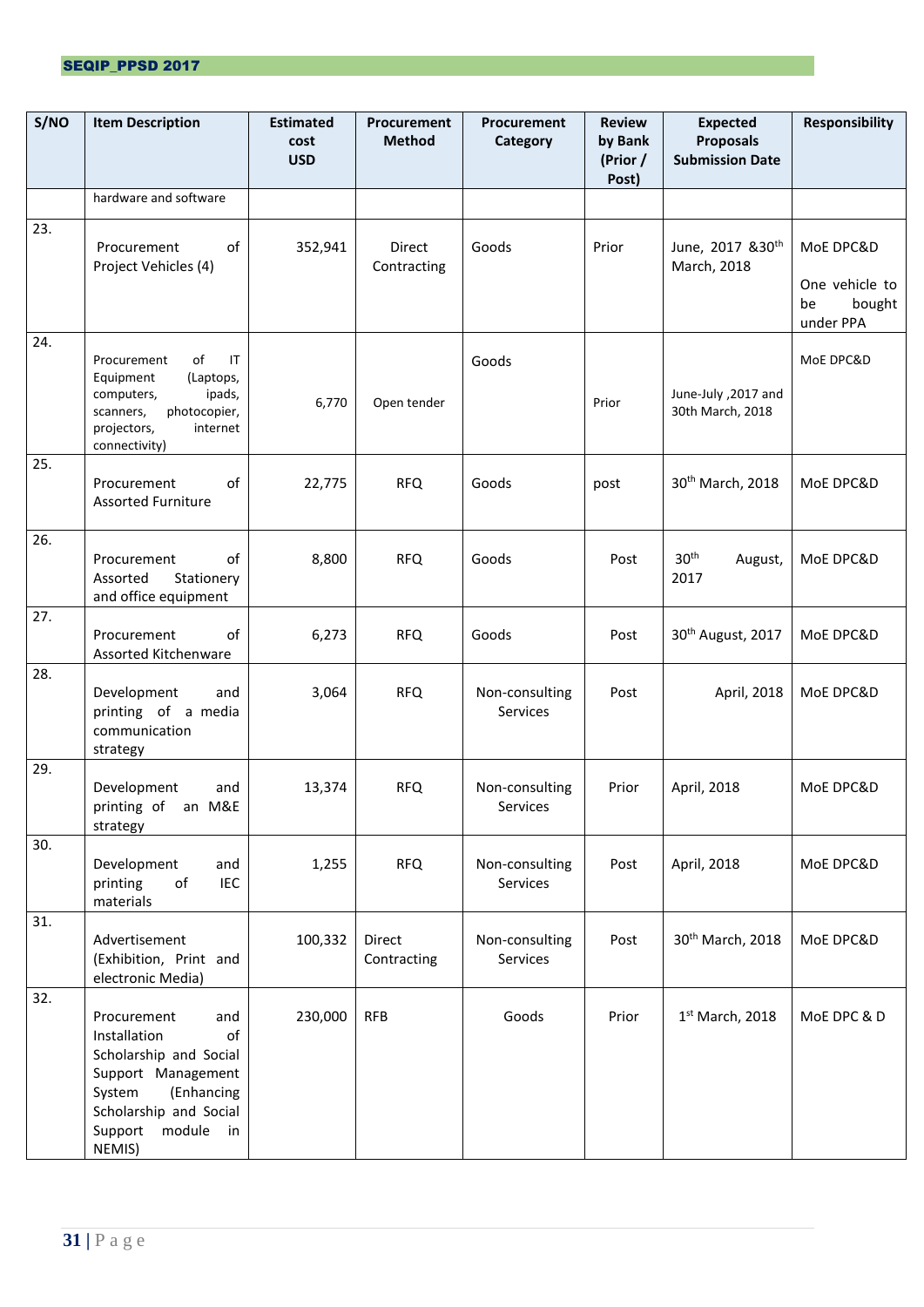| S/NO | <b>Item Description</b>                                                                | <b>Estimated</b><br>cost<br><b>USD</b> | Procurement<br><b>Method</b> | Procurement<br>Category | <b>Review</b><br>by Bank<br>(Prior /<br>Post) | <b>Expected</b><br><b>Proposals</b><br><b>Submission Date</b> | <b>Responsibility</b> |
|------|----------------------------------------------------------------------------------------|----------------------------------------|------------------------------|-------------------------|-----------------------------------------------|---------------------------------------------------------------|-----------------------|
| 33.  | Procurement<br>and<br>οf<br>Installation<br>Textbook<br>Automated<br>Management System | 230,000                                |                              | Goods                   | Prior                                         |                                                               |                       |

## **III. Selection of Consultants**

## **1. Methods and Prior Review Threshold**

**Selection methods of procurement of Consultants' Services (Firms):** The Approved Selection Methods as reflected in the Section VII of the procurement regulations

| <b>Method of Procurement</b>         | <b>Thresholds for Methods</b>                                |
|--------------------------------------|--------------------------------------------------------------|
| Quality and Cost Based Selection     | As per requirements of para 7.3 of the Regulations           |
| (QCBS)                               |                                                              |
| <b>Quality Based Selection (QBS)</b> | As per requirements of para 7.8 to 7.10 of the               |
|                                      | Regulations                                                  |
| Selection based on a Fixed Budget    | As per requirements of para 7.4 and 7.5 of the Regulations   |
| (FBS)                                |                                                              |
| Selection Based on Least Cost Basis  | As per requirements of para 7.6 and 7.7 of the Regulations   |
| (ICS)                                |                                                              |
| Selection based on Consultant's      | As per requirements of para 7.11 and 7.12 of the Regulations |
| Qualification (CQ)                   |                                                              |
| Direct                               | Must meet the requirements of Para 7.13 to 7.15 of the       |
|                                      | Regulations, and with prior agreement in PP with the         |
|                                      | Bank.                                                        |

<span id="page-38-0"></span>**II.Pre-qualification:** Bidders for Not Applicable shall be prequalified in accordance with the provisions of paragraphs 2.9 and 2.10 of the Guidelines.- Not Applicable

**III. Selection of Consultant Prior Review Threshold**: Selection decisions subject to Prior Review by Bank as stated in Appendix 1 to the Guidelines Selection and Employment of Consultants:

|    | <b>Selection Method</b>                                    | <b>Method Threshold</b> | <b>Prior Review Threshold</b> |
|----|------------------------------------------------------------|-------------------------|-------------------------------|
| 1. | Methods<br>(QCBS;<br>Competitive<br>QBS; FBS; LCS) (Firms) | <b>All Values</b>       | ≥\$1,000,000                  |
| 2. | <b>Consultants Qualifications (CQS)</b>                    | ≤\$300,000              | None                          |
| 3. | Individual Consultants (IC)                                | <b>All Values</b>       | ≥\$300,000                    |
| 3. | Single Source (Firms)                                      | <b>All Values</b>       | ≥\$100,000                    |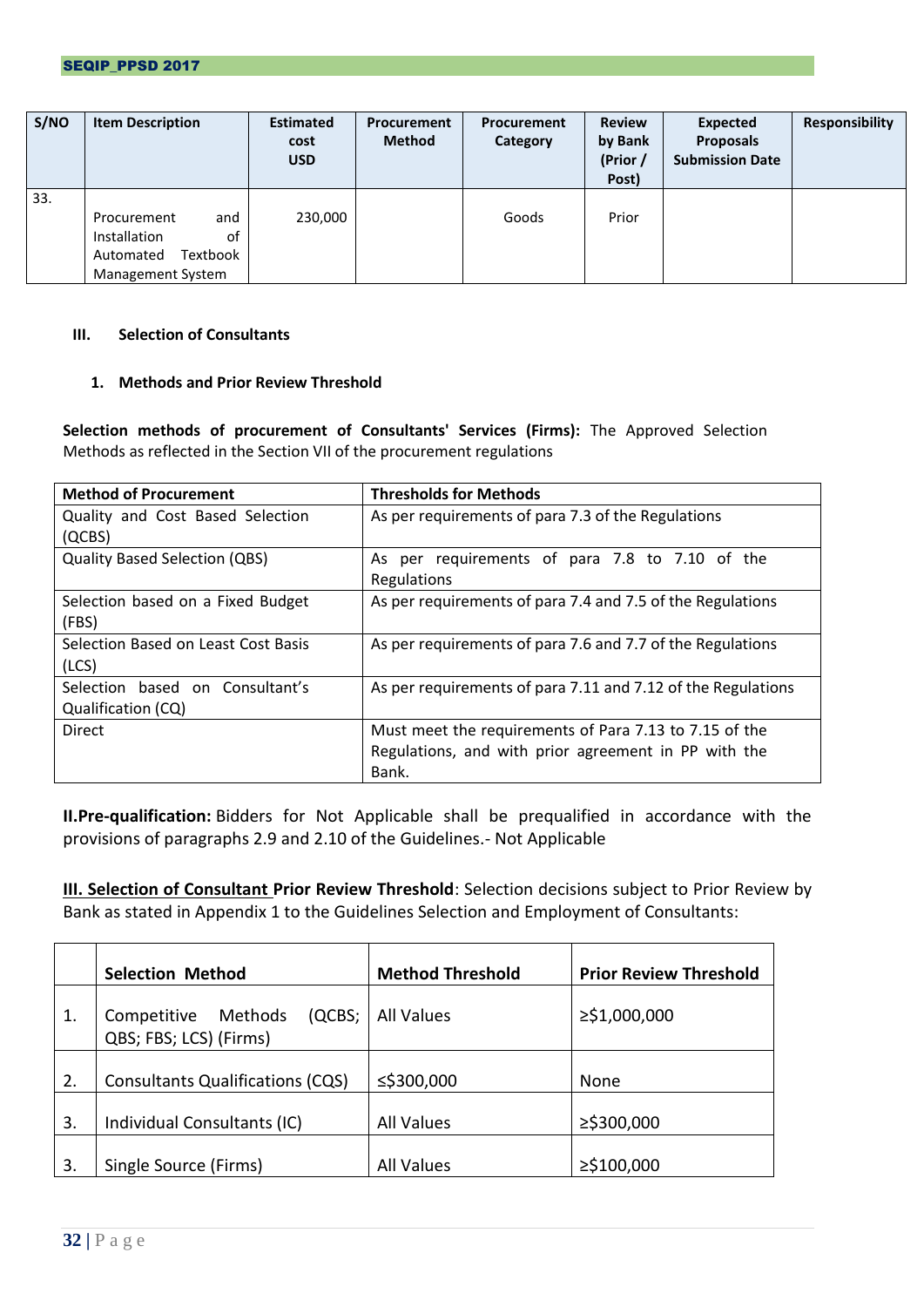| <b>All Values</b><br>Sole Source (Individuals) | ≥\$100,000 |  |
|------------------------------------------------|------------|--|
|------------------------------------------------|------------|--|

# **Table 8: Procurement Plan for Consultancy Services.**

| S/NO. | <b>Item Description</b>                                            | <b>Estimated cost</b><br><b>USD</b> | Procuremen<br>t Method | <b>Review by</b><br><b>Bank (Prior</b> | <b>Expected</b><br><b>Proposals</b> | <b>Responsibility</b> |
|-------|--------------------------------------------------------------------|-------------------------------------|------------------------|----------------------------------------|-------------------------------------|-----------------------|
|       |                                                                    |                                     |                        | / Post)                                | <b>Submission Date</b>              |                       |
| 1.    | Pilot Need assessment survey for                                   | 1,200,000                           | QCBS                   | Prior                                  | 30 <sup>th</sup> September,         |                       |
|       | schools infrastructural support in                                 |                                     |                        |                                        | 2018                                | MoE DPC&D             |
|       | 33 selected Secondary schools                                      |                                     |                        |                                        |                                     |                       |
| 2.    | Technical Assistance -Design and                                   | 2,460,000                           | QCBS                   | Prior                                  | $15^{\text{th}}$                    |                       |
|       | Construction<br>supervision<br>consultancy region 1(counties ----) |                                     |                        |                                        | September, 2017                     | MoE DPC&D             |
|       | with 100 selected Primary schools.                                 |                                     |                        |                                        |                                     |                       |
| 3.    | Technical Assistance -Design and                                   | 2,460,000                           | QCBS                   | Prior                                  | 15 <sup>th</sup>                    |                       |
|       | Construction<br>supervision                                        |                                     |                        |                                        | September, 2017                     | MoE DPC&D             |
|       | consultancy region 2(counties ----)                                |                                     |                        |                                        |                                     |                       |
|       | with 100 selected Primary schools.                                 |                                     |                        |                                        |                                     |                       |
| 4.    | Technical Assistance -Design and                                   | 2,460,000                           | QCBS                   | Prior                                  | 15 <sup>th</sup>                    |                       |
|       | Construction<br>supervision<br>consultancy region 3(counties ----) |                                     |                        |                                        | September, 2017                     | MoE DPC&D             |
|       | with 100 selected Primary schools.                                 |                                     |                        |                                        |                                     |                       |
| 5.    | Technical Assistance -Design and                                   | 2,460,000                           | QCBS                   | Prior                                  | 15 <sup>th</sup>                    |                       |
|       | Construction region 4supervision                                   |                                     |                        |                                        | September, 2017                     | MoE DPC&D             |
|       | consultancy for 33 Secondary                                       |                                     |                        |                                        |                                     |                       |
|       | schools.                                                           |                                     |                        |                                        |                                     |                       |
| 6.    | of 6<br>Development<br>modules                                     | 847,879                             | QCBS                   | • Prior                                | 20 <sup>th</sup>                    |                       |
|       | covering eight competency areas                                    |                                     |                        |                                        | February, 2018                      | MoE DPC&D             |
|       | identified in the quality teaching<br>standards.                   |                                     |                        |                                        |                                     |                       |
| 7.    | An on- line system for uploading                                   | 4,922,050                           | QCBS                   |                                        | 30 <sup>th</sup> March, 2018        |                       |
|       | TPAD and TPD data for teachers.                                    |                                     |                        | Prior                                  |                                     | MoE DPC&D             |
| 8.    | Consultancy for design<br>and                                      | \$800,000                           | CQS                    | Post                                   | 1st                                 |                       |
|       | implementation of a targeted                                       |                                     |                        |                                        | December, 2017                      | MoE DPC&D             |
|       | advocacy, social support and                                       |                                     |                        |                                        |                                     |                       |
|       | gender sensitization programme                                     |                                     |                        |                                        |                                     |                       |
|       | for upper primary grades 7 and 8<br>and Targeted Secondary         |                                     |                        |                                        |                                     |                       |
| 9.    | Consultancy for<br>design<br>and                                   | \$1,200,000                         | CQS                    | Post                                   | 1st                                 |                       |
|       | implementation of a secondary                                      |                                     |                        |                                        | December, 2017                      | MoE DPC&D             |
|       | education<br>scholarship<br>and                                    |                                     |                        |                                        |                                     |                       |
|       | scheme<br>mentorship<br>targeting                                  |                                     |                        |                                        |                                     |                       |
|       | 18,000 beneficiaries                                               |                                     |                        |                                        |                                     |                       |
| 10.   | Operationalization for item and item                               | 88,235                              | CQS                    |                                        | 30 <sup>th</sup> March, 2018        |                       |
|       | banking writing portal                                             |                                     |                        | Post                                   |                                     | MoE DPC&D             |
|       |                                                                    |                                     |                        |                                        |                                     |                       |
|       | Software Design, deployment and                                    |                                     |                        |                                        |                                     |                       |
|       | training and 2 year support                                        |                                     |                        |                                        |                                     |                       |
|       | Workshop facilities for officers<br>i)                             |                                     |                        |                                        |                                     |                       |
|       | Accommodation for officers<br>ii)                                  |                                     |                        |                                        |                                     |                       |
|       | Transport/fuel to the venue<br>iii)                                |                                     |                        |                                        |                                     |                       |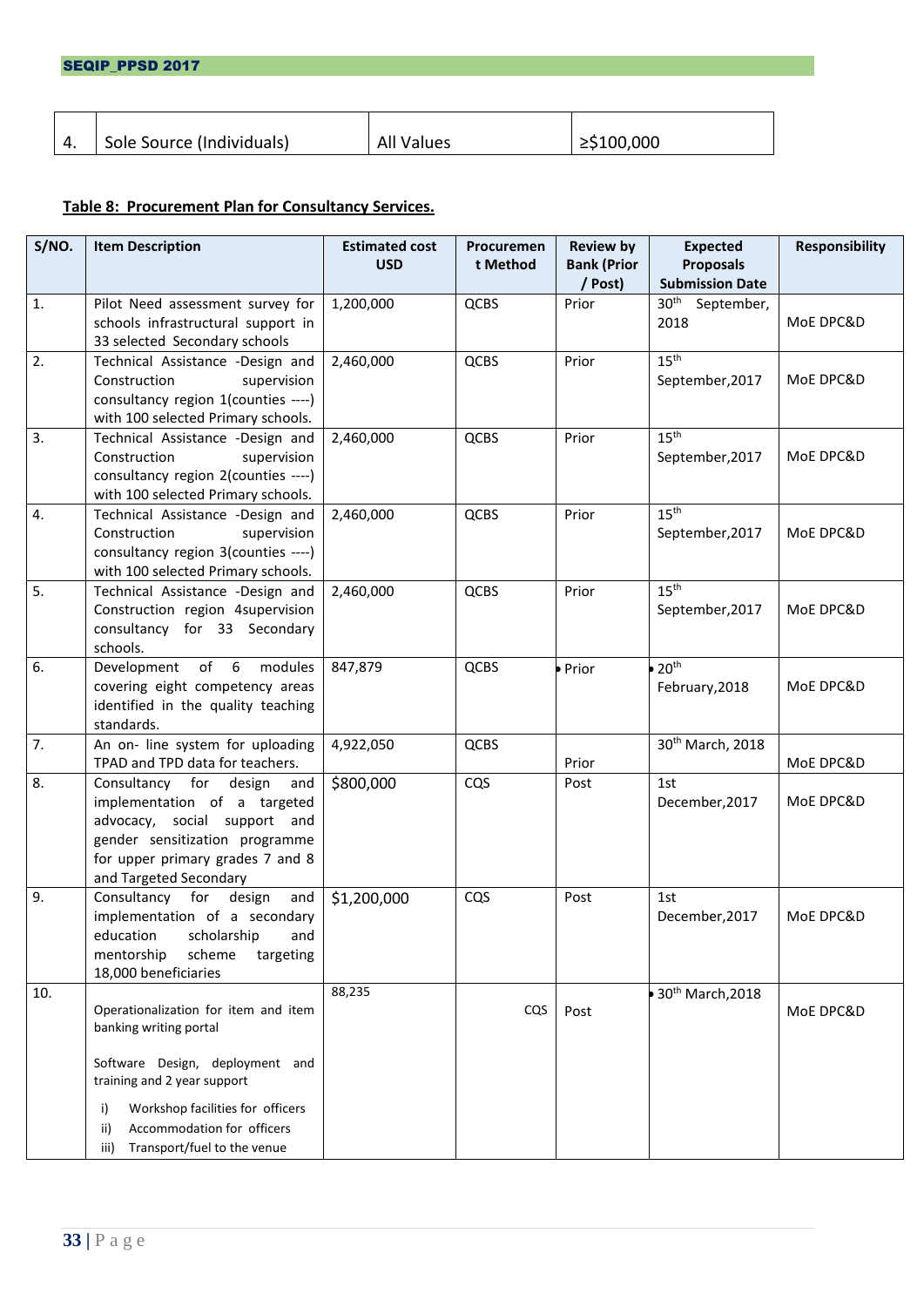| S/NO. | <b>Item Description</b>                                                                                                     | <b>Estimated cost</b><br><b>USD</b> | Procuremen<br>t Method    | <b>Review by</b><br><b>Bank (Prior</b><br>/ Post) | <b>Expected</b><br><b>Proposals</b><br><b>Submission Date</b> | <b>Responsibility</b>         |
|-------|-----------------------------------------------------------------------------------------------------------------------------|-------------------------------------|---------------------------|---------------------------------------------------|---------------------------------------------------------------|-------------------------------|
| 11.   | Technical Assistance for Project<br>Procurement<br>Strategy<br>Development (PPSD)                                           | 14510                               | Individual<br>Consultancy | Post                                              | 14th, April, 2017                                             | MoE DPC&D<br>Under PPA        |
| 12.   | Technical<br>for<br>Assistance<br>Environment<br>Management<br>Safeguards Framework (EMSF)                                  | 25784                               | Individual<br>Consultancy | Post                                              | 14 <sup>th</sup> , April, 2017                                | MoE DPC&D<br>Under PPA        |
| 13.   | Technical<br>Assistance<br>for<br>Vulnerable<br>and<br>Marginalized<br>social<br>safeguards<br>Groups,<br>Framework(VMGF)   | 25784                               | Individual<br>Consultancy | Post                                              | 24th, April, 2017                                             | MoE DPC&D<br><b>Under PPA</b> |
| 14.   | Technical Assistance for Project<br><b>Implementation Manual</b>                                                            | 17059                               | Individual<br>Consultancy | Post                                              | 3rd May, 2017                                                 | MoE DPC&D<br>Under PPA        |
| 15.   | Technical Assistance for Financial<br><b>Management Manual</b>                                                              | 13529                               | Individual<br>Consultancy | Post                                              | 3rd May, 2017                                                 | MoE DPC&D<br>Under PPA        |
| 16.   | Technical Assistance for Project<br><b>Procurement Manual</b>                                                               | 15,882                              | Individual<br>Consultancy | Post                                              | 3rd May, 2017                                                 | MoE DPC&D<br>Under PPA        |
| 17.   | Procure Technical Assistance for<br>Media<br>and<br>Communication<br>strategy                                               | 10,588                              | CQS                       | Prior                                             | 30 <sup>th</sup> February,<br>2018                            | MoE DPC&D<br>Under PPA        |
| 18.   | Independent<br>Third<br>party<br>consultant for Baseline, Mid-term<br>and End term evaluation for the<br>Project activities | 75,000                              | CQS                       | Prior                                             | 30 <sup>th</sup> September,<br>2018                           | MoE DPC&D                     |
| 19.   | Individual consultant to develop<br>an M&E Strategy                                                                         | 25,294                              | IC                        | Post                                              | 30 <sup>th</sup> April, 2018                                  | MoE DPC&D                     |
| 20.   | Independent<br>Third<br>Partyto<br>conduct<br>Assessment<br>an<br>to<br>underpin<br>the existing school<br>structure        | 50,785                              | CQS                       | Prior                                             | 30 <sup>th</sup> April, 2018                                  | MoE DPC&D                     |
| 21.   | Independent<br>Third<br>Party<br>to<br>conduct Expenditure Surveys to<br>track Capitation grants                            | 280,000                             | CQS                       | Prior                                             | 30 <sup>th</sup> April, 2018                                  | MoE DPC&D                     |
| 22.   | Study on Spatial distribution of<br>secondary schools to ensure<br>universal access                                         | 50,785                              | CQS                       | Prior                                             | 30 <sup>th</sup> April, 2018                                  | MoE DPC&D                     |
| 23.   | study<br>to<br>ascertain<br>the<br>a<br>prevalence and factors of gender                                                    | $-60,000$                           | CQS                       | Prior                                             | 30 <sup>th</sup> April, 2018                                  | MoE DPC&D                     |